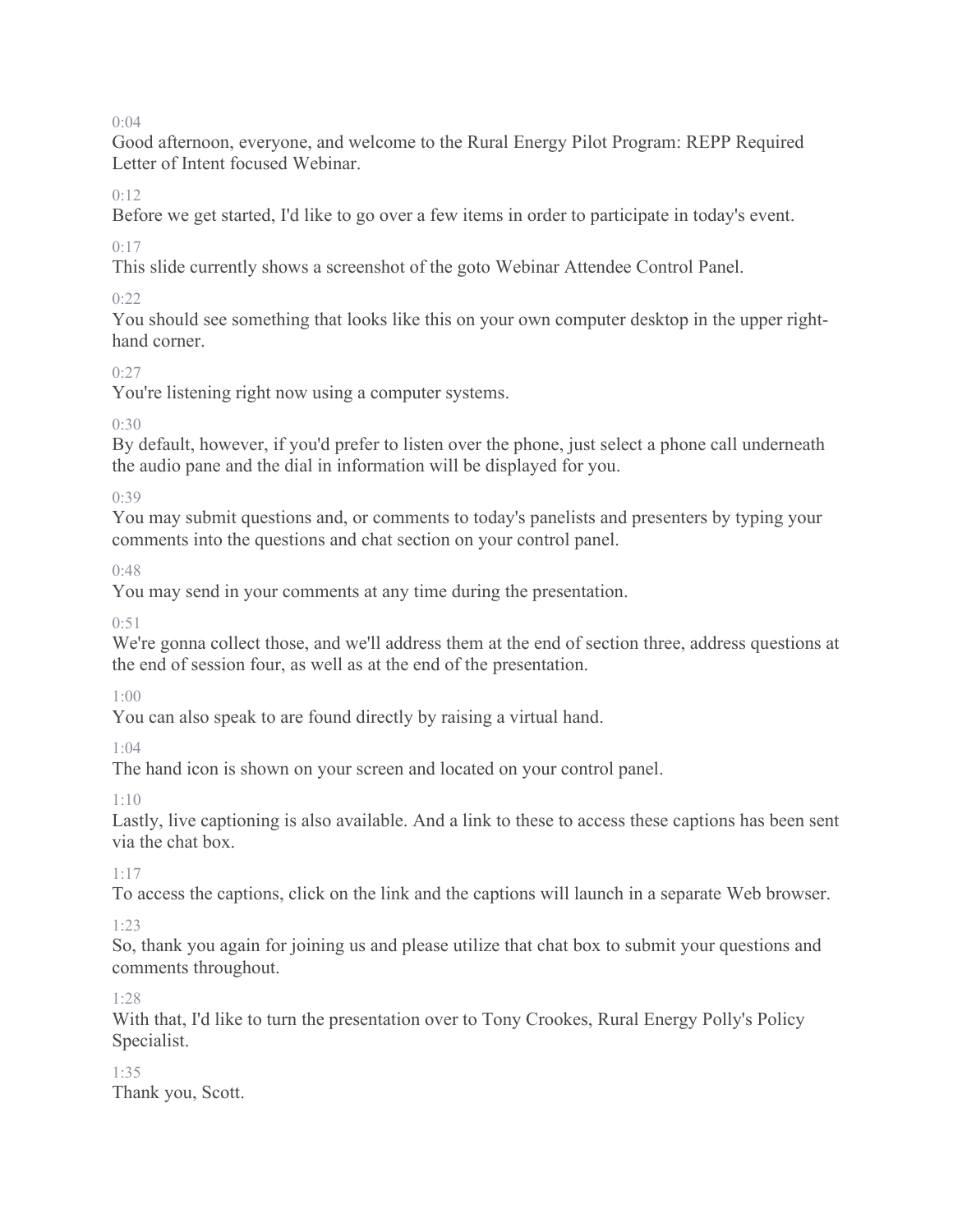### 1:36

With me today is Deb Jochen, who's my co manager of this program, Chip. There will be, and I'll be working together on the Q&A sections.

#### 1:46

And, like Scott said, we're going work our way through the letter of intent and the items involved with it. We'll take it, section by section and will break after each important section for a Q and A session.

#### $2.03$

So, first, we'll talk a little bit about the program, then we'll tell you how to apply --how to complete and sign the letter of intent.

### 2:19

Finally, we'll discuss important selection criteria. And we'll have a final session for questions at the end.

### 2:25

Today I also intend, to the extent that it's possible, take you through the Website and make use of the tools that we've provided there.

### 2:43

First, we note that the Letter of Intent is due to be submitted, on, or before April 19th, 2022, and then, this Must Sir submit the completed applications no later than 11 59 PM, Eastern Time, July 18th, 2022.

### 3:05

You'll notice also that we have in the on the webpage, a Fact Sheet, which we are working to complete. Its work in progress right now. We hope to after this today's webinar to have a completed fact sheet for you.

### 3:25

As I click on the links, I see that about both the Fact sheet and the Spanish version of the Fact sheet are available now.

3:32

There's also a link to the Federal Register Notice.

3:40

What does this program do?

 $3.42$ 

The Rural Energy Pilot Program of grant offers financial assistance for rural communities to further develop renewable energy and who may apply to this program.

3:53

Eligible applicants to this program are Rural Energy Community Partnerships. As defined in the Notice of Funding Opportunity in the Federal Register Notice published on the 19th of January this year.

4:09

REPP partnerships may be comprised of, but are not limited to non-profit entities, state and local entities, tribal entities, municipalities, and other public bodies.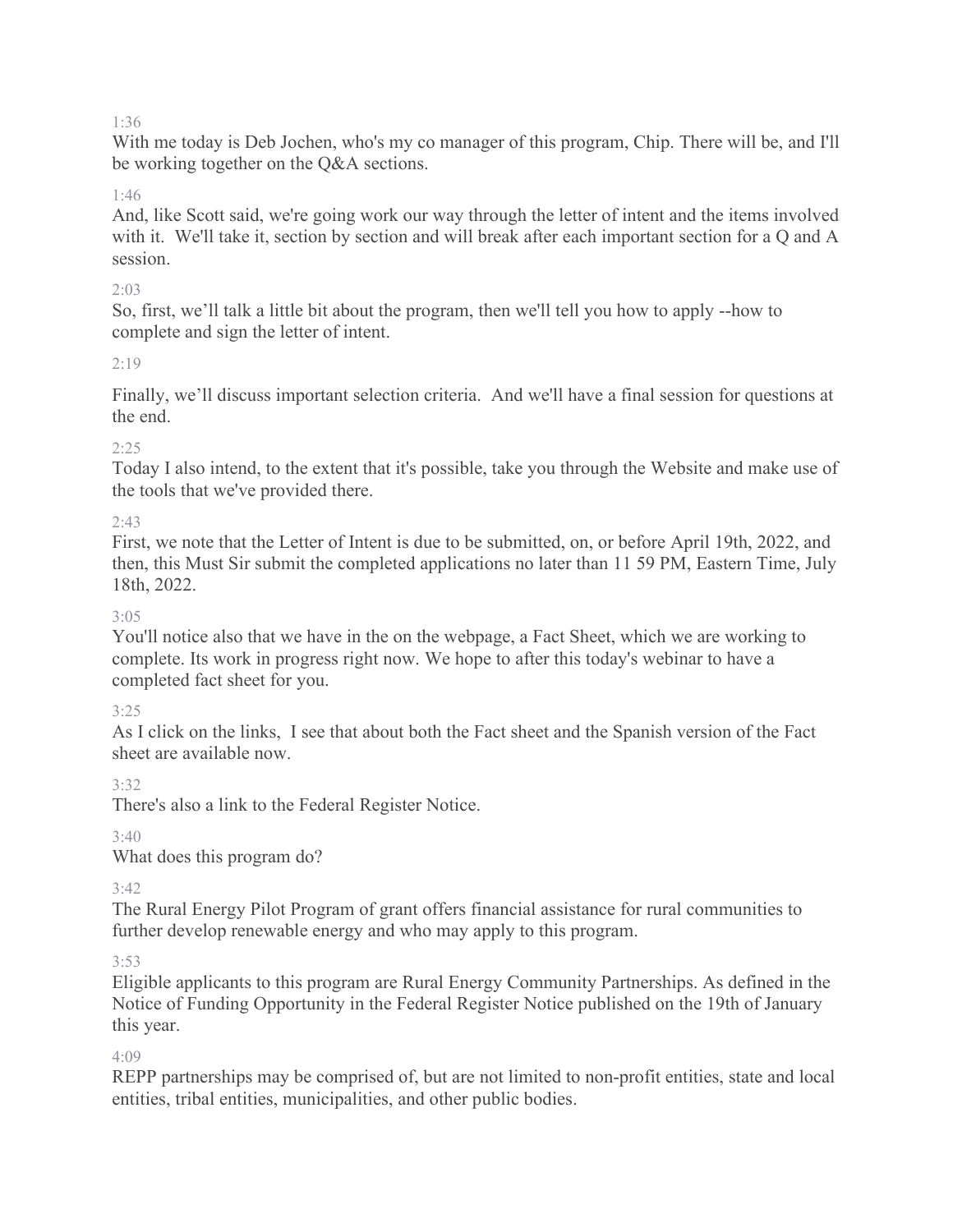4:20 How may funds be used?

4:23

REPP grant funds can be used to support community energy planning, capacity building, and technical assistance, community efficiency and weatherization, and especially the installation and equipping of community scale, renewable energy technologies and systems.

4:41

What is an eligible area?

4:44

A rap partnership must serve a community as specified in the Notice.

4:50

Priority is given to distressed and high energy burden communities in which households spend a greater portion of their income on energy costs compared to the average US household.

5:01

What's the maximum amount of the grant?

5:05

Awards to successful applicants will be in the form of cost sharing grants for up to 80% of total eligible project costs, not to exceed two million.

5:16

What are the terms of the grant?

5:18

The grant term is three years.

5:21

How do I apply interested Applicants are encouraged to review the materials, including application deadlines found in the REPP Notice of Funding Opportunity and Application materials and instructions are available by clicking the To Apply tab of this website.

5:38

This program is governed by the Consolidated Appropriations Act of 2021 which provides the Secretary of Agriculture \$10 million available until expended to carry out a pilot program to offer financial assistance for rural communities to develop renewable energy.

5:58

The REPP is governed by the Notice of Funding Opportunity, published in the Federal Register on, January 19, 2022. That's the 87th Federal Register, beginning on page, 2747.

6:11

Why does USDA Rural Development do this?

6:15

The REPP meets a recognized need for federal support to further develop renewable energy to meet our nation's energy needs and combat climate change while prioritizing environmental justice, racial equity, and economic opportunity.

6:31

Now, let's click the To Apply tab.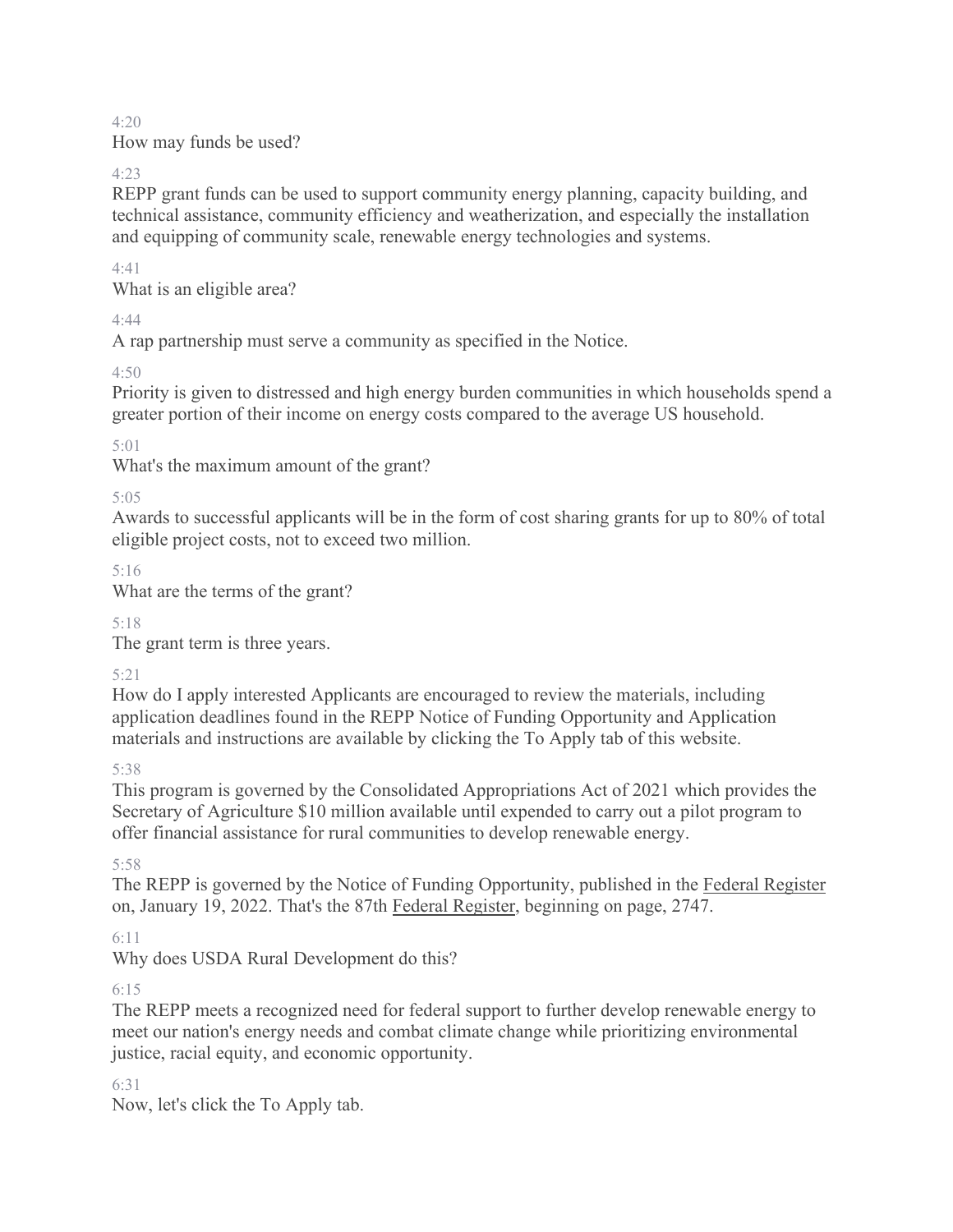6:35

To apply for this program, you must first write a letter to inform the agency of your intentions as a Rural Energy Community Partnership to develop a clean energy community.

6:48

Here now, are the Required Letter Of Intent instructions.

 $6.51$ 

The Required Letter Of Intent must be submitted electronically to a secure Cloud Vault link.

6:57

We, the Agency, will provide you that secure CV link upon your request. I'll tell you how to do that in just a few seconds.

7:06

The Required Letter Of Intent must be submitted on or before 11 59 Eastern Time on April 19th, 2022.

7:15

Here's how to request a secure CV link for submitting the Required Letter Of Intent,

First, download, the Required Letter Of Intent guide.

8:06

Fill out Section one, the Salutation and Applicant Information, which is on page 3 of the Guide.

8:14

Make sure to complete the Lead Applicant Entity information and make a double X at the appropriate entity type.

 $8.24$ 

You'll see I've done that here.

8:26

Then send your Request for a secure Cloud Vault link with the page three PDF attached to [REPP@usda.gov.](mailto:REPP@usda.gov)

Then on or after February 7th, that's next Monday, we'll start fulfilling your requests.

Please allow two business days to receive a link and user instructions for the Secure Cloud Vault link.

 $9.02$ 

Tony this is Deb. I'll just jump in there.

Please provide your legal name on that letter. Also we'd appreciate it if you'll also include your e-mail address on the request that will help us to expedite your request. Thank you.

Thank you Deb. Appreciate that.

 $9.22$ 

So, again, to request a secure CV link, send an e-mail with completed page three attached to [REPP@usda.gov.](mailto:REPP@usda.gov) Then, after next week, you should receive from us an e-mail with the link and user instructions for the secure CV.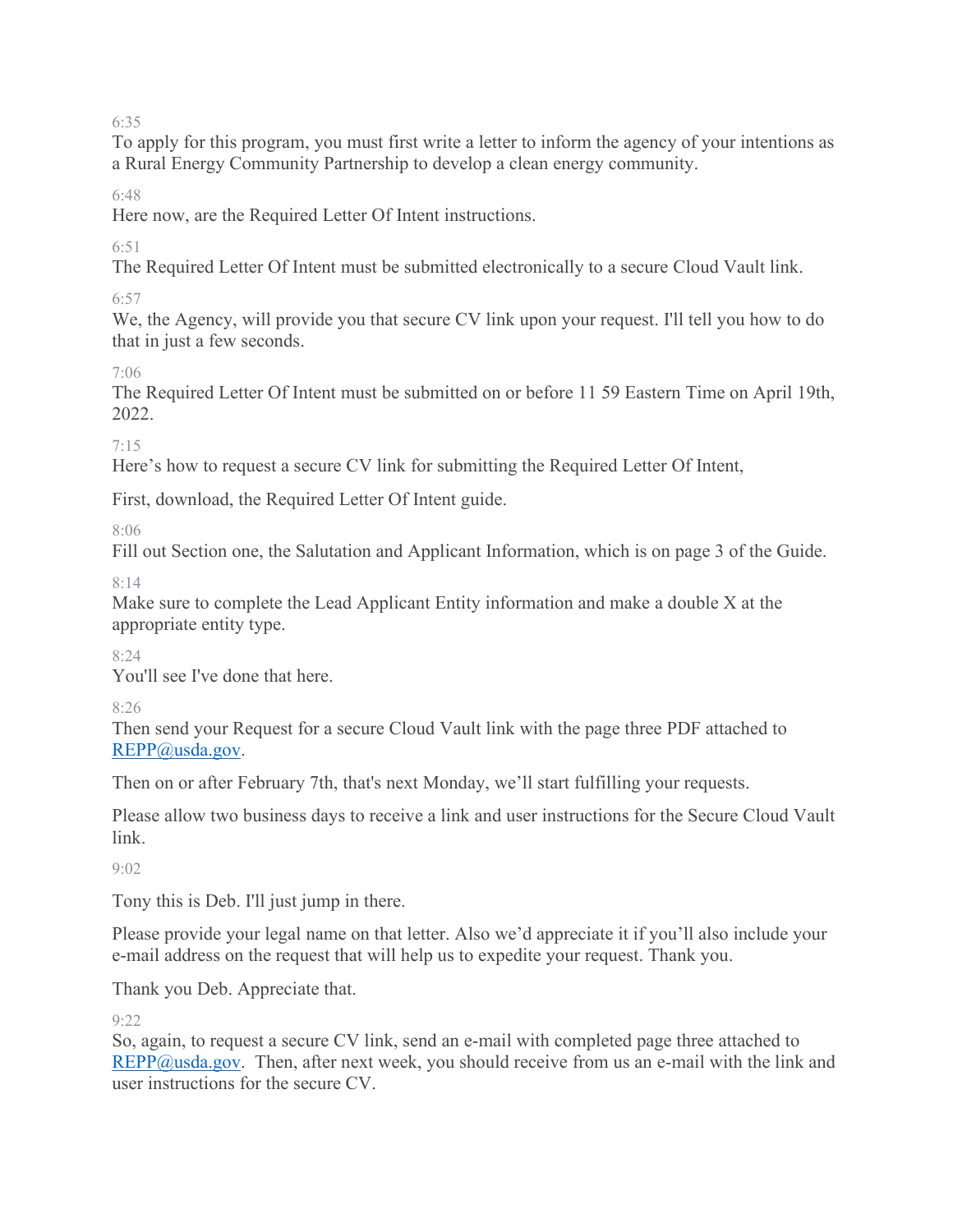#### 9:44

Then, work to complete and sign the Required Letter of Intent.

### 9:54

Now, let's go through the instructions for completing the Required Letter Of Intent using the guide that we've provided.

### $10.03$

Rural Energy Pilot Program applicants must submit a Letter Of Intent before submitting a Completed Application.

### $10.09$

You are encouraged, but not required to use this application guide. Whether you use the Guide or not, you must provide all the required information to be considered for funding.

### 10:20

Using this guide does not imply, nor does it ensure a favorable eligibility determination.

### 10:27

Your Letter Of Intent cannot exceed 15 standard 8.5 by 11-inch pages and must have one inch margins on all sides, including any charts, tables, diagrams, and illustrations.

### 10:41

Information included beyond the 15-page limitation will not be considered.

### 10:47

You must submit your completed and signed Letter Of Intent to a secure cloud vault link, which we've just discussed.

### 11:00

Your, your Letter of Intent must be received, on or before 11 59 PM Eastern Time, on April 19, 2022.

### 11:08

If you have questions, you can reach us by e-mailing  $REPP@USDA.gov$ . Which I see a good number of you have already made use of, and we're happy to receive those emails.

### $11:27$

The Rural Energy Pilot Program grant helps eligible rural communities develop renewable energy, establish clean energy communities, and deploy community scale, distributed energy technologies, innovations and solutions.

### 11:42

The maximum grant award amount per applicant is \$2 million. The funds can be used to pay for up to 80% of total eligible project cost directly related to commercially available, community base and community scale, renewable energy systems.

### 12:00

And to use up to 20% of awarded funds for community energy planning, Capacity Building, Technical Assistance, Efficiency and Weatherization thou art. The purpose of this guide is to help you navigate rapp application requirements to submit a Letter of Intent.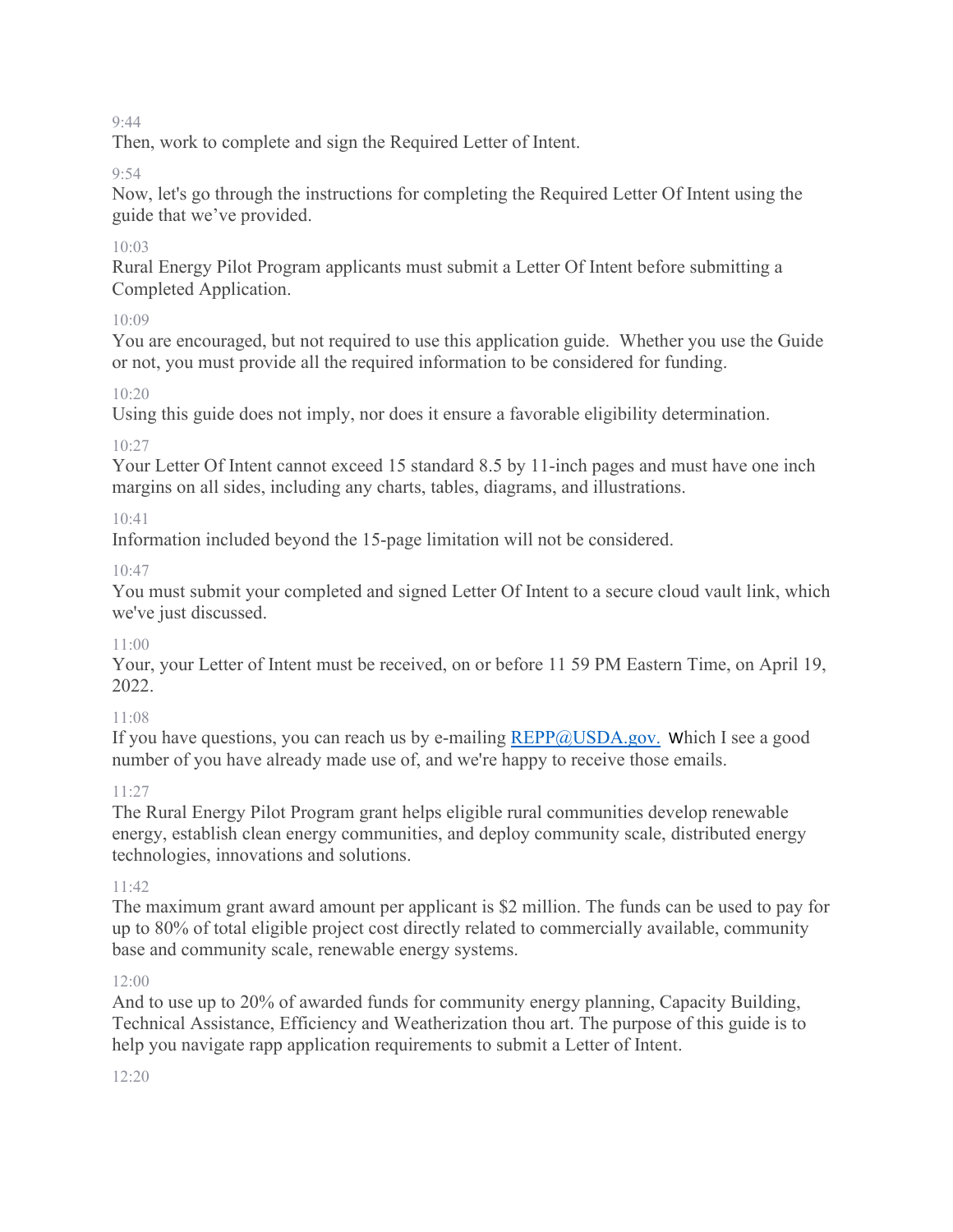You will find additional details in the Notice of Funding Opportunity, and you can access that from the from the webpage. It's available here at this link.

12:33

There are other submission requirements.

 $12.36$ 

First, you will need a DUNS//Dun and Bradstreet number.

12:40

If you don't already have one, here is the link for requesting a DUNS number.

 $12.52$ 

You will be acquired to have a System for Award Management (or SAM) Unique Entity Identifier. Click on this link, and it'll take you to SAM registration Website.

13:07

Now, let me just ask here if anyone intends to produce ethanol and use it to turn a generator.

13:25

Or is there anyone that intends to propose an alcohol related project?

13:36

Scott, do you see any hands raised?

13:43

Let me also ask. Does anyone intend to use hemp in their project? If your REPP plans involve hemp production in any way or form, there are federal requirements associated with either one of those types of projects.

14:14 Tony, you have one hand raised.

14:16 Thanks Scott.

14:29

I'm going to go ahead and go to the to the hand raise right away and because it's this is a question here from Melissa and then speak on it.

14:38

Yeah, Melissa, you can now unmute yourself and ask your question.

14:43

Thank you. I'm wondering, is this, this, does this have to be broader community based?

14:48

So, for example, I work for a federally qualified health center, and we house, approximately 22 families that worked for the health center.

14:59

And we are seeking to do upgrades and provide more sustainable solutions for our energy usage. We're in rural Alaska, and obviously our energy costs are extraordinarily high. So, yes, ma'am.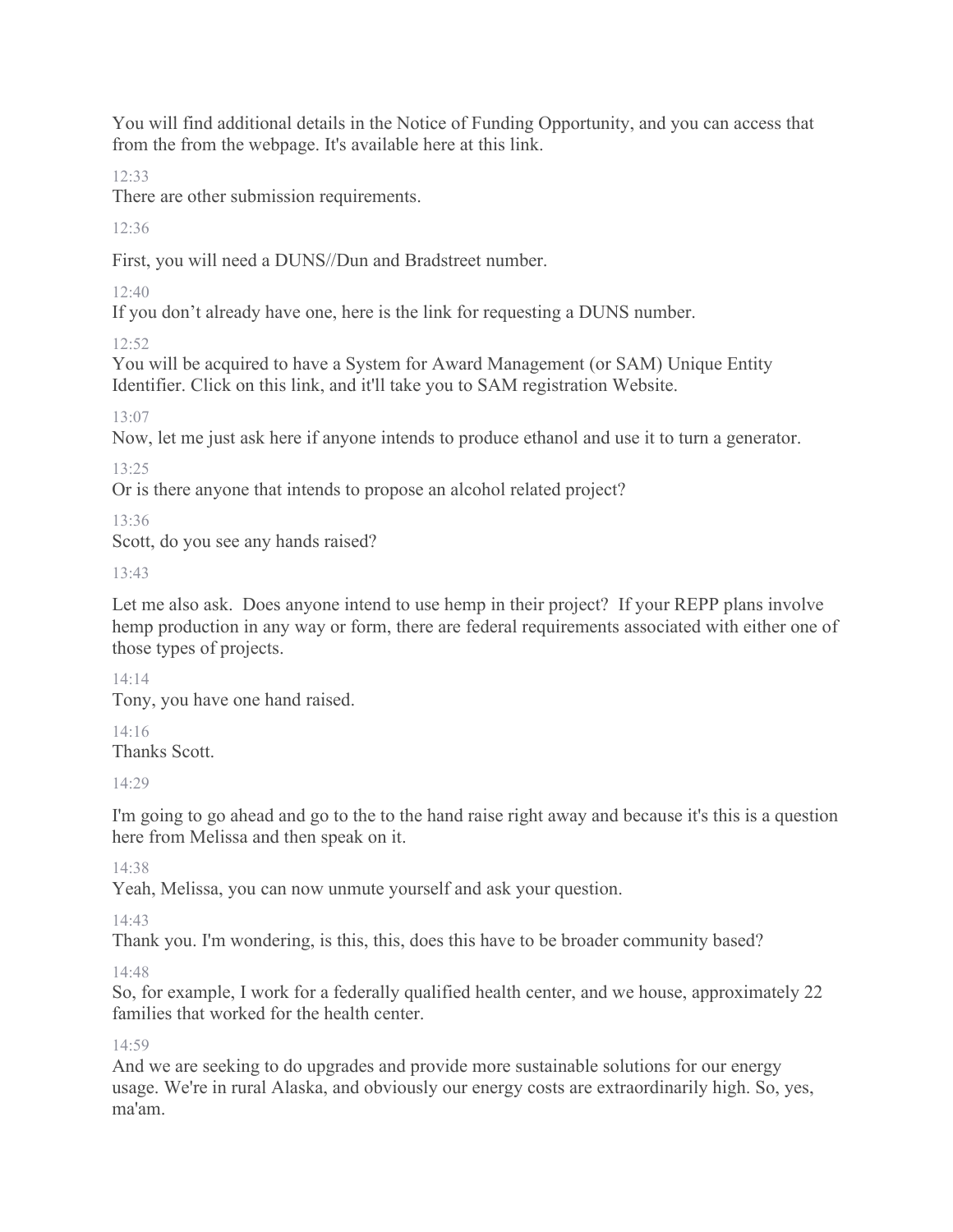#### 15:13

If you don't mind do is this alcohol are hemp related? If not, would you mind if we table that question until we get to, further on down in the Letter Of Intent?

15:26

Absolutely. Thank you so much. Appreciate that.

15:31

All right. Thank you, Scott. Let's return to the LOI.

#### 15:35

No problem. Yeah, that does it for the hand and raises we'll save that. That question. It's also in the in the written comments so we can pick it up at the appropriate time.

15:47

All right.

#### 15:47

Here's my sample email request. As you can see, I've filled out Section 1 with my representative RECP, Midland County Rural Energy Community Partnership and provided the other details. I'll attach the completed page 3 to my email request and send it to  $REPP@$ usda.gov

#### 16:02

Now let's move on to Section 2.

#### 16:06

Section 2 is the opening paragraph and the Executive Summary. Your opening paragraph must include the following: The identification of the members, governance, or leadership board and the structure of the Rural Energy Community Partnership applying for the grant.

#### 16:23

The date the partnership was formalized, the description of the partnership's objective, the depiction of each partner's ties to the region to be served, their roles in the execution of the REPP pilot, and any history of prior collaborations among the partners.

#### 16:39

It also requires you to provide an executive summary, which must include a project action plan, scope of work, and must note whether the project is part of a larger project. If it is, you must also provide a brief summary of that larger project.

#### 16:57

A detail of the partnership's -- strategy, activities, budget, goals, and objectives for the use of REPP funds.

#### 17:04

Examples of Objectives include, among others: the ability to withstand and recover from disruptive events, economic and energy resilience, increased environmental justice, improved racial equity, expanded economic opportunity; stability, or the diversification of distributed energy resources.

It must also include the amount of grant funds being requested, the amount and sources of matching funds the partnership will provide, and finally an estimated timeline to complete the work for which funds are requested.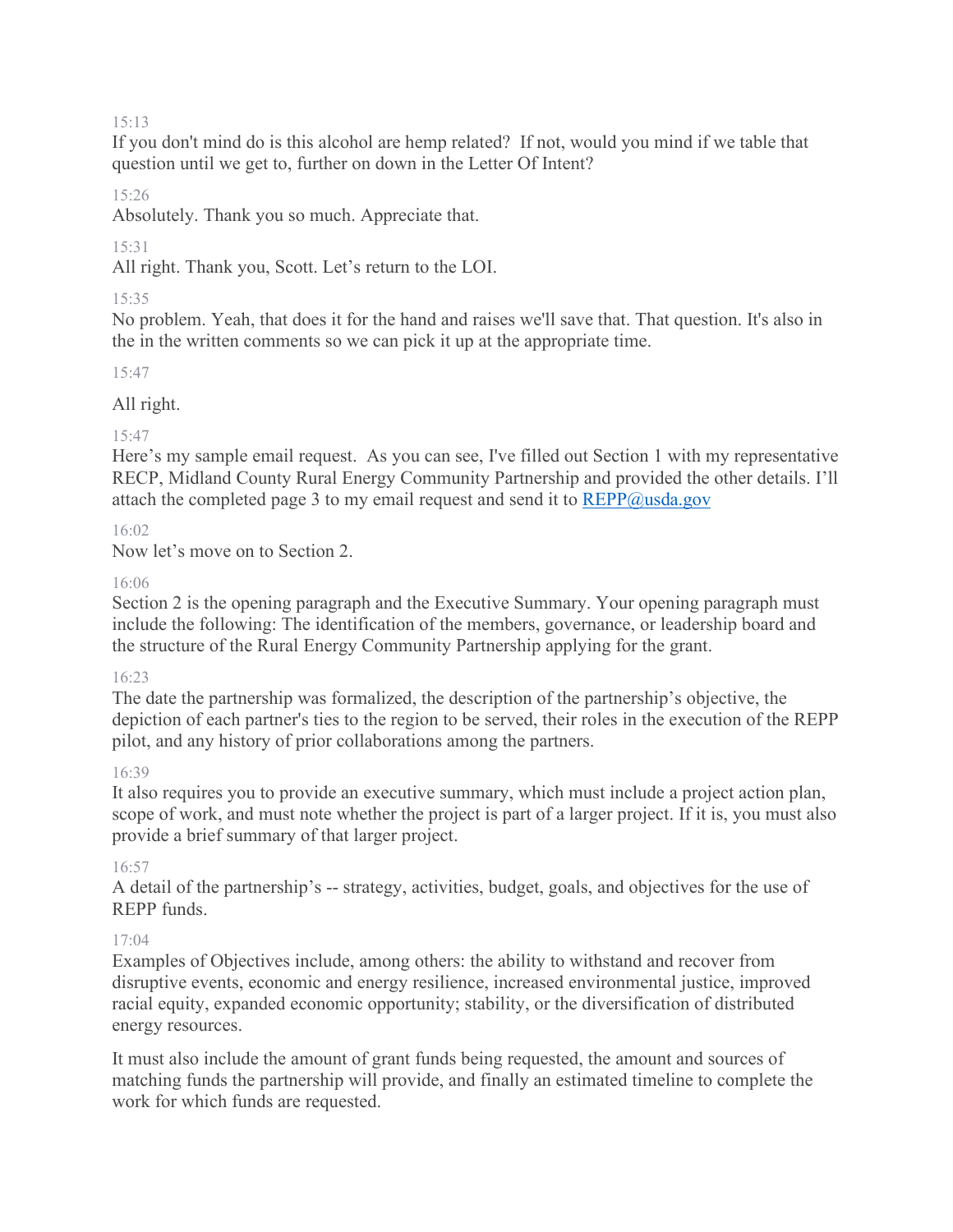#### 17:39

And we make this note.

#### 17:41

That written, clearly, this executive summary, can stand on its own, allowing the the reviewers to determine what your partnership is asking for, and what it intends to accomplish, without having to refer to the other sections of the law.

### 17:59

Alright, let's move on to Section 3. The Statement of Need, the Project Why?

### 18:07

Section 3 requires you to explain the issue, the course of action you've chosen to address the issue and why you're doing so.

### 18:17

Describe the Geographic region to be served, including the state or states, counties, and all associated zip codes.

### 18:25

You must demonstrate that the geographic region to be served is a rural area, as defined in the Notice of Funding Opportunity, and I'm going to pick that up right now.

### 18:38

You'll see in the REPP funding notice (NOFO), I have highlighted it.

### 18:43

I'm not going to read it, but in the Definition section, which is section I. C., you'll see the definition of Rural or Rural Area. It's about a page and a half long. And it starts out an area of state, not in a city or town that has a population of more than 50,000 inhabitants which exclude certain populations, but pursuit.

#### 19:28

This is Deb, I'll just jump in there. We do have a rural eligibility link on our Website. So, if you click the Business Programs link, you'll see an interactive map with a push pin indicator and a box to enter the address and zip code of the prospective project site that will indicate whether the site is in a rural area.

### 20:06

Thanks, Tony.

# $20:07$

Thank you Deb.

### 20:08

I have a little demonstration setup here with a representative community that I've identified.

### $20.16$

And I'm going to try to make the picture just slightly larger.

### 20:24

OK, not that large. My representative community is Danville, Virginia, at the bottom and middle of the State. Notice here that I've just taken the pushpin at the top, and clicked on it, and then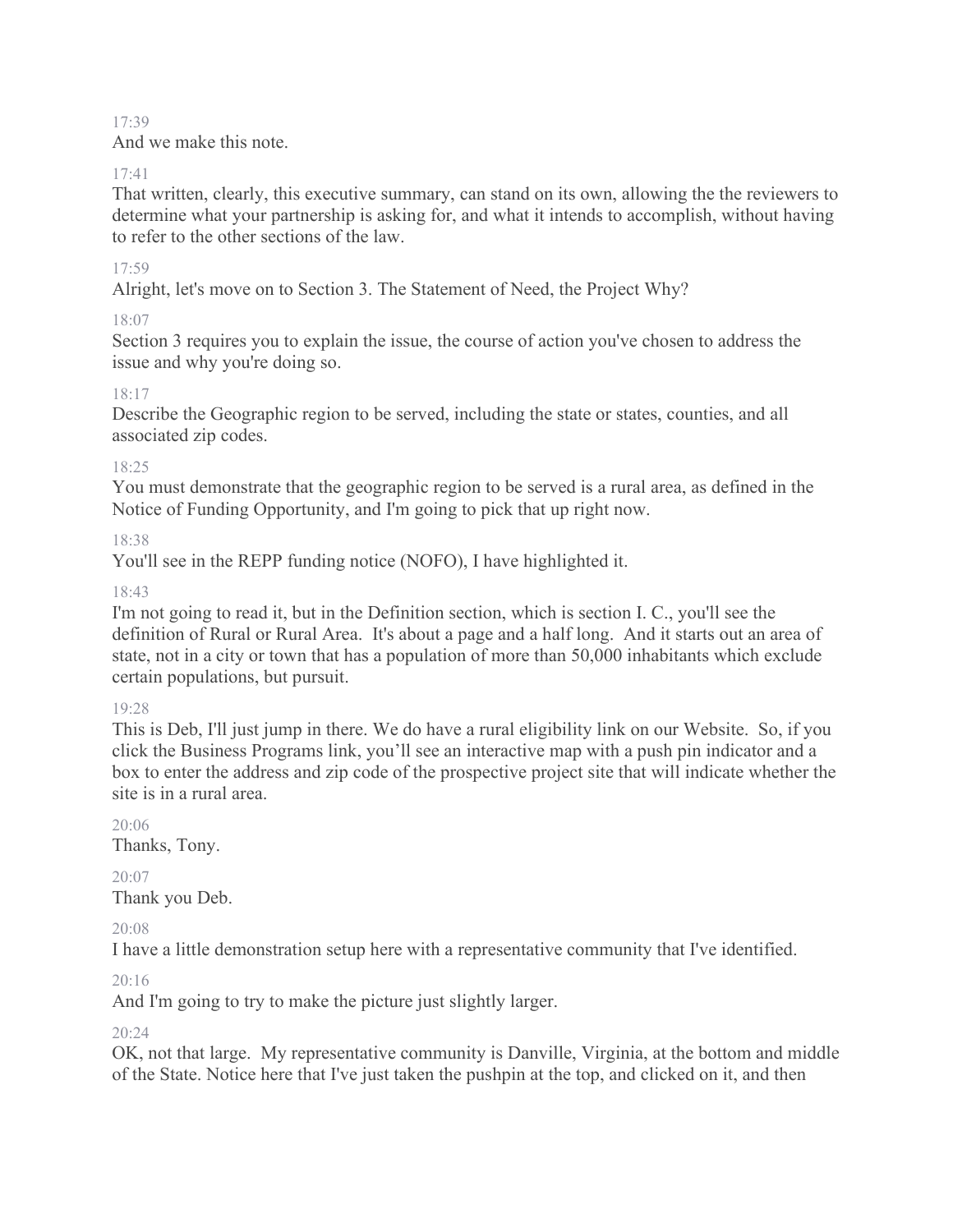gone down to the community, and click on the community, and then it the green dialogue box identifies that that the community is indeed located in a rural area; in an eligible area.

### 21:02

Now that I've identified an eligible service.

### $21.07$

We want to briefly describe the significance of the project, to the defined service area, and note who will benefit. We also want to emphasize the public good achieved.

### 21:19

Using the six indicators below provide, supporting documentation to describe how your partnership will serve Targeted assistance priority communities, addressing the economic distress and energy burdened circumstances of the geographic region to be served.

### $21.36$

The first indicator is the Economic Innovation Group's Distressed Communities Index.

### 21:42

Click on the link, to take us to the interactive map.

### 21:52

Next click on the state that my service area is located and click on the Community.

### 22:02

Notice that I've done this already just to save a bit of time.

### $22:07$

And again, here's Danville, Virginia zip code 24540. Notice that Danville has a distress rating of 90.3, which indicates that the community is very highly distressed, or as the map identifies "Distressed."

### $22.30$

There are also associated supporting indicators in the dialogue box that pops up when you move the cursor over the highlighted area. Notice the percentages of no high school diploma, the poverty rate, adults not working, and you can see the list of additional supporting indicators.

### $22:45$

You can also make a PDF of the page to document the relative distress of the service area to include if you choose, with the supporting narrative.

### 23:15

The second indicator is the Department of Energy's Low Income Energy Affordability Data, the LEAD tool.

### 23:23

We click on the 2d indicator link, and that provides us with the LEAD Tool, and it takes us to this page.

### 23:34

And you see, I've already done that work here, and identified where Danville is. Notice that it has an energy burden that is on average 9%, which is very high compared to surrounding communities. In fact, it's the highest energy burden in the State of Virginia.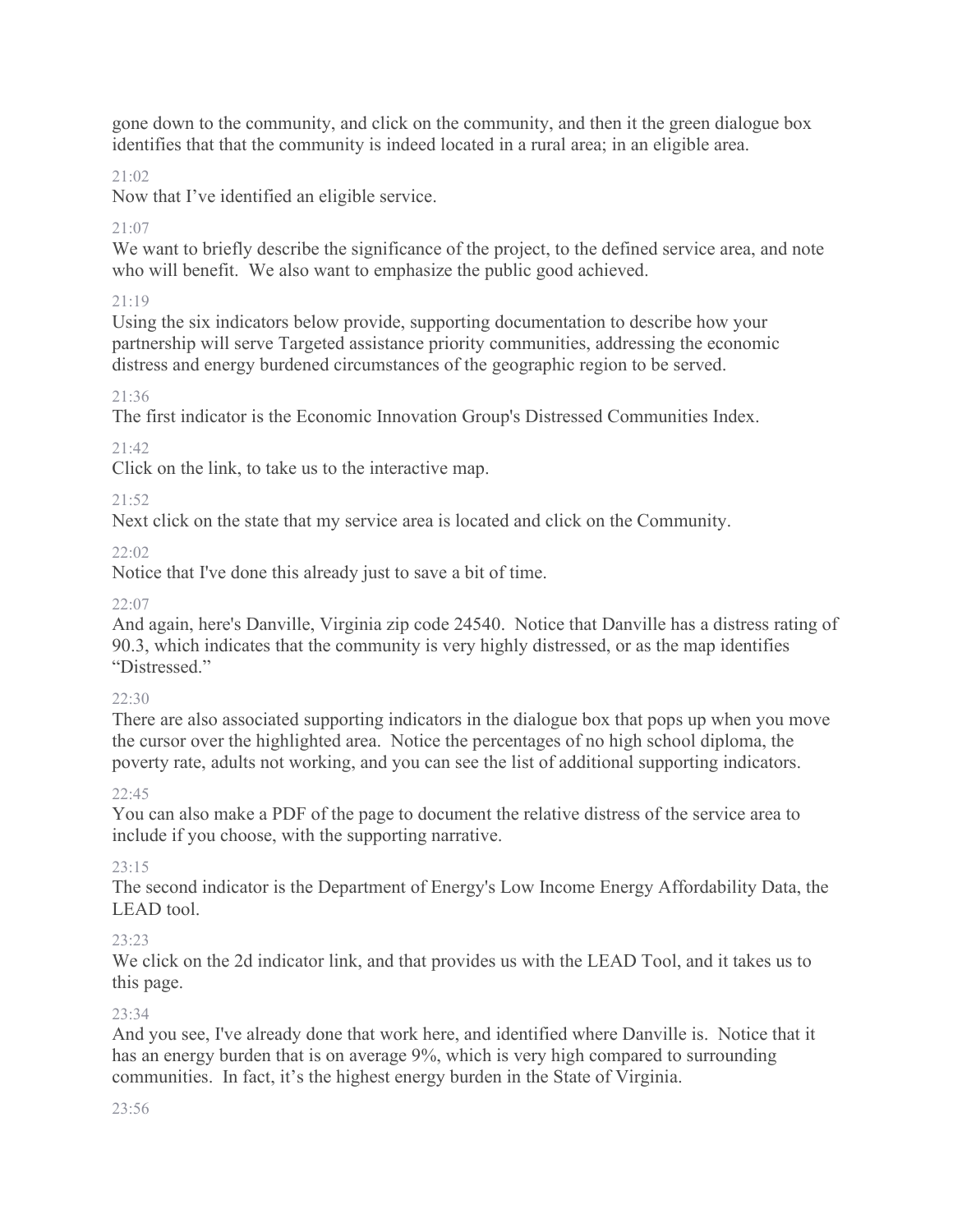And then as I choose to, I can also make download this chart and make use of the data that's used to support the indicator for use in the LOI narrative for why I'm choosing to the service area, around Danville, Virginia.

### 24:24

The third indicator is the Center for Disease Control and Prevention, the Agency for Toxic Substances and Disease Registry, the Social Vulnerability Index.

### 24:35

I click on that link, and it takes me to their Webpage.

### 24:40

I click on the interactive map, and it takes me to the SVI interactive map.

### 24:51

As before, I've already pulled, up Danville, Virginia. You see that on a scale, from 0 to 1, Danville has a vulnerability index of, 0.985, which is one of the highest vulnerability indices on record.

### $25.09$

Also as before, if I want to, I can zoom to the supporting information for that, and, again, build that into my LOI narrative.

### $25.23$

The fifth indicator requires us to indicate which, if any counties and zip codes in the geographic region to be served are primarily distressed communities with high concentrations of employment in the coal, oil, and gas industries, or have coal fired generation facilities transitioning away from fossil fuel energy production.

### $25:51$

These are listed among distressed energy communities identified in this link.

### $25.57$

I click on the link.

### 26:01

And it takes me to this page with the distressed energy communities identified in this green color.

### 26:19

Let me make it just a little bigger.

### $26.22$

OK, if you'll notice here, Danville is adjacent to the distressed energy communities, but is not a distressed energy community itself.

### 26:35

So, the, I have a choice here to expand my service area, to include some of those and then get kind of a broad mix of distressed and non-distressed energy communities. Or I can choose not to redefine my project and just take what I get for a distressed energy community indicator score, which in this case would be a 1. And for just for illustrative purposes. I'm going to choose the latter choice, so I can explain to you how we how that would work in our selection criteria.

#### $27.14$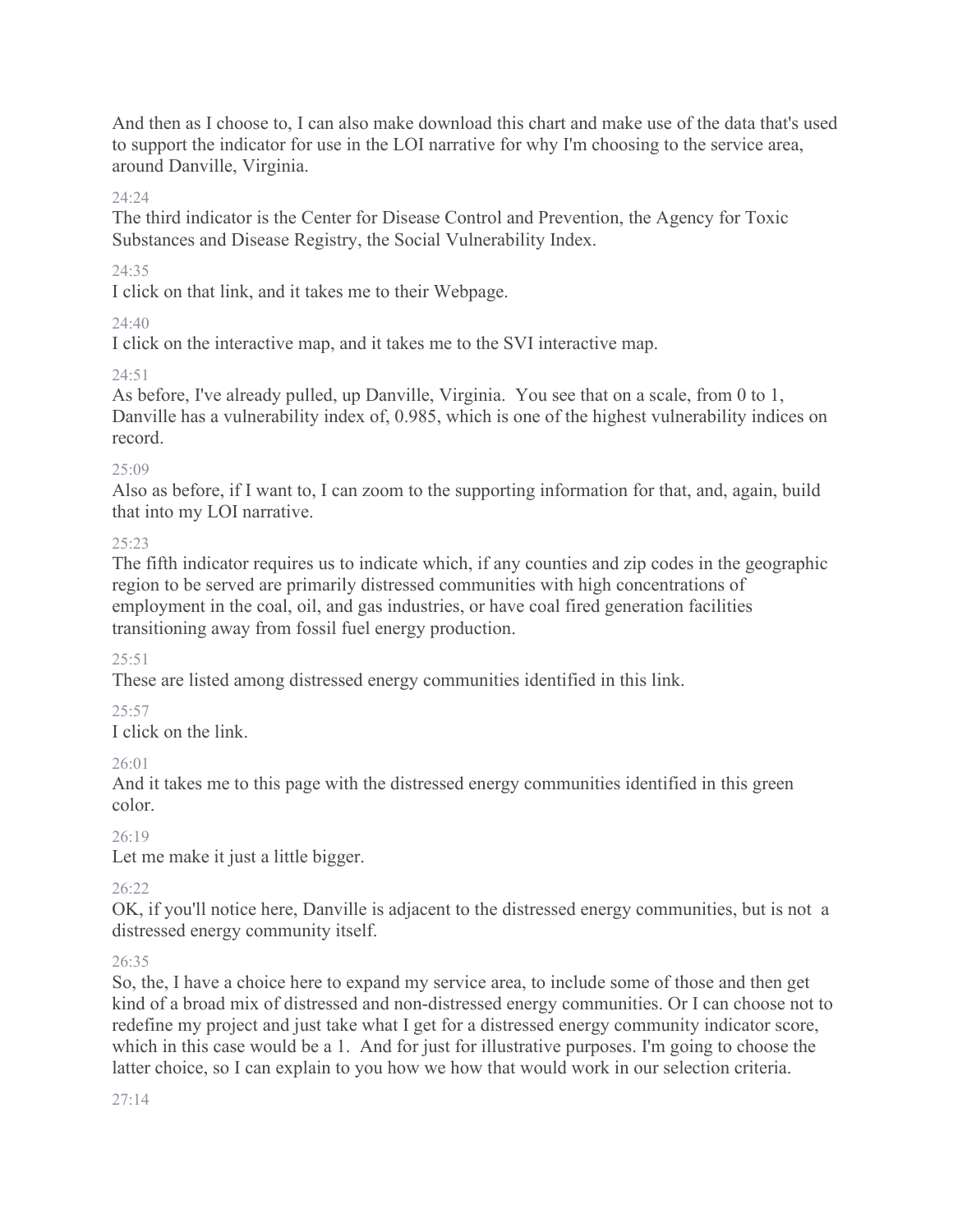And number six, the final indicator is disadvantaged communities where you're required to provide a brief narrative with supporting information to demonstrate how the geographic region to be served is a disadvantaged community, as defined in Section I. C. of the REPP funding notice. You may also use the EPA Environmental Justice Screening and mapping tool to support this indicator.

### 27:41

Here, I'm pulling up my handy highlighted definitions in the REPP notice for Disadvantaged Communities to see that disadvantaged communities refers to the disadvantaged communities that have been historically marginalized and overburdened by pollution and underinvestment in housing, transportation, water, and wastewater infrastructure, and health care.

### 28:12

### This is Executive Order 14008, "Executive Order on Tackling the Climate Crisis at Home and Abroad," January 27, 2021.

### 28:34

Now let's make use of the Environmental Justice Screening tool. Click on the link and it takes us to their mapping tool.

### 28:48

In the upper left-hand corner, you'll see an index of indicators that I've clicked on.

28:59

It's going to be a little tricky for me to point to one indicator and then point to the next explanatory indicator that's down below, because of where they are located on the map.

I hope you can see that it says this is a P M of 2.5, which is fine particulate matter levels in the air.

### 29:26

As before, if I wave the cursor over the indicator, you'll see that it'll pop up on the, the map legend in the upper right-hand corner. And there we see which areas are in the 95 to 100% percentile of particulate matter.

### $29.52$

And then we that relative percentiles are graduated on down, each associated with a respective color, starting at Brick Red and proceeding to very light gray or white, where data is not available.

### 30:03

And as you work your way through each one of these indexes, you'll see indicators that show, Danville, is located at the heart of some environmental issues and there are also some that are adjacent to the Danville community.

### 30:31

And again, as appropriate, you can use these to build a case of supporting information to demonstrate that this community, is a disadvantaged community.

### $30.50$

Scott, if you don't mind, this seems a really good time to take questions on Section 3.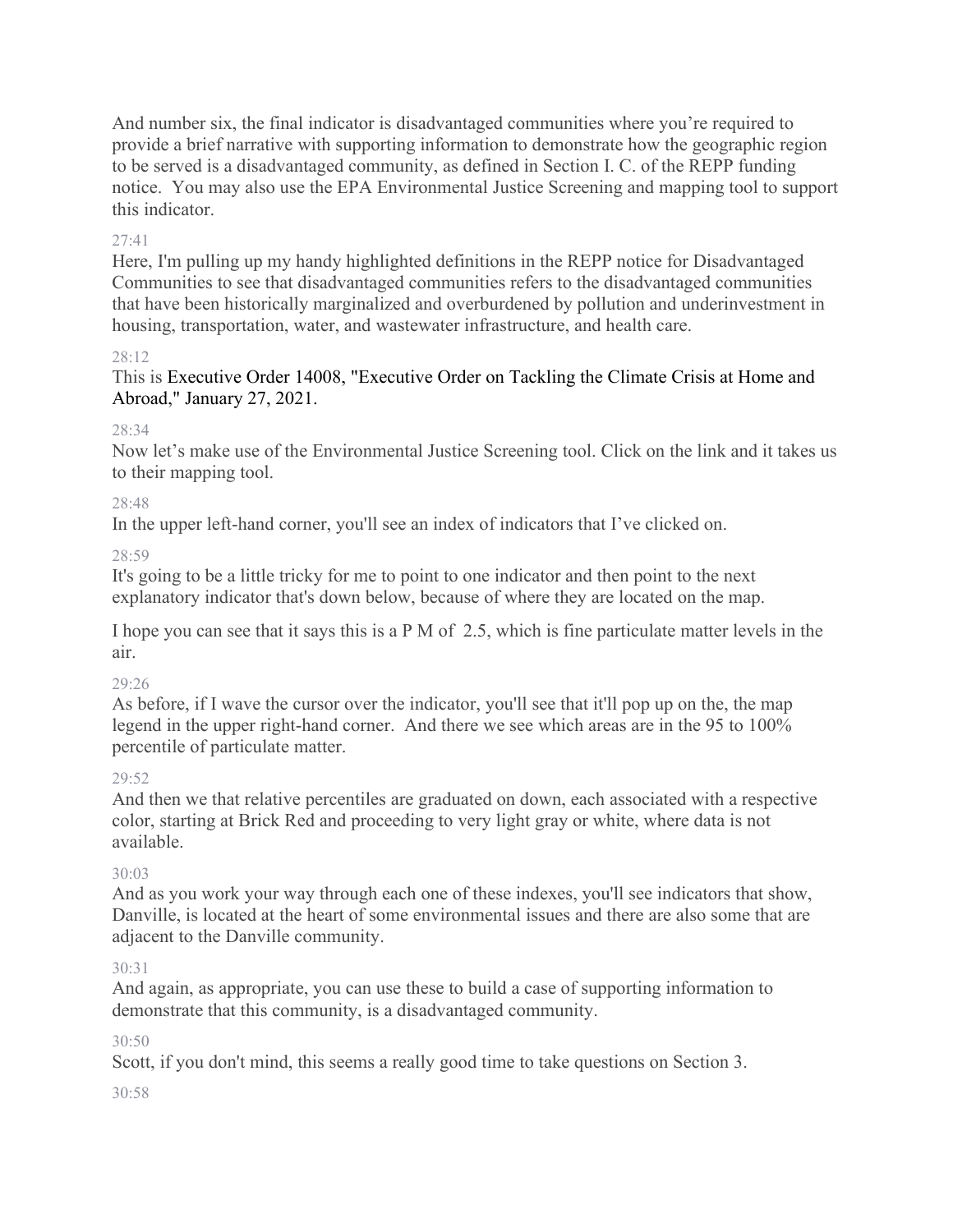Sure, Tony, thank you.

# $31:00$

I don't see any hand raises, so I'll take written questions now.

# 31:13

It looks like eligibility and screening criteria are based on zip codes for tribal communities that are not necessarily represented well by the zip codes.

### 31:24

They reside within that they're at Reside within. Are there any mechanisms to evaluate the tribe, based on the criteria of their specific community?

# 31:38

Deb, if you don't mind. I think you're going to have to help me with that one.

# 31:43

OK, so, I believe the question is with regard for Tribal nations, targeted, targeted links that we're looking at, I believe there's no way that you can go in there and just define the service area without putting a zip code in.

# 32:03

But you should be able to go in and define the service area and it should pull up that information without having to use a specific zip code.

# 32:12

Thanks Deb. So, and, in my demonstration, I just used the pushpin to move it around an area.

### $32.22$

And as long as I get green dialogue box a green light for that area that indicates to me that the area is eligible for REPP funds, or in other words, the service area is in a rural area.

### 32:37

Thanks, Tammy. Thank you, Deb.

# $32:40$

Next question. Is the SAM registration the same as a CAGE number?

# 32:46

I can address this one as well, Tony. So the CAGE number is something that is going away.

# 32:54

The applicant entity will still need to be registered in the System for Award Management, the SAM system as part of a complete application.

# 33:04

To do this you'll need to make sure that you are completing the certifications and representations as part of the SAM registration.

### 33:15

And then as part of that process, it's likely that you will not need to get a CAGE code because it's being phased out. Instead, you will receive what is called a Unique Entity Identifier or UEI.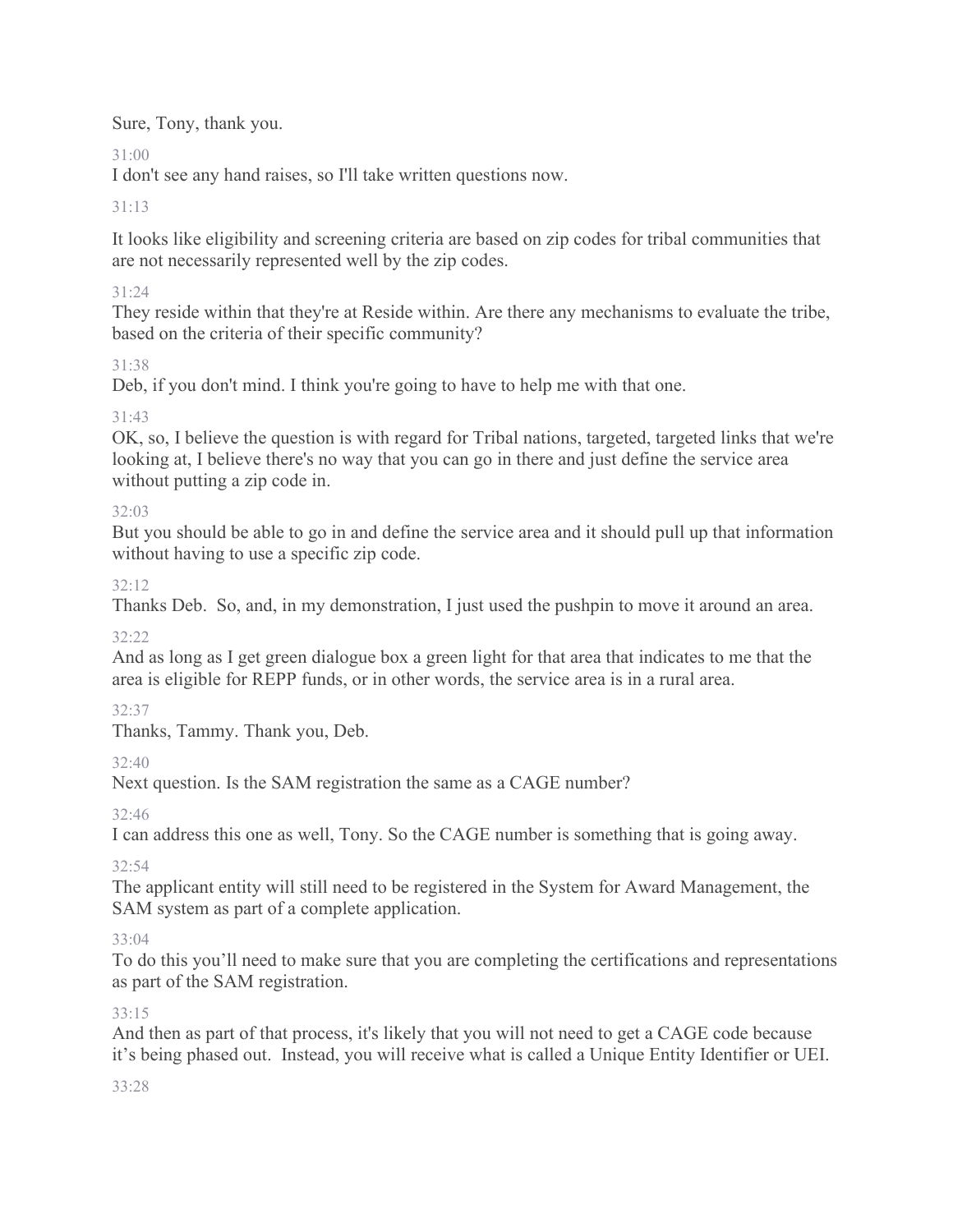Part of our eligibility review requires that we use your Tax Identification Number to ensure that you are sufficiently registered in the System for Award Management.

33:51

Thank you.

33:52 Thanks, Deb.

### 33:54

Next question. What suggestions do you have for a person or entity that has never applied for a grant in terms of getting third party help to assist, and grant writing?

### 34:08

Some states have a list of third-party partners. While they're not able to make recommendations, they may have a list of service providers such as grant writers or grant packagers, as we call them. I would contact your [State Rural Development Energy Coordinator..](https://www.rd.usda.gov/sites/default/files/RBS_StateEnergyCoordinators.pdf)

34:56

Perhaps, they will be able to put you in touch with different resources for grant writing and assistance.

35:39

Are there other questions, Scott?

35:41

Yes, there are. Thanks Tony.

35:46

Are there any Section 17 corporation status required for tribes?

36:00

The best way I know how to answer that question is to say that we provide a specific definition in for Indian Tribes in the REPP funding notice.

36:33

Indian Tribe mean the term as defined in 25 USC, 5304, Part E.

36:52

So, if you go to the 25th the United States code, section 5304, it'll provide the definition of Indian Tribe. And to participate in REPP as an Indian Tribe you would to meet the requirements as specified.

### 37:12

As Tony and that, let me, let me just get clarification on that, since that's an important area.

# $37:20$

That, particularly with respect to the service areas in REPP, that will make sure that if there are seven, Section 17 requirements, that will include that in our Q and A session.

### 37:33

Tony, I would just add that Federally recognized tribes are eligible and can also be a political subdivision, a special purpose unit, or a Consortium of tribes.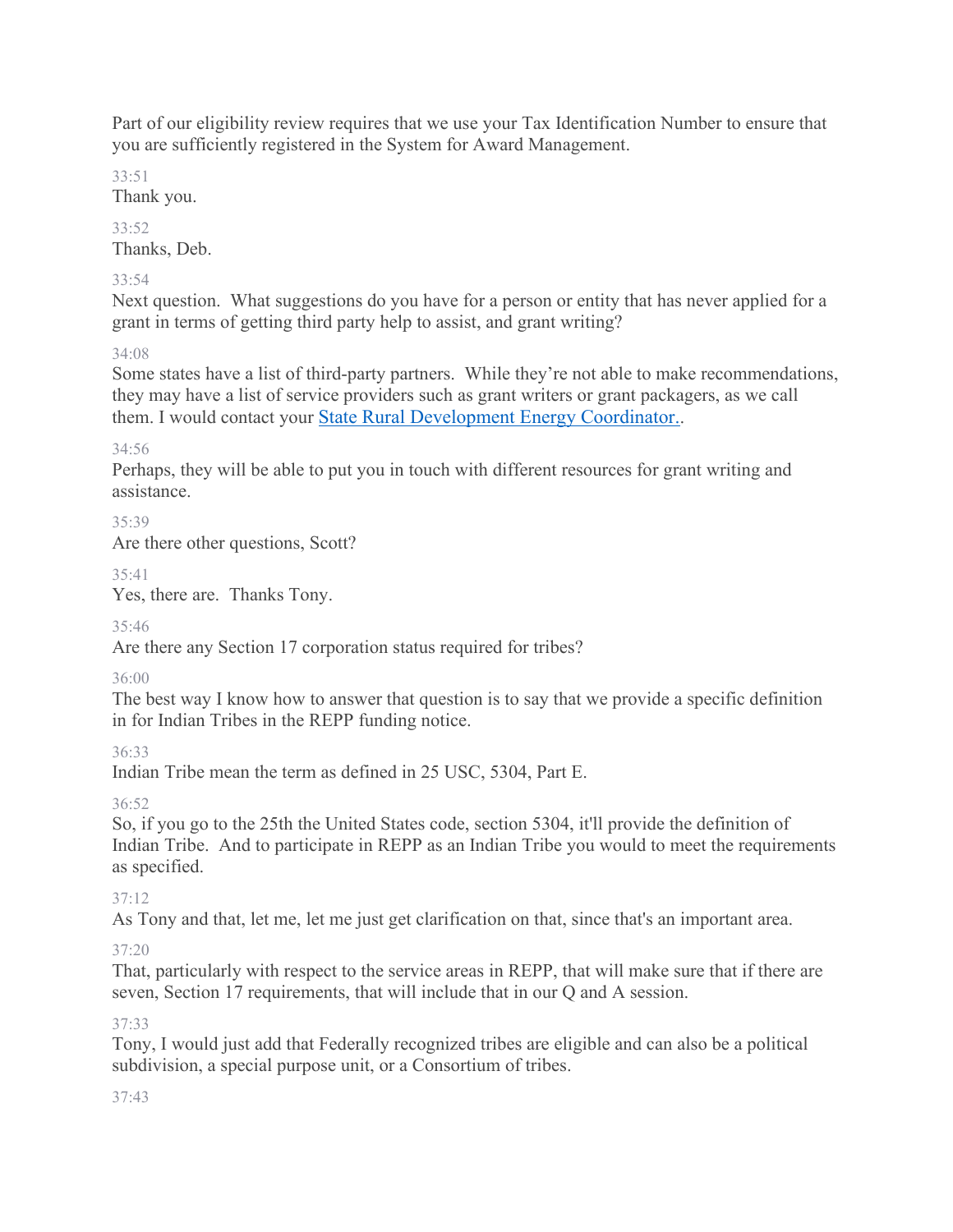So, I think the, the best guidance is to provide that in your app or your letter of intent of how you would meet one of those different types of lead applicant entities.

37:57

Perfect, thank you.

 $38.02$ 

Is there a way to do a county in the USDA?

38:11

I'm not sure I understand which map is being referenced.

38:16

Are you talking about the eligibility map?

38:31

You can span the Boundaries of your service area by testing, individualist addresses.

38:45

But I don't think there's county specific.

38:50

Thank you.

38:51

Another, another Ineligibility map, can we, first of all, they said that the map is a great tool, so thank you for the Tube, and then they asked, can we use any of these maps to determine eligible areas or only the USDA in that?

39:08

Yeah, yes, eligibility is specific to this tool, and two, the definition of rural area.

39:17

The map that Tony has up now is just to me whether or not the project will be benefiting rural areas.

 $30.29$ 

Thanks, sir.

 $39.30$ 

So, moving on here, is a consumer co-operative, an eligible lead applicant?

39:36

If not, is a consumer co-operative with a 501 C, 12 status eligible? Or a co-operative with a nonprofit fiscal sponsor?

39:49

Lead entity (Applicants) can be public or private, non-profit organizations, they would then have to partner with other entities to perform services for the community.

40:06

Hopefully, that answers the question. If not, please ask another question.

 $40.16$ 

Let me pull up the definition of rural energy Community Partnership, and the lead entity, the Applicant.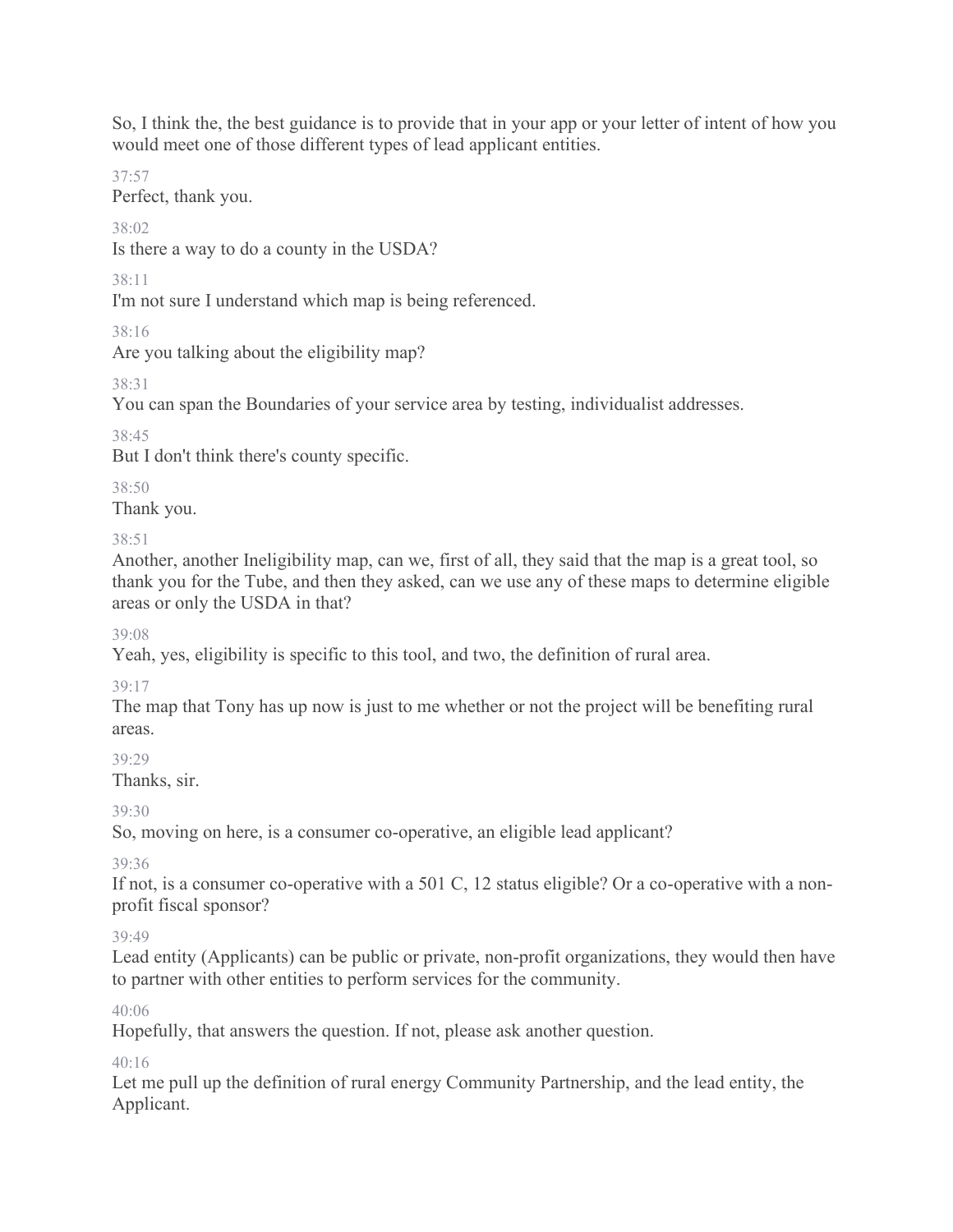#### 40:38

Rural Energy Community Partnership is a partnership established to provide assistance to an identified community for purposes as specified in this notice. Such purposes include, but are not limited to: community energy planning, capacity building, and technical assistance, community efficiency and weatherization, and the deployment installation or equipping of community scale renewable energy technologies or systems.

#### 41:07

Partnership must be comprised of at least two entities: a). A partner entity that satisfies Section III. A., Private entities; State and local entities; Indian Tribes; Municipalities and other public bodies, and per Subpart B,

Must have a lead entity (Applicant) from one of the following: District organization (defined in Title 13 CFR Section 304.2); Indian tribes, political subdivision of a Tribe or a consortium of Indian tribes; State and local governments or political subdivisions; Public or private nonprofit organizations.

#### 41:24

The Applicant and partner entities, as well as the partnership itself are permitted to be pass through entities. And so, must comply with 2 CFR 200.330-332.

### 41:44

A partner entity may be a contracting entity hired to perform services.

### $41:50$

The partnership need not be located in the identified community but must demonstrate that it is actively engaged with members of the community and must provide assistance specifically to the identified community.

#### 42:04

So, let's go right to Section three, Subpart or Part A.

### 42:16

Eligible Eligibility information eligible applicants must meet all the following eligibility requirements, applications, which fail to meet any of these requirements by the application.

### 42:31

Deadline will be deemed ineligible and will not be considered.

### $42.35$

Eligible applicants to this program must be Rural Energy Community Partnership as defined in Section one C of this notice, which I just read, which may be comprised of, but are not limited to, private entities, state and local entities, Indian tribes, municipalities, and other public bodies bodies.

### $42:57$

The Rural Energy Community Partnership must have a lead applicant who is responsible for the administration of grant proceeds and activities.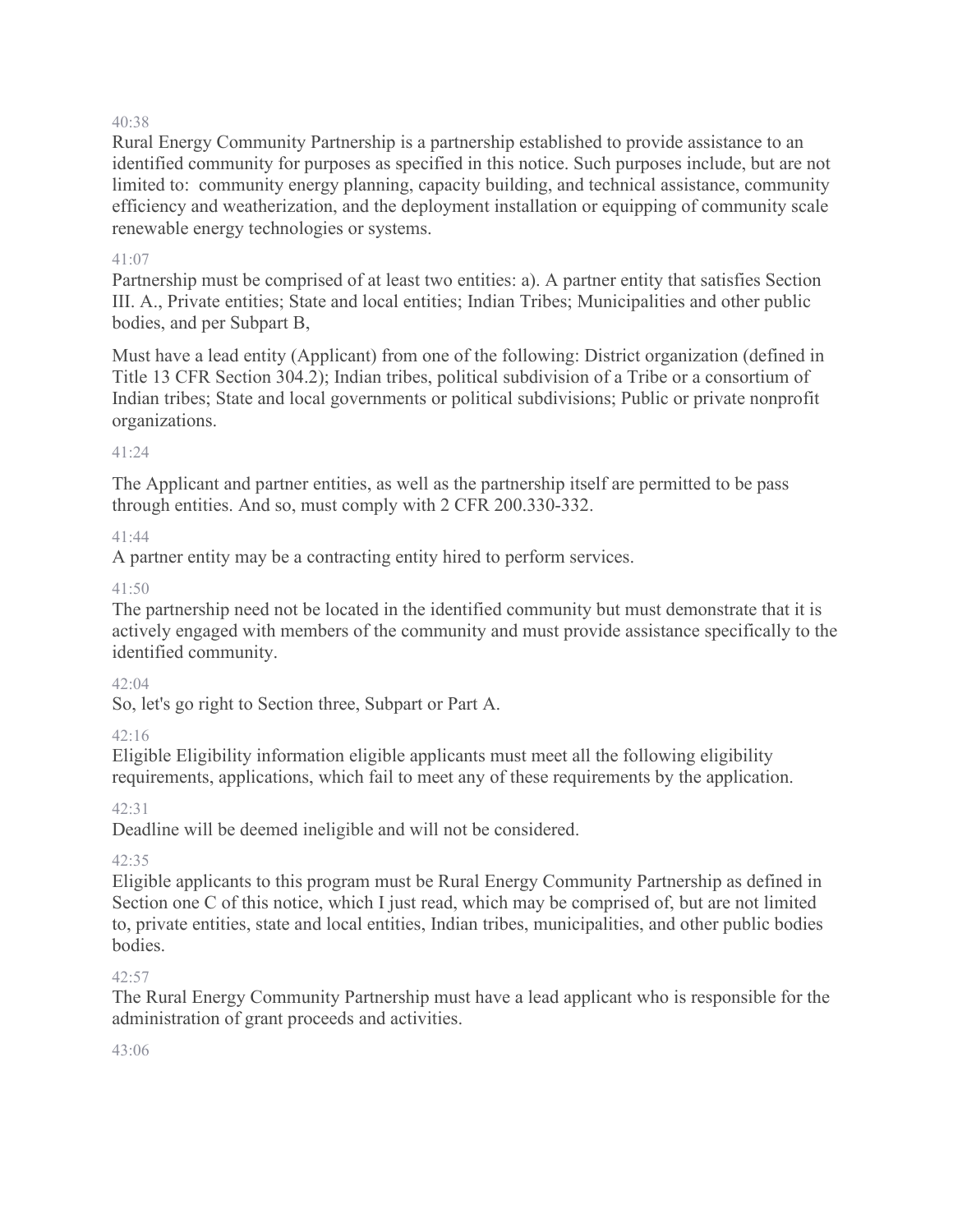A lead applicant must be, one of the following entities: A district organization, an Indian tribe, or political subdivision of an Indian Tribe, including a special Purpose Unit, Urban Indian Tribe, or a Consortium of Indian Tribes.

### 43:21

State or political subdivision of a state, including a special purpose unit of a state or local government engaged in Economic Development activities, or a consortium of political subdivisions, or a public or private non-profit organization.

#### 43:40

Then we have a series of things that the applicants must also, of other requirements pertaining to applicants, and I won't go into that today, but they're here, available for your read

#### 43:58

### Thank you, Tony.

### 44:01

Now, I'm going to read another question. Does this grant and have to support the broader community, or can an organization that houses people that work for the benefit of their Community Health Center apply for this grant for their housing decisions?

### 44:20

I can take that one. Um, so the focus of the program is on community benefits, not necessarily a single entity.

### 44:28

So, the application should show the partnership and the benefits that are going to the community and the public benefit that's going to be achieved by the project.

### 44:42

Thank you, Deb.

### 44:54

So, this person thought that the lead applicants had to be the R E C P itself not one of the partners in our ECP. Can you clarify?

### $45:08$

Well, let's, let's look at the definition of applicant, And I think that'll help.

### 45:27

Applicant, the lead applicant entity acting on behalf of a rural energy community partnership that is seeking a REPP grant.

### 45:35

The lead applicant will enter into a financial assistance agreement with the agency in order to receive the REPP grant funding and will be responsible to administer the REPP grant in accordance with said agreement.

### 45:49

All rights, responsibilities, and the disposition neira pertaining to ownership and control of any assets acquired by the partnership are presumed to reside with the applicant, unless otherwise specified in a fully executed partnership agreement.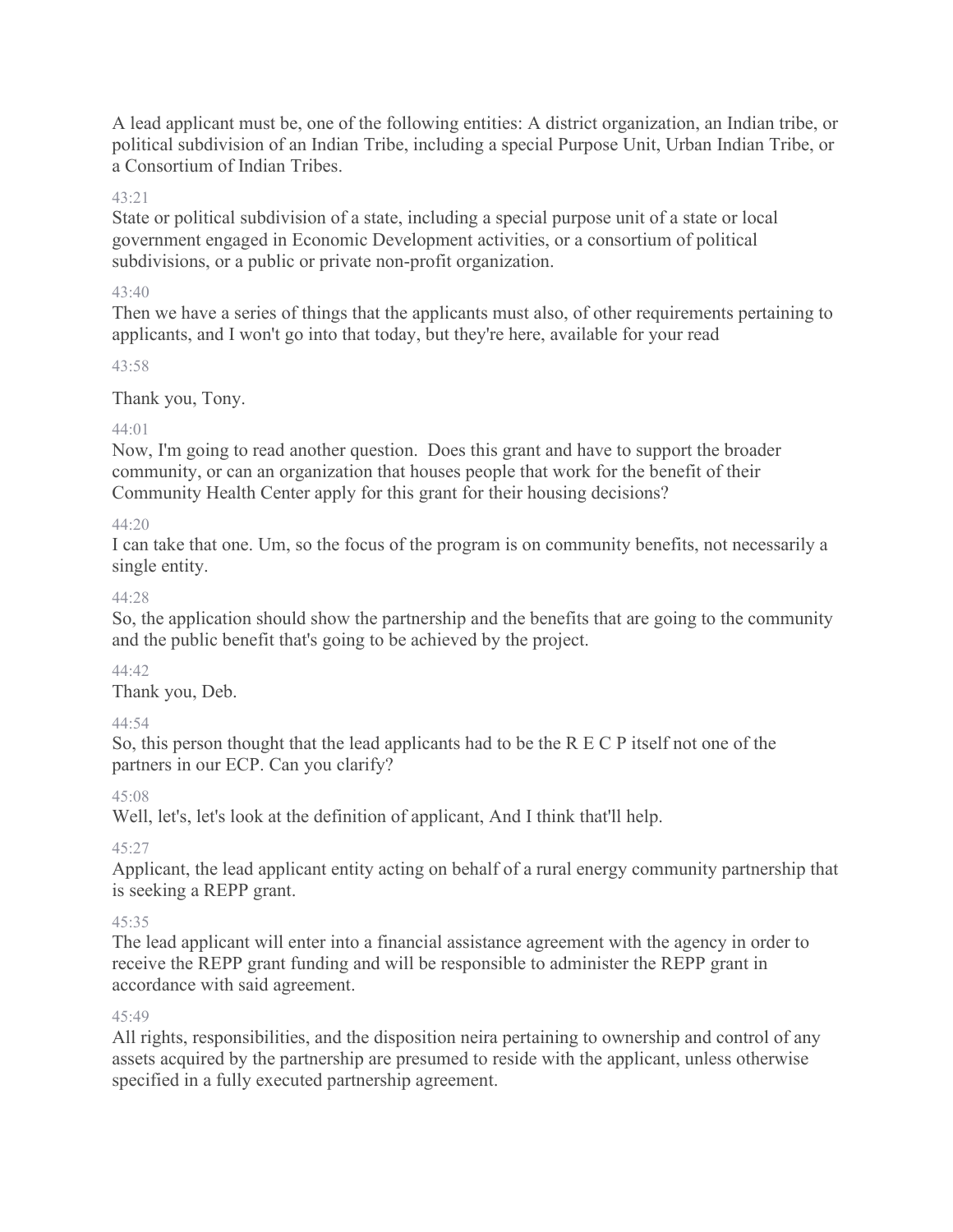46:09

Oh, to kind of maybe help explain this a little bit better, in order to be eligible, you have to have a rural energy community partnership.

46:19

There's going to be one entity. That's the lead entity that serves as the applicant.

46:26

And as noted in the definition, is going to have ownership and control of any assets that are purchased with the grant.

46:33

They are also going to have other members of the partnership that participate in the program. So breaking that down as the lead applicant, the partners which make up the whole RECP.

46:52

Thanks, Anna. Thank you, Deb.

46:54 Thank you, Tom, OK.

47:06

Are there any examples or templates of an ECP agreement?

47:12 Any anywhere?

47:16

Presently we don't have that.

### 47:20

We will accept Articles of Incorporation a formally Executed agreement between the partners, that defines that has recitations and defines the responsibilities and requirements. WE will also accept an executed Memorandum of Understanding among all the parties.

48:14 Thank you, Tony.

48:19

OK, moving along here, we do have a couple hand raises. I believe there is an interpreter in the audience, yes.

### 48:33

I'm going to just unmute Edgardo Rodriguez so that he interpret in case anyone needs to ask questions in Spanish.

 $48.49$ 

So, this is Laura Peres', OK, so.

### $48.55$

Let's see, Edgardo, if you want to unmute yourself. And then you can just start. And whenever there's a question in Spanish, you'll be able to translate. We really appreciate it.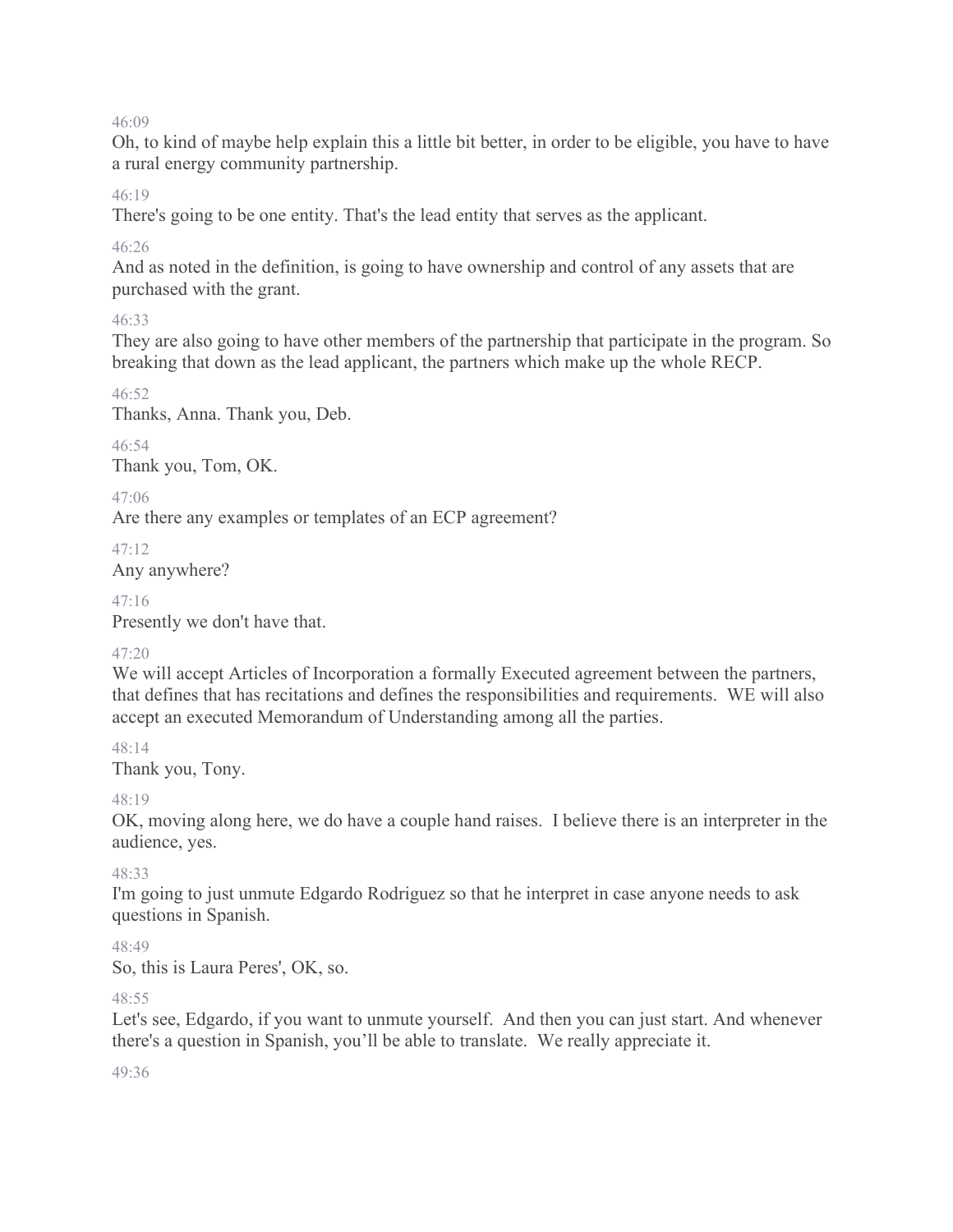I'm going to start off with Javier Malina there you can write your question or you can unmute yourself and ask a question. Spanish or English?

49:46

OK, Spanish, please.

49:53

Good and then Nadia you'll go next after Javier.

50:25

So Tony, basically how he's asking.

50:28

So for him when he, she may be here in Puerto Rico, which you say, well, wow, I know as a fund that is out, it is eligible based on their location.

50:39

But he's asking me what the brand will help to versus the solar panels for their intent.

50:51

But he's located in Cuba.

 $50.53$ 

Knows. someone, he said, ...

50:58

Accounting.

51:01

Oh, OK, County and Puerto Rico? OK, Sir.

51:05

And then he's asking if the the grant can be used to install solar panels. Purchase and install solar panels. Yes. Yes, it can.

51:19

Yeah.

51:22

Jean ... Monaco said, I'm not comfortable.

51:34

Basically, Tony, we ask We answer his question, so it's good to do.

51:39 Well, good.

51:41

Tell them Thank you, first question. Thank you.

### 51:43

Thank you. Thank you.

51:45 OK, Major!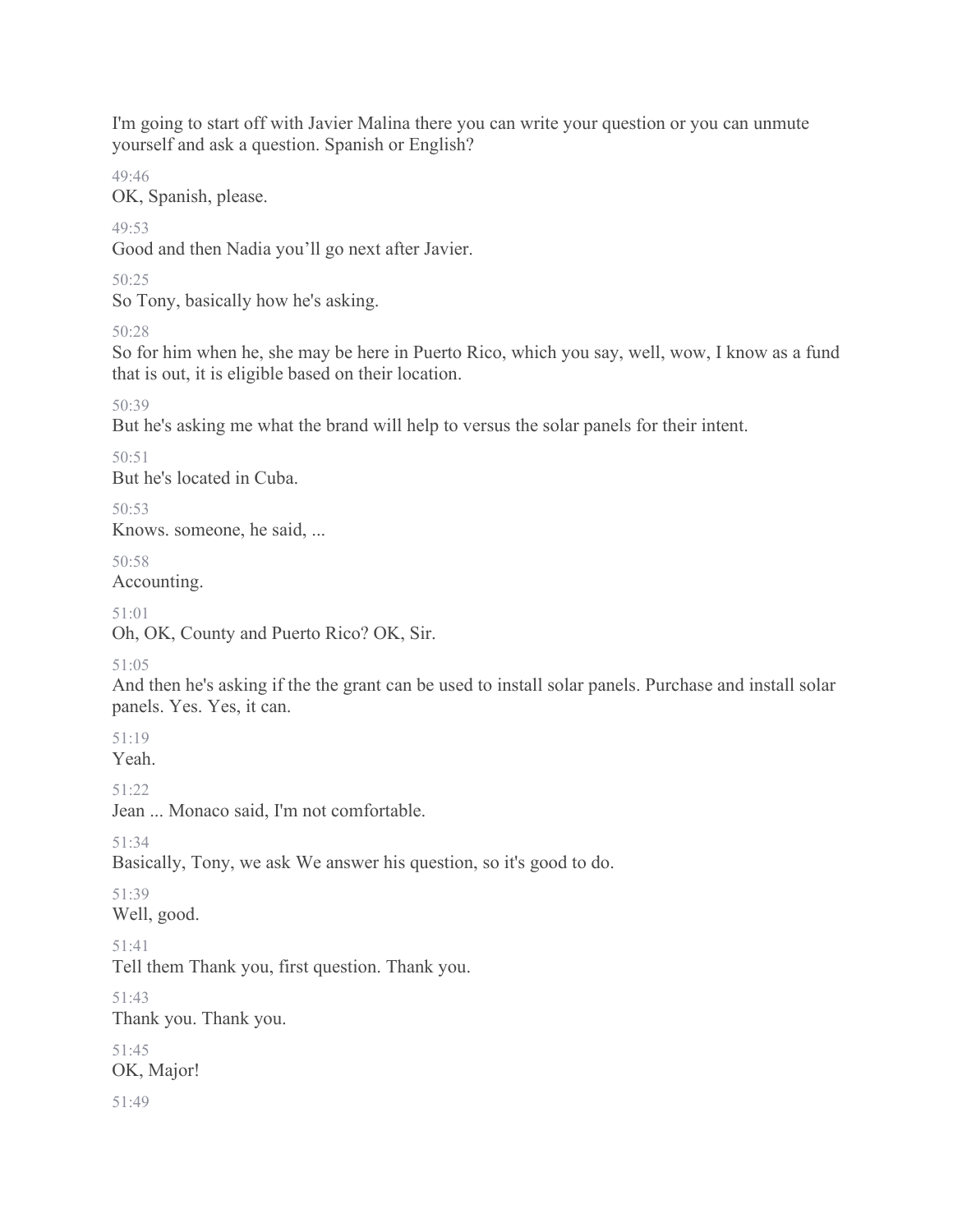Thank you.

51:50

All right, and then, so I'll continue to go with the hands raised, Sharon Wilma.

51:55

You can now on mute yourself, man.

# 52:03

I apologize, now you can unmute yourself. Thank you. Can you hear me now? Yes. Yes. Very, Very good. I just had a really quick question about the sort of community based organizations that are eligible in terms of the registration process. So or if you could just elaborate a little bit more R L LLC's type of community based organization that would be eligible to participate? That's the sort of legal registration that you're looking for.

 $52.41$ Where were you?

52:46

Go ahead, Deb. Come in and help me here.

52:50

I think I caught most of the question that you're asking what what a legal entity, it looks like. Is that correct? Yes, I'm looking, I'm trying to understand what, because there are so many different types of legal registrations that a community, a community based organization, or, or other organizations could use to apply for this program. I just wanted to know a bit more about the specific type of legal, registration, like you're looking for as a part of the grant application process.

53:22

Well, as long as you have a lead applicant.

53:26

From one of the four different types of entities that's listed in the notice: district organization, which could be like that, Economic Development authority, A federally recognized tribe, or a public or private non-profit, that's going to be your entity. That's going to register in Sam. And it's going to be responsible for owning any assets. That entity is going to be a member of the partnership, which then, has other entities also involved. Is a partnership that answer your question, it, so a 501 C 3 would be applicable, or in this case, then, like, in the end, it's the nonprofit, under the 501 C 3 Tax code.

54:08 Yes, it would.

54:10 Perfect, thank you.

54:15

Thank you, Tim. So, let's say I'm gonna go back. I don't see.

54:21

Did you have something else? say your hand shot up again?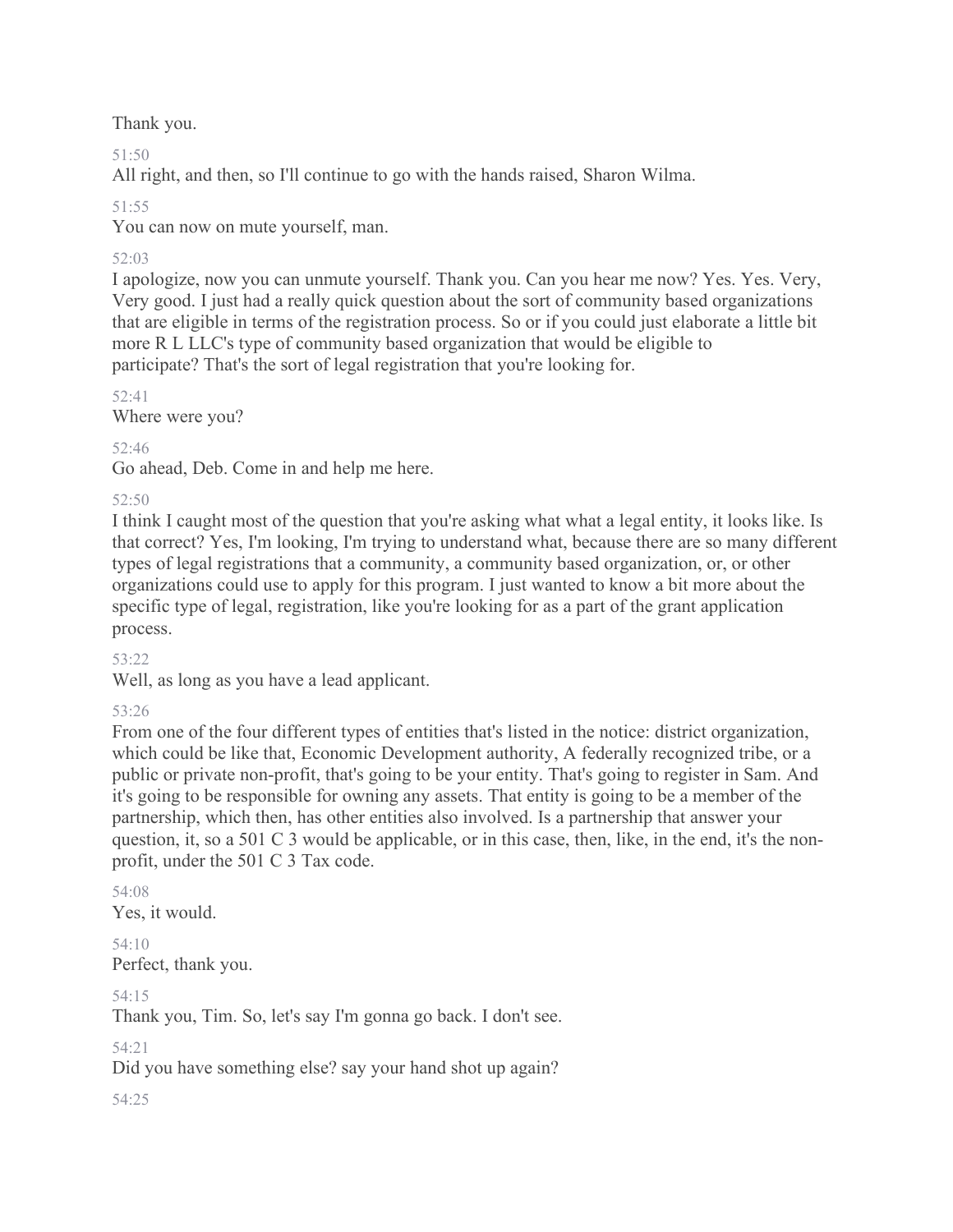I don't think so, OK, cool.

54:27 Um, no.

54:33 It's in there.

54:36 one second, please, sir.

54:44

OK, can a State University apply for this program?

54:50

So we're not excluding institutions of higher education.

54:56

We have a preference that they be partner entities, as opposed to the lead entity.

55:02 That's the applicant.

55:05

We, we think that their strengths are in technical assistance in capacity building, activities are of that nature.

55:18

And so we would prefer that state universities, for example, be the, the partner entity in the Rural Energy Community Partnership.

55:33

Awesome, thank you.

55:36

And now, um, kenna weather we're a weatherization CAA.

55:44

Would that be a proper applicant?

55:48

I'm sorry, I don't see any ASAM for you guys. And Jeremiah wants to clarify the question of what a weatherization ....

56:01

Go ahead and type in the chat box and more circular on that.

56:08

OK?

56:11

Moving along here let's see?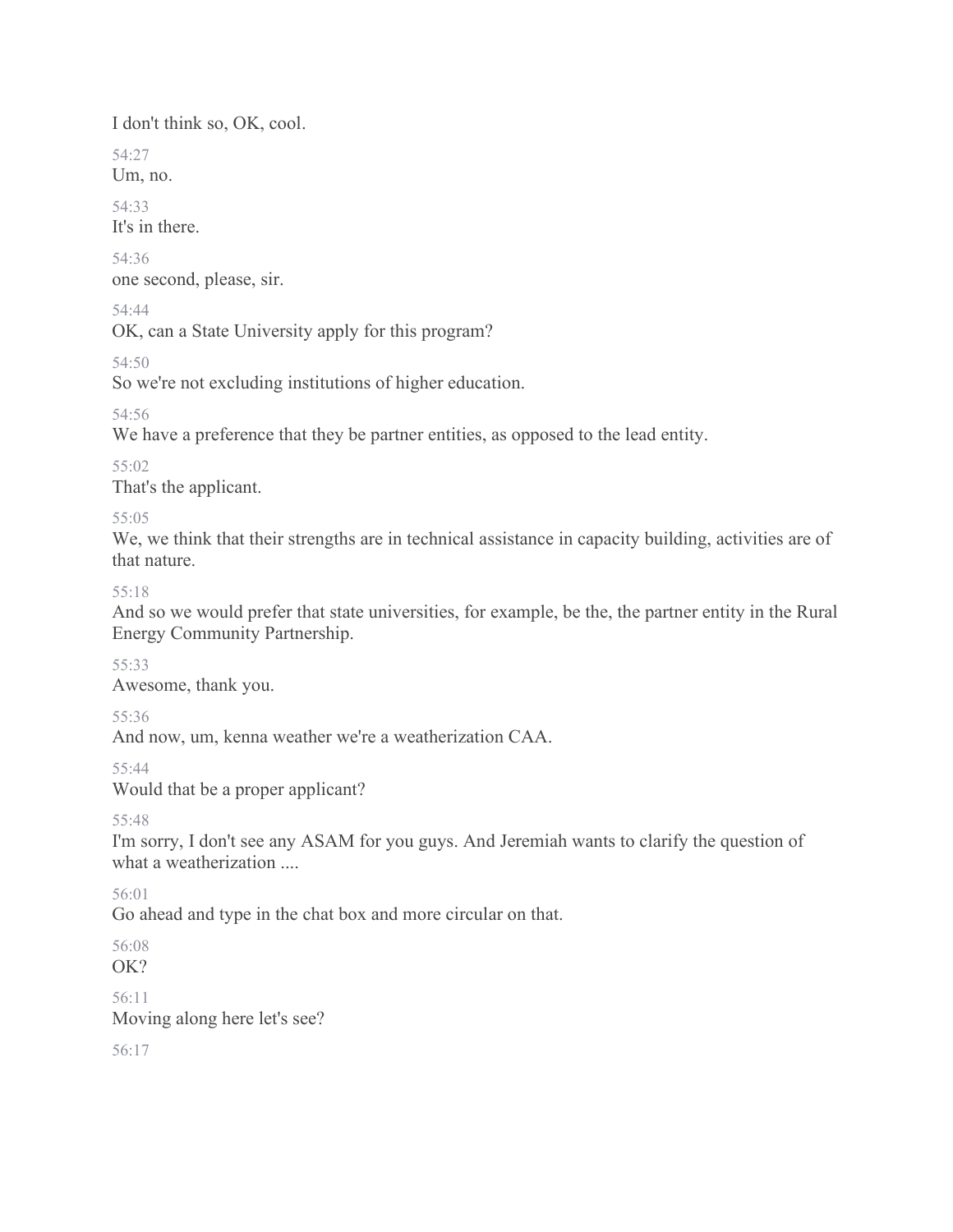Just to clarify community scale, RE technology, R E, Technology Systems refer to projects that, support the General Community, Not systems that allow residents to invest in a community scale project.

56:32

Like community scale, solar, That, Correct.

56:38

We do not have a restriction against the community investing in humanity scale, solar, or renewable energy systems.

56:50

Again, I say that our definition is broader than typically think of when we say community soul.

56:58

Exactly.

57:03

OK, thank you.

57:06

So, another eligibility question: can a for-profit renewable energy developer partner with a rural electric co-operative to apply?

57:21

Yes, they can be a partner entity, Indebt, yes.

57:25

It can be a service provider, a contractor, a vendor, for that matter.

57:31

But they have to buy aid by the the code that pertains to that. And I have that.

57:43

 $Um.$ 

57:48

Let me just make sure.

57:52

Oh, it was, it was where.

57:59

It was in the rural energy community partnership, right.

58:05

Definition.

58:08

Yes.

58:10

Applicant and partner entities, as well as the partnership itself, or pin A permitted to be pass through entities. And so must comply with 2 CFR 200.330-332.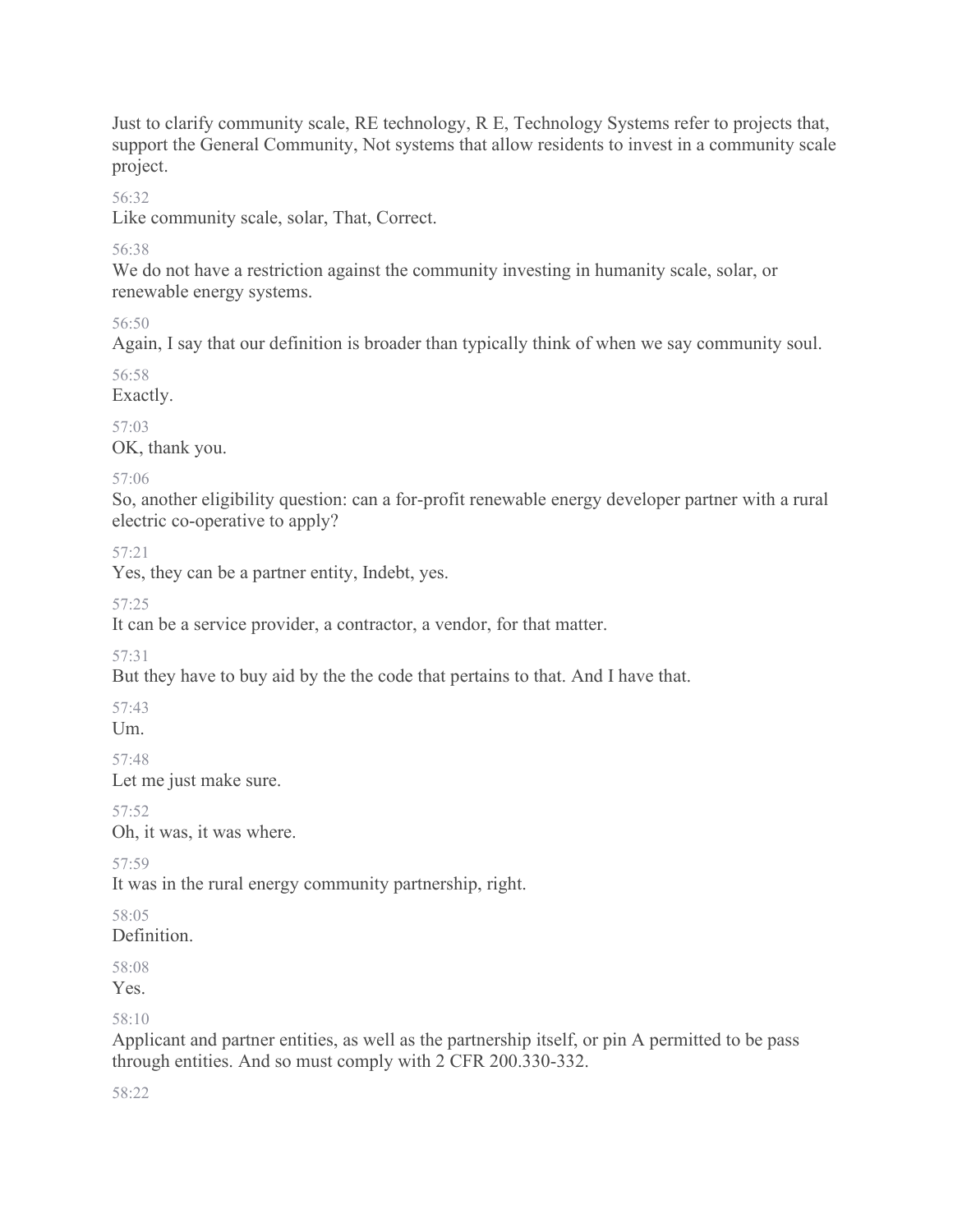A partner entity may be considered a contracting entity hired to perform services.

58:27

The partnership need not be located in the identified community, but must demonstrate that is actively engaged with the members of the community, and must provide assistance specifically to the identified community.

### 58:40

All right, now, with respect specifically to the Europe proposed that partnership of a technology provider and a rural electric co-operative, our preference is that the co-operatives be A a partner entity in the partnership, and that this be a community based program, achim any each of the projects be community based.

59:17

The funding.

59:20

Was not provided to rural energy community, or, excuse me, rock electric co-operatives.

59:29

So, it's, quite frankly, it's not a rural electric co-operative program.

59:35

But if the co-operatives can demonstrate that this project is community based, we're not excluding them from participation in the program.

59:47

Say that is, frankly, as I can.

59:52

Deb, would you like to add anything to that?

59:56

No, I think you hit it on the head on.

59:59

Is that we would like the projects to be community driven, however, co-operatives are eligible.

1:00:10 All right, thanks, Scott.

 $1:00:12$ No problem, thank you guys.

1:00:14 Moving along here.

1:00:19

OK, This is the total grant amount for the cycle 10 million.

1:00:25

Is there a possibility that an eligible applicant would be wait listed if the number of applications exceed that pool?

1:00:35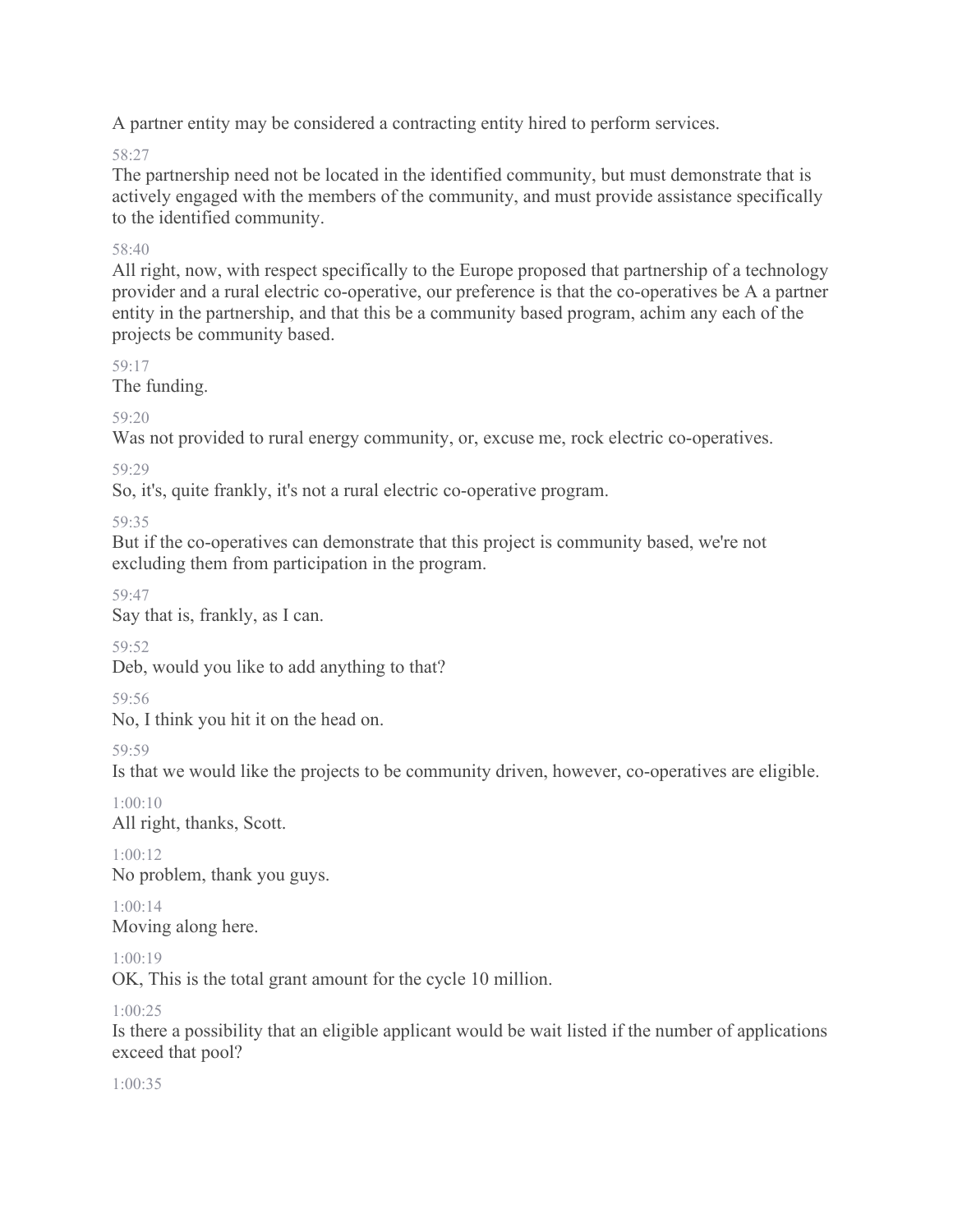Well, we have no indication of any further future funding, so it's \$10 million, one time, as best, we can determine now.

#### 1:00:47

Thanks. So, and we stayed explicit Lee.

### $1:00:54$

Those that aren't funded in this round will not be considered for any further funding.

### 1:01:00

You would have to apply if there is any, again, in the future, if there is another program.

### 1:01:10

Thanks, Scott.

### 1:01:12

Thank you.

#### $1.01.14$

So regarding partnerships, a 501 C 3, and a 501 C 12 electricity co-operative have largely overlapping boards of directors.

#### 1:01:25

Would those two organizations alone suffice to create the required partnership or would the overlapping boards disqualifies such a partnership?

#### 1:01:41

That's a really good question, Tony, I'm thinking that we have some conflict of interests, requirements that need to be met.

#### 1:01:50

We may have to come back to address this question.

### 1:01:57

We definitely want the, um, the scope of the project tend to have multiple entities, multiple partners, you don't want the same type of.

#### 1:02:11

We don't want just one type of applicant entity.

### 1:02:18

Exactly.

 $1.02.22$ So, write to me specifically.

#### 1:02:25

If you would, please, in our REPP e-mail address.

#### 1:02:31

And give me a specific example, and I will, we'll address that directly, If you would.

# 1:02:41 Thank you, John.

 $1.02.43$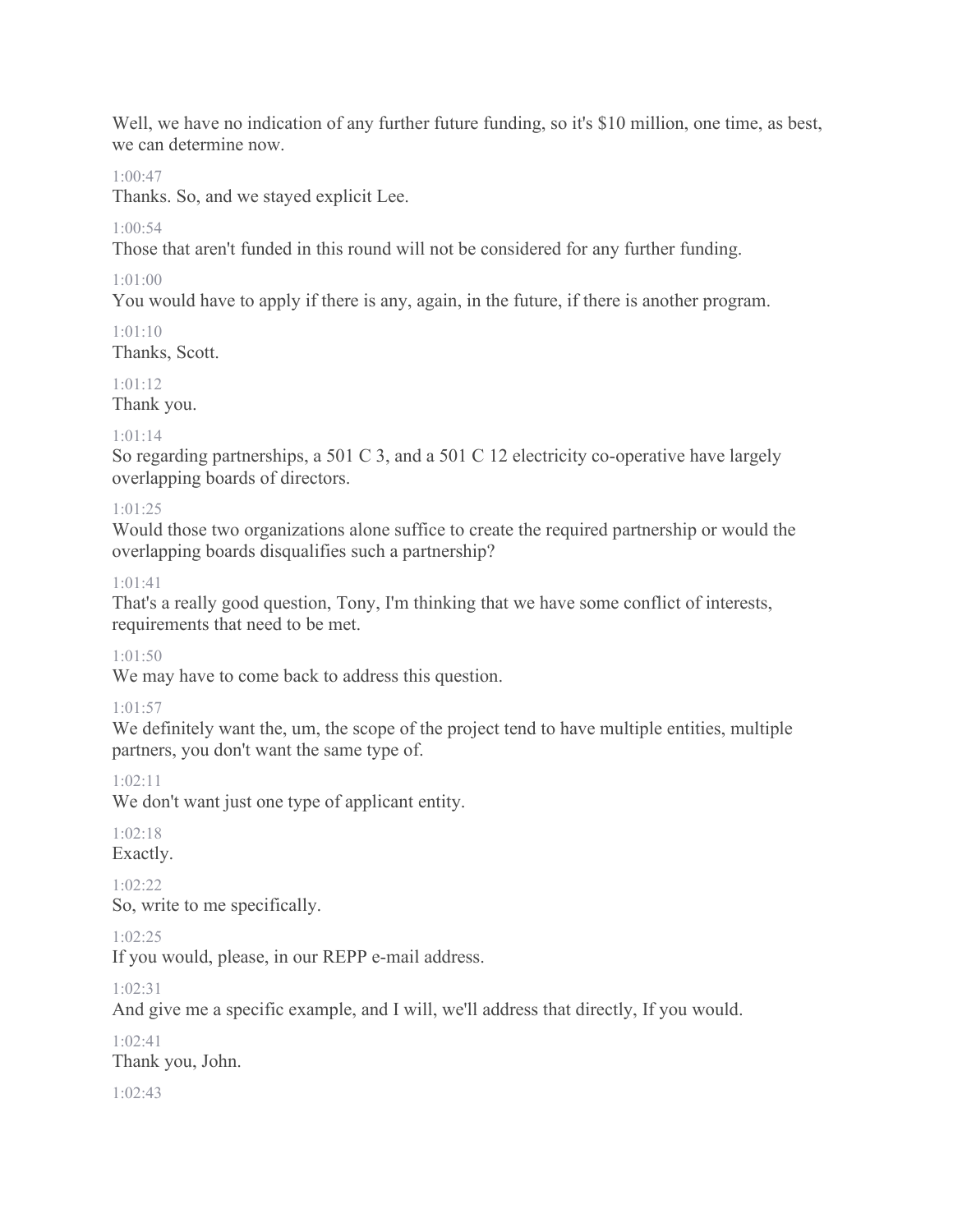Thank you, Dan.

### $1.02:45$

Alright, so I'm gonna go, I'm gonna go quickly, go back over to the phone lines, there we have a hand raised, and then I'll go back to the written that OK? It's on it.

### $1.02.52$

So, if you don't mind, let's, um, I want to kind of move through the rest of the letter of intent requirements, but if we want to take this one hand raise, and then we can move on.

### 1:03:06

Other words, I never fails right, right when you said that there's two.

### 1:03:09

So maybe if I could ask these folks just really kind of quick on their on their answer, and it sounds great, then we'll catch you.

### 1:03:15

Thanks a lot. Robert, you can say you can unmute yourself and speak.

### 1:03:25

You may go ahead and speaks in your afternoon.

### 1:03:31

OK, yeah, there we go, Hello?

### 1:03:37

Yes, we can haigh, OK, what is, I have actually three questions, but I'll, since you're trying to be careful about your time budget, I, I'll just ask the last one, can a community college, as opposed to a higher ed institution, be a lead applicant?

### $1.04.04$

Well, my first question is, why don't you consider a community college, a higher ed institution of higher education.

### $1.04.12$

Well, because they're much more focused, community based, number one, And usually you think of the definition of higher education of being a four year college or university.

### 1:04:26

So, I'm making that distinction nicely.

### 1:04:29

And community colleges are much more focused in terms of workforce development and local, you know, job creation, for those that may not be able to compete for the higher education entry.

#### 1:04:43 I see.

1:04:45

well, I appreciate that clarification.

### 1:04:47

In our mind, they are the same.

1:04:50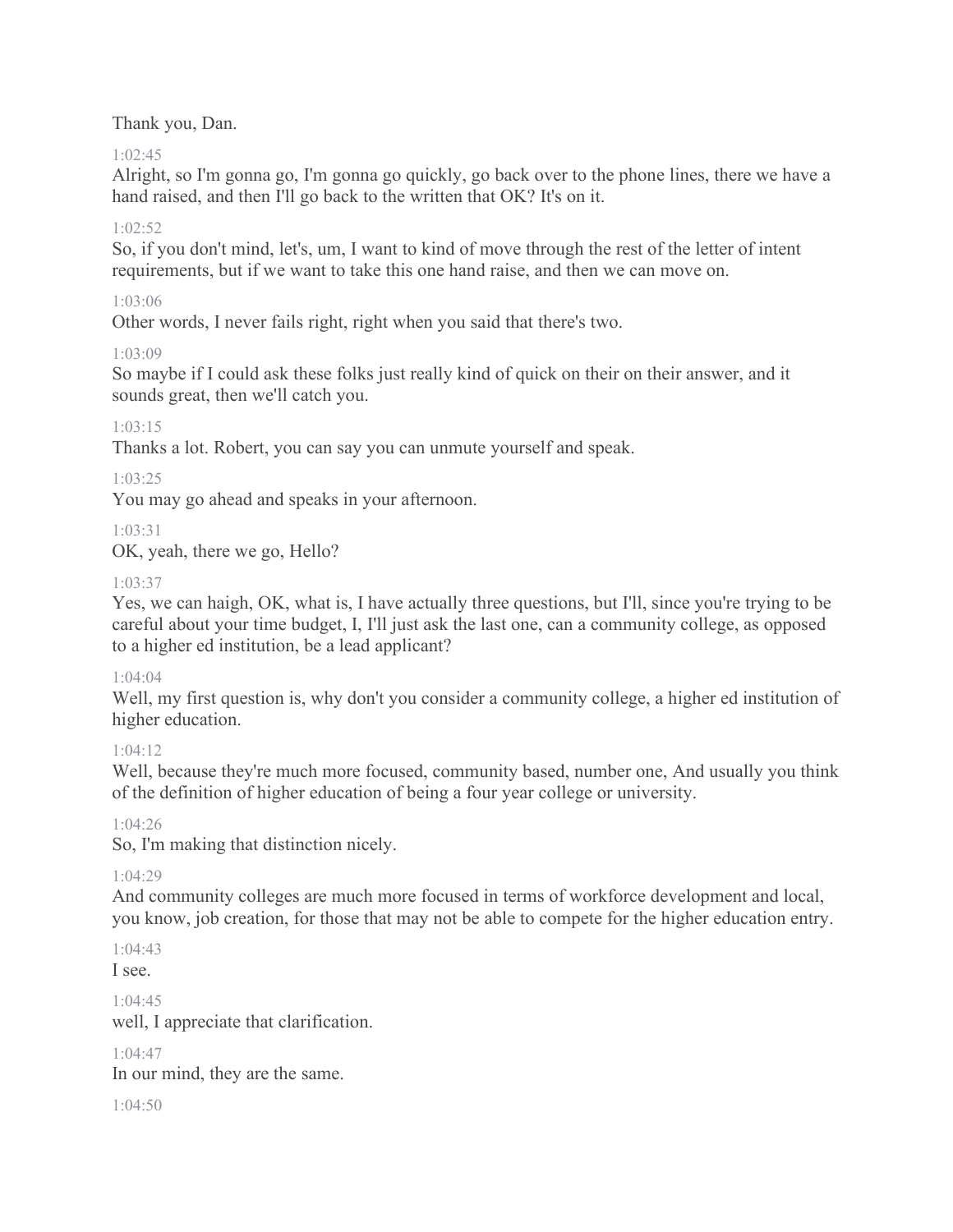Community colleges are not excluded from participation.

 $1.04.54$ 

We have a preference that they be partner entities, as opposed to the lead entity in the partnership.

1:05:03 Thank you!

### 1:05:05

And, Robert, if you want to get those two other questions, then go ahead and read them in the chat box, because we're gonna collect, I already put them in, Are you able to see them?

### 1:05:17

Yes, sir, That we're getting a lot of questions.

### 1:05:19

So we'll let me, I'm just going down the line, but what I want to make sure to address them OK, OK, thank you, Thank you.

1:05:26

Next up, Melissa, you may unmute yourself.

1:05:37

Oh, I am.

### 1:05:39

I'm sorry, OK, go ahead and listen.

### 1:05:41

Sorry, yeah, sorry, mine was a mistake. I don't have a question, thank you. OK, great, John, it You can. Go ahead, sir.

1:05:48 Thank you.

1:05:49

Appreciate it.

 $1.05:50$ 

All right, let's get on to Section four, Project Activity, the what and How.

1:05:56

We require you to provide a project scope of work and an action plan.

### 1:06:00

Include a strategy, activity's, summary, budget, and goals and objectives for the use of REPP and matching funds.

### 1:06:07

There's specific critical action items.

### 1:06:10

Highlight why your approach is novel and deserving.

 $1.06:13$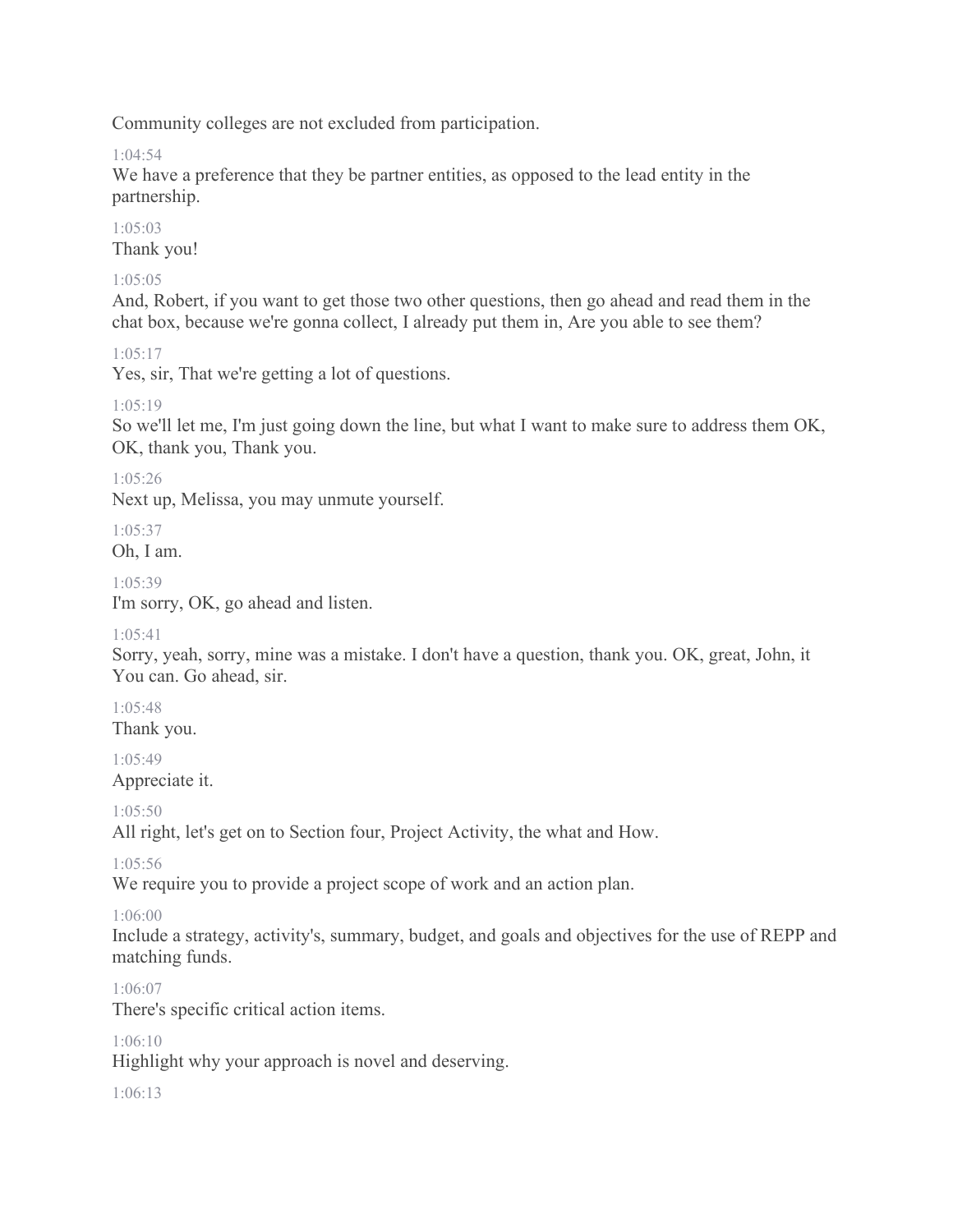Indicate whether there will be collaborations with other organizations, and if so, what Their roles will be.

#### 1:06:20

Be specific about who's responsible for what actions and activities.

#### 1:06:26

Describe how REPP resources for community energy planning, human capacity, building, technical assistance, efficiency, and weatherization will be used by the Rural Energy Community Partnership to address the relative economic distress, and energy burden circumstances of the geographic region to be served.

#### 1:06:46

Identify distributed renewable energy technologies, and activities that will be prioritized and executed by the partnership to address the relative economic distress and energy burden circumstances of the geographic region to be served.

#### 1:07:02

Discuss specific plans, activities, and priorities for each renewable energy technology to be deployed.

### 1:07:10

Excuse me.

#### $1.07.11$

Such as: photo, solar, photo, voltaic, Wind, geothermal, biomass, bio gas, bioenergy, smaller hydroelectric, and so on.

#### 1:07:21

Discuss specific plans, activities, and priorities for each distributed renewable energy resource. Examples include batteries, flywheels, smart grids, among others. You will find a full ...

#### 1:07:33

definition in section one C of the REPP notice.

#### 1:07:43

And include information on any electric utilities, firms, or industries involved, as well as existing interconnections and networks, or lack thereof in the geographic region to be served.

#### 1:07:57

I'm ready now to take questions against Scott.

#### 1:08:04

All right, there appears, so, I'm not sure what this family might, and we might need to ask for clarification, but, will the applicant entity slash project need to satisfy all six, or just adress indicators applicable?

#### 1:08:20

I'm not sure where all six means, but I understand what else explains. And I'm gonna go over that, in particular, when we get to the selection criteria. But the quick answer to that question is just those that apply.

#### 1:08:38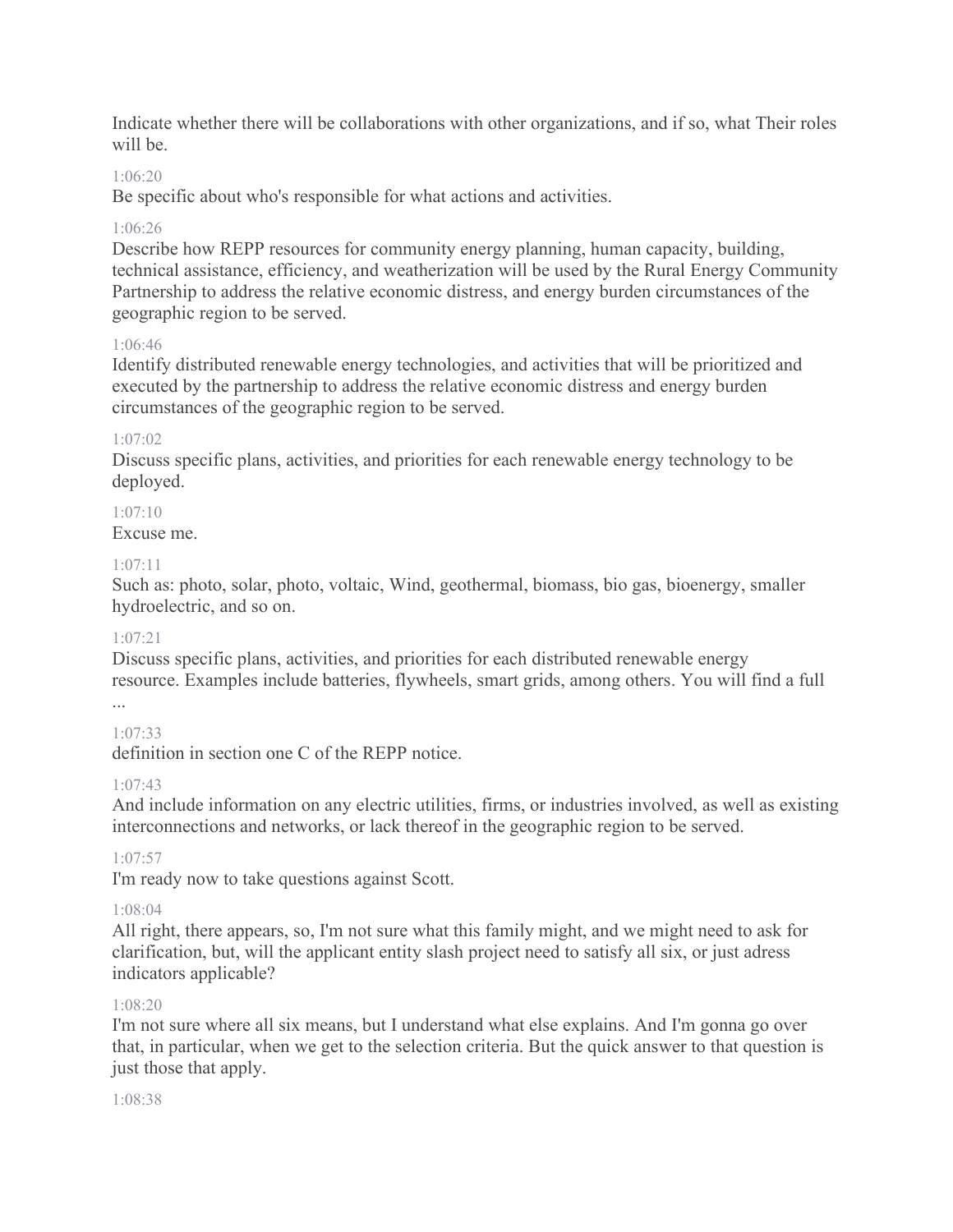Thank you.

1:08:39

And what is the best model of partnerships to optimize grant approval?

#### 1:08:46

Let's get right to the point here. This Letter of Intent is for you to tell us what you think the best model of partnership is.

#### 1:09:00

Great, thanks. Program, again, I would re-iterate, it's a pilot.

#### 1:09:05

So we are looking for you to tell us what your needs are and your community, how you will partner with others to meet those needs. And that's, Tony, instead, is truly what the letter of Intents on 10 is all about.

#### 1:09:18

So we'll provide feedback to you on that letter of intent.

#### 1:09:22

Perfect, thank you.

#### 1:09:24

Um, then, And then well, I'm sure, well, can we, we're gonna put the, they're asking for a link to the eligibility map.

#### 1:09:33

So I'm going to go ahead and ask that We put that into the chat, OK, It's also in the presentation, but we'll put it in the chat for folks OK, OK.

#### 1:09:49

Now, just give me a second, here, and it's also in there the Letter of Intent Guide when they download that OK, great, thank you.

 $1:10:01$ Let's see here.

1:10:04 Um, OK, it's OK. It's, I am.

 $1:10:09$ Can I try? OK. I think OK.

### 1:10:14

That's telling me I'm going to ask a question. I think we're waiting on clarification. But we might know it with dev on. If not, we'll get back to this gentleman, but can a tribe be the lead applicant? And the school of that tribe, be a partner applicant?

### 1:10:29

They're both different legal entities.

1:10:35 So this, this is Deb.

#### 1:10:37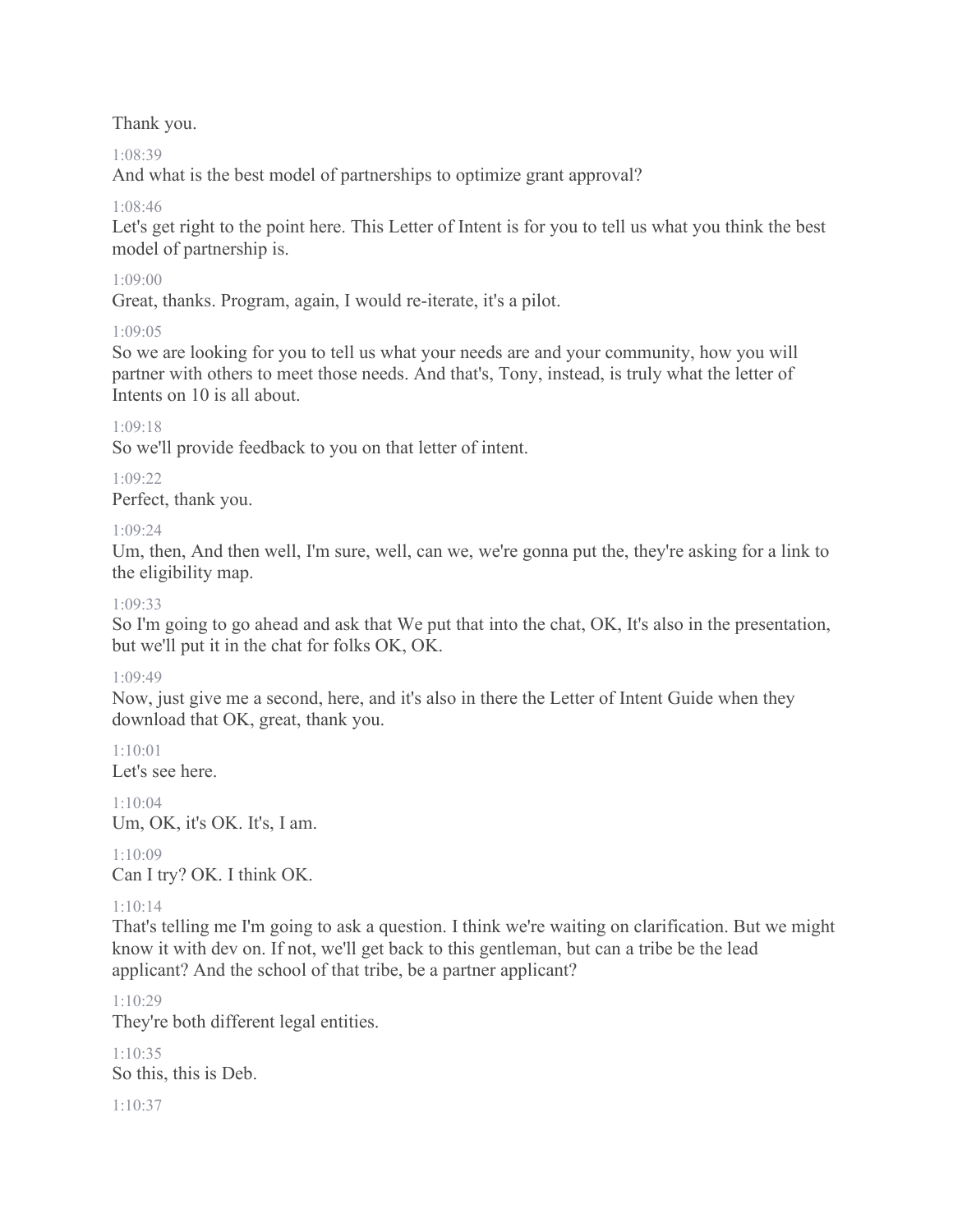In that case, we would have a partnership that would consist of a eligible lead applicant. And we would also have an eligible partner entity. So, that should be eligible. Again, it kind of goes back to making sure that we don't have a conflict of interest there of who's actually getting the benefits of the grant dollars.

#### 1:10:58

But as far as legal entities and a range onset that appears to be illegal partnership.

1:11:06

Can you will make that clear in your, in your letter of intent?

### 1:11:12

Thank you.

### 1:11:19

OK, moving along here than just to clarify that the gentleman's answer earlier was less satisfied. But a CAA is a community action agency.

### 1:11:33

Hmm, hmm.

### 1:11:34

So a CA is an, is that an economic development authority or a community based organization?

#### 1:11:48

I would say, yes, it could be, it could be a lead entity.

#### 1:11:54

OK, I'm gonna.

### 1:11:58

There's some, there's some language here. So I'm going to, I'm going to just, I'll get back to them as time, allows.

### 1:12:03

No, OK, What are the disposition requirements for capital infrastructure installed under this program?

### 1:12:13

So, if a county or district organization serves as the applicant, would they be able to transfer ownership slash management to a rural electric co-op following the award performance period.

### 1:12:26

So the disposition requirements follow the 2 CFR 200.

### 1:12:32

And we can provide a link to that in the questions and answers.

### 1:12:36

Um, I'm not going to go through all those disposition requirements right now, but for the useful life of that asset, the applicant would need to have ownership and control.

### 1:12:47

If they were to sell it, then again, we would go back to the two CFR disposition requirements.

#### 1:12:55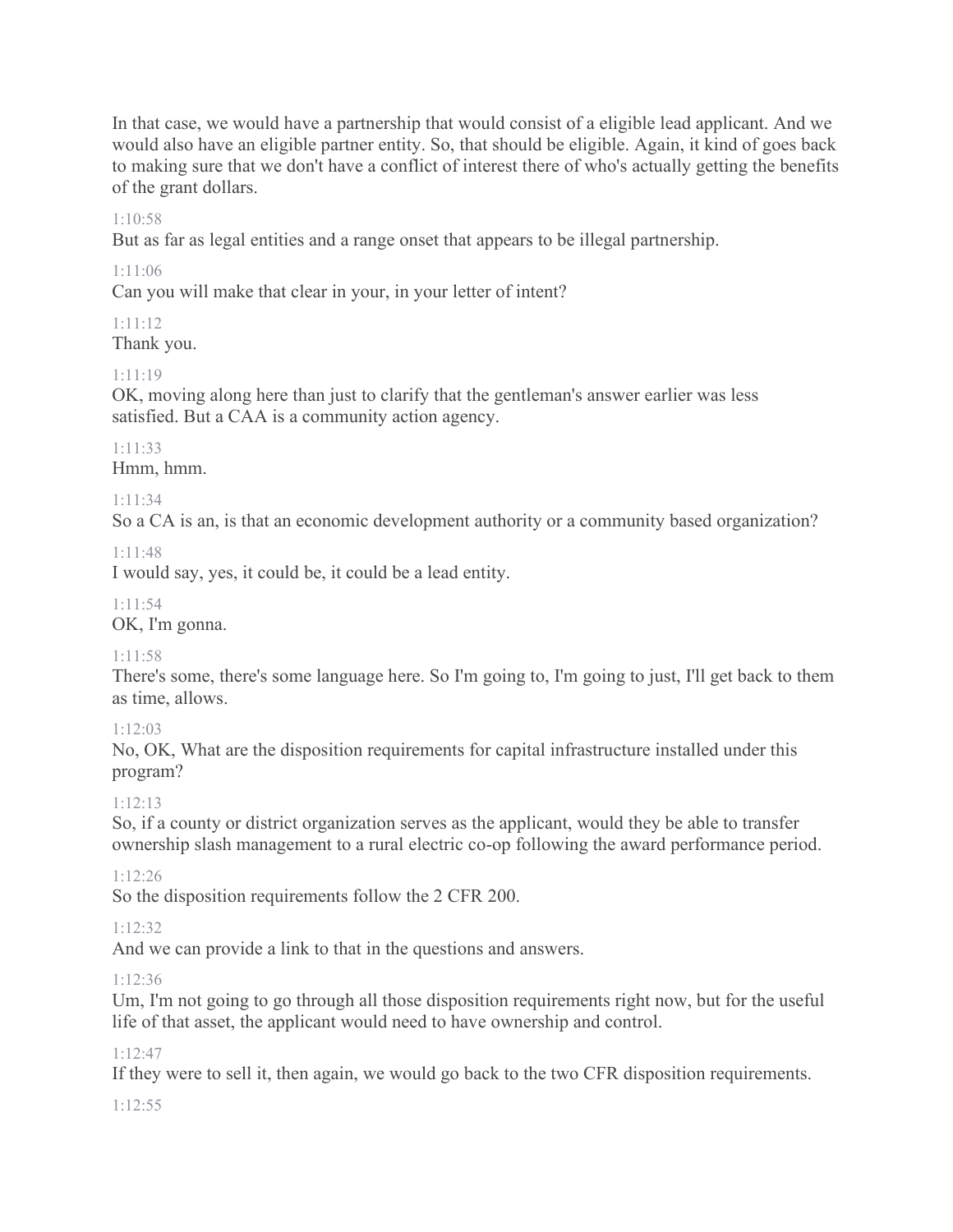We can put 2 CFR 200.

### 1:12:57

We can make that available on the website, upon request, for sure.

1:13:06 Thanks, Sony, They step.

### 1:13:08

So, are there going to be, what are these questions going to be posted somewhere along with the questions that come into the USDA, and, if so, where will these questions and answers posted? So, isn't going to be like us some kind of document, question, and answer document.

### 1:13:25

Yes, we'll have a Q and A session, posted at the end of each webinar. We're making the one from last week, available, as quickly as we can.

### 1:13:35

We'll also have a frequently asked question posted at the front page of the website, And a Q and A session from this section or from this webinar will be posted as soon as we can make it publicly available.

### 1:13:52

So, that's three different outlets.

### 1:13:57

Perfect.

### 1:13:59

Does the does the recipient need to have a history, or can it be newly formed the ICP It can be newly formed for this purpose?

# 1:14:15

OK.

#### 1:14:19 See Him.

1:14:23

Can an energy provider be involved on multiple projects?

1:14:31

Is a, if it's an, a tech technology provider, and that's what I'm going with.

### 1:14:39

So, the, the requirements of the notice, stay that, oh, you a, you may apply for one, and only one grant, You may submit one and only one application.

### 1:14:58

So, that applies to the lead entity, well, what, who we call the applicant.

### $1:15:05$

However, the partner entity, if it's a technology provider, or vendor, or contractor, can serve more than one, uh, partnership.

### 1:15:19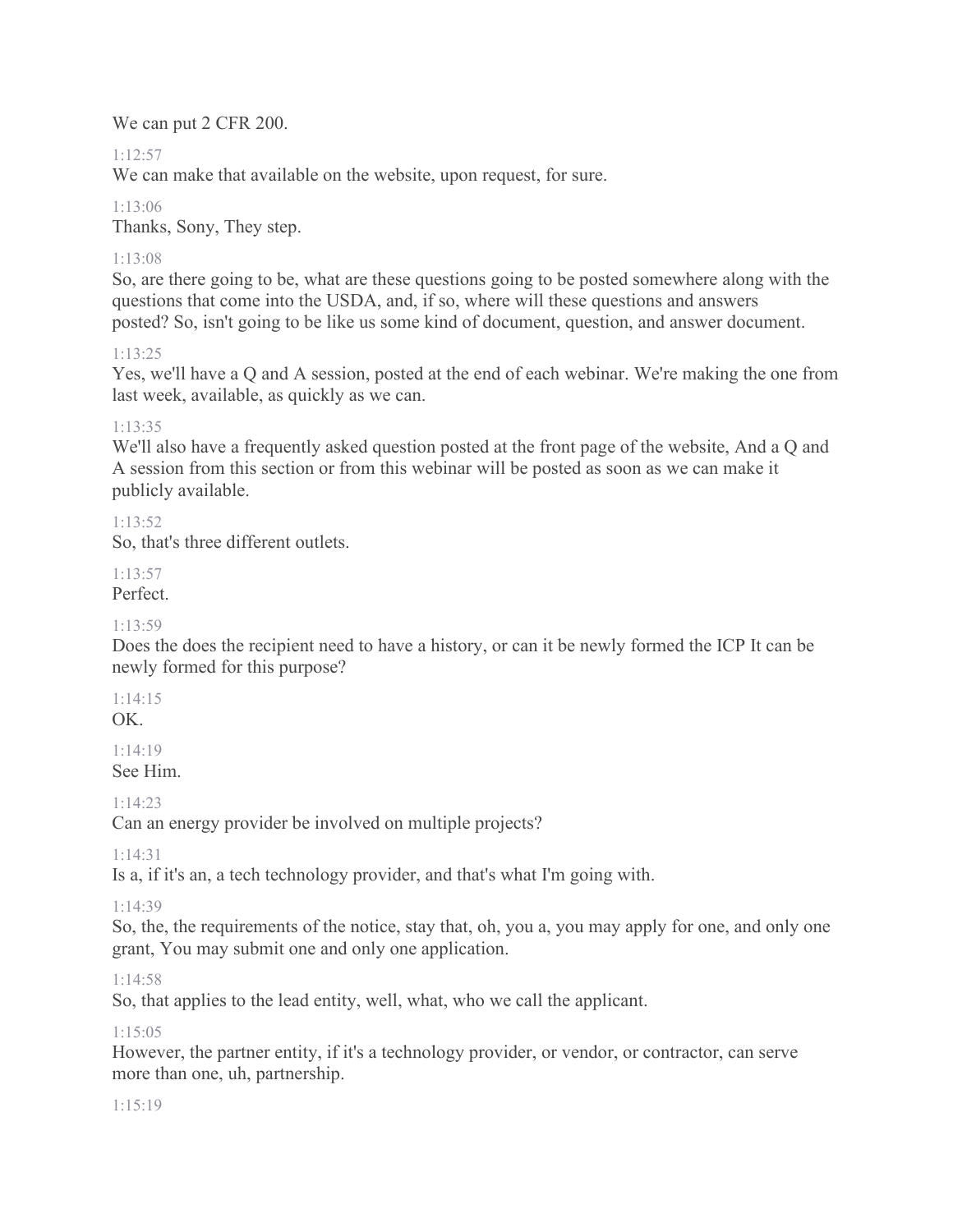But you'd have to clearly specify in your Letter of Intent, who you are also partnering width.

# 1:15:28

We want those declarations early on in the application process.

# 1:15:36

Thanks, Tony.

# 1:15:37

I'm gonna go ahead and switch back over to the way the virtual hand raised. Is that OK? We have this place.

# $1.15.45$

So, I'm going to start with Wilma if you want to unmute yourself and ask questions.

# 1:15:51

Thank you. I have a really quick question just in terms of the maximum amount. I want it to clarify, 10 million is the maximum amount that any applicant or any consortium is allowed to request Correct?

### 1:16:07

That's incorrect.

### 1:16:07

Ma'am, the best Pell Grant available to any applicant is \$2 million estimate of funding available, is \$10 million. Perfect. Thank you.

### 1:16:21

Yes.

### $1.16.22$

And I will just add the \$2 million grant request, 80% of that amount can be used for the installation of renewable energy systems. And the other 20 can be used for efficiency, technical assistance, et cetera.

1:16:42 Do you match?

1:16:45

But, I'm sorry. Could you repeat that? That 20% needs to be matched.

### $1:16:50$

There's there's a 20% match, there's a 20% match, OK.

### 1:16:56

And let me, let me just clarify the restrictions.

### 1:17:01

At least 80% total eligible project costs must be met with for renewable energy systems.

### 1:17:12

Up to 20% may be used for those other activities.

### 1:17:18

So the appropriation from Congress was to further develop renewable energy.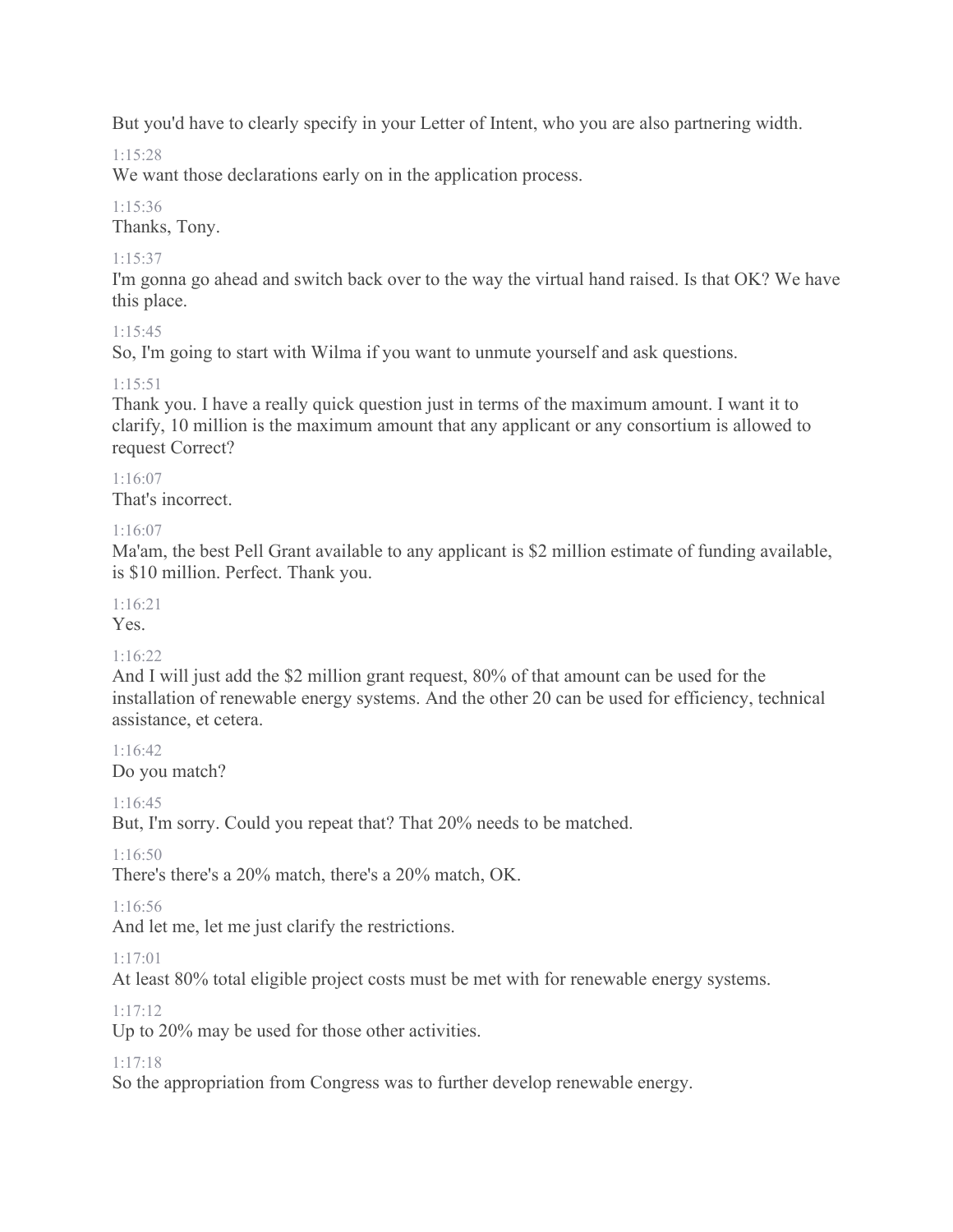1:17:24 Hmm, hmm, hmm, hmm.

#### 1:17:25

We had a, as we worked through, in our, in our deliberative panel, we did we determined that these types of communities that we were trying to reach would require those kinds of activities in order to make them ready for a renewable energy system.

#### 1:17:46

So we're allowing up to 20% of the proceeds to be used for those activities, and we require 80% of the proceeds that go towards the renewal renewable energy. And I'm biased, I'm assuming that the remaining 20% to get to 100 but need to be identified at the time of application.

### 1:18:08

Yes, ma'am. The required match, yes, you don't have to have it on hand at the time of application, but you definitely need to identify it and have letters of intent mm sources.

1:18:23 Great. Thank you.

1:18:28 Thank you for your question.

1:18:31

All right. Thank you. So now I'm gonna go to Melissa ... yourself.

### 1:18:38

I apologize for some reason, I keep getting that hand by mistake, I found it and want to use it, no problem.

### 1:18:51

I think with that, then, we will go to, back to the questions.

### 1:18:57

Um.

### 1:19:03

So, OK, so, can documented in kind of goods and services, as reported on the IRS Form 990, count towards the ground.

1:19:17

I can take this one here. In kind contributions.

### 1:19:23

From third parties, the applicant entity itself cannot use in kind match, and if you have a third party that is willing to donate in kind services, we would want them to list the type of service.

### 1:19:40

The wage rate, how many hours be specific of how you come up with the amount match.

#### 1:19:48

OK, Thank you.

### 1:19:55

OK, so will you be allocating funds specifically to each state?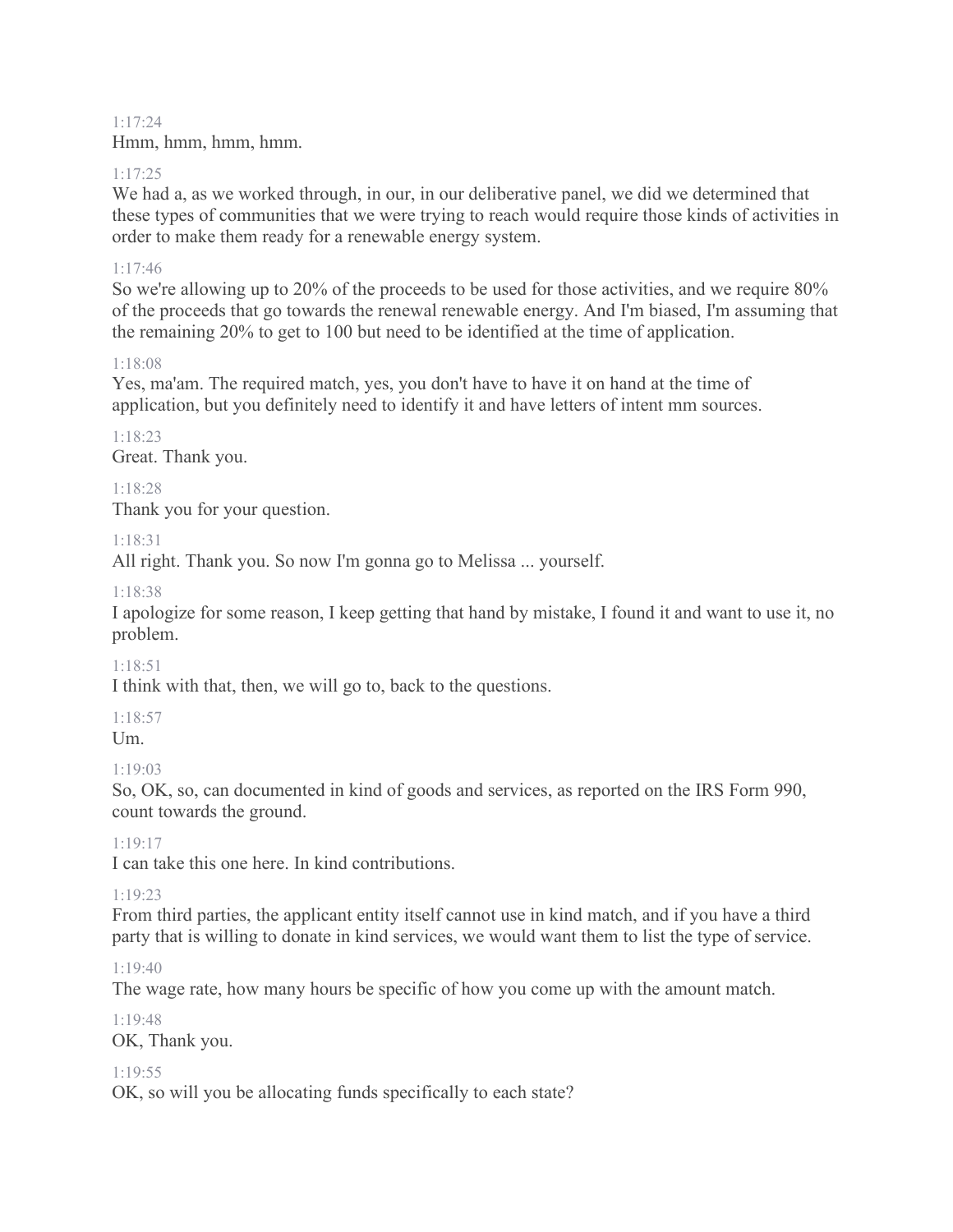1:20:01 Not at all, Not at all.

#### 1:20:05

Well, our intent is to bond the most meritorious projects from among the most distressed communities, but we only have \$10 million available in this program.

#### $1:20:23$

And so we will have we allow the administrator the discretion to add 10 points to any project that Mate's administration priorities.

### 1:20:36

And one of those priorities is to disburse the program funds as broadly as we can across the US and its territories.

#### 1:20:48

But, no, there will be no state allocation.

1:20:53 Thanks, Jeff.

1:20:54 Moving along here.

#### 1:20:56

So, we'll projects that asked for much less than two million, um, be favored in any way or unfavored.

### 1:21:06

So, now would be a good time for us to move on and let me go through the selection criteria and show you how we will identify the strength, the meritorious proposal's applications.

### 1:21:24

Perfect.

# 1:21:25

Sounds good.

#### 1:21:29 Alright.

### 1:21:30

So let's just get through the rest of this, and then then I'll go right into Selection Criteria, and you'll see how these link up.

### 1:21:43

So we're at Section five Credentials.

### 1:21:46

two, we want you to demonstrate why your partnership, organization, or team is best equipped to carry out this activity.

### 1:21:55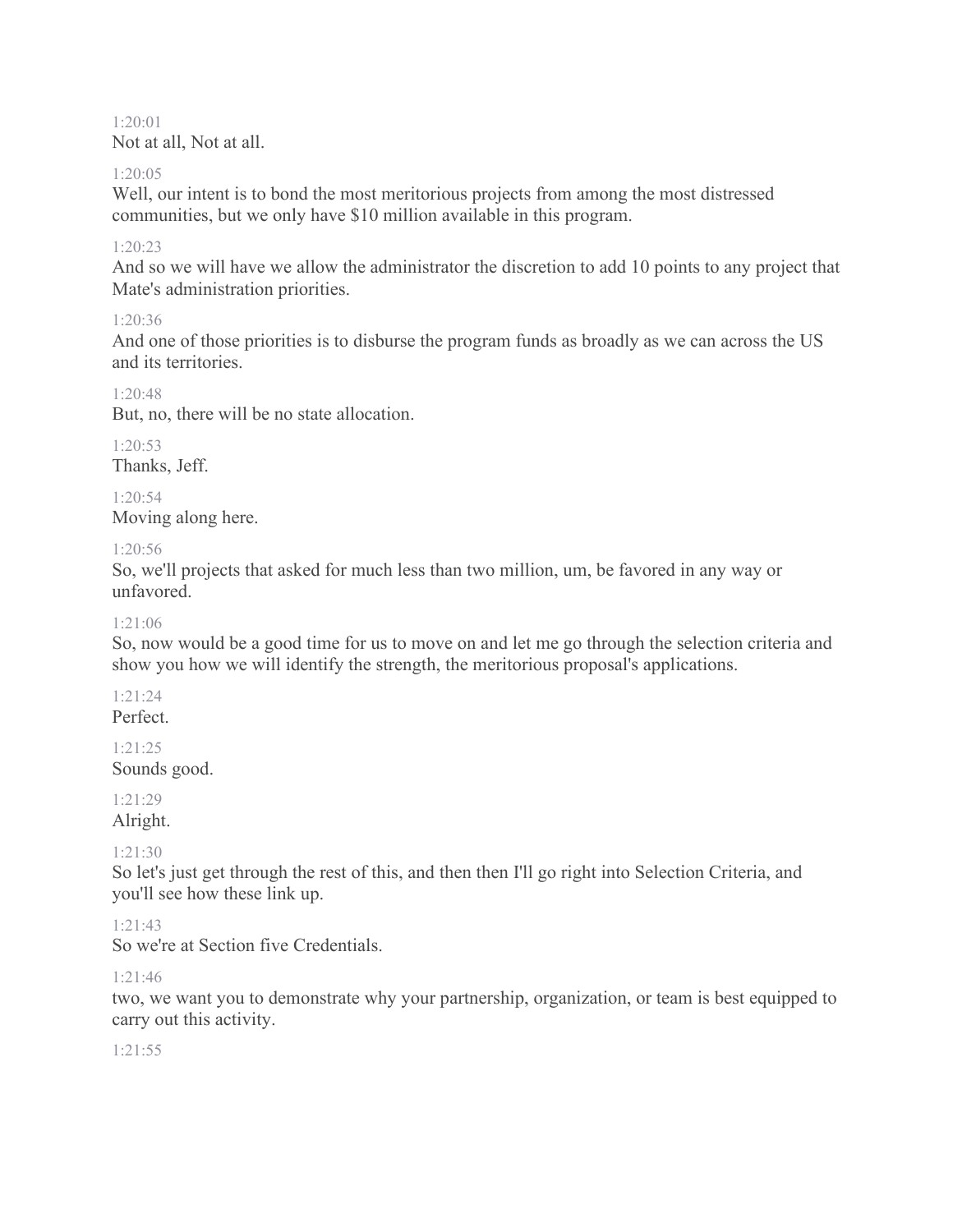To provide historic background, that you think is relevant to share our awards rankings, intangible measures that set you apart from your peers, so we, we expect you to, to brag and tell us how good you are.

#### 1:22:11

Partnership is, but do it with substance.

### 1:22:16

Then, let's get to outcomes.

#### 1:22:19

So, consider this section an opportunity to write your project's future success story.

#### 1:22:25

Emphasizing Sections 3 and 4.

#### 1:22:28

State the specific outcomes you hope to achieve, include proposals, performance measures, propose performance measures that express the challenges and successes of meeting the REPP goals, and objectives.

#### 1:22:43

If you're successful, you will be required to report accomplishments twice yearly during the grant period and provide annual outcome reports for three years after project completion.

#### $1.22.54$

Examples of such performance measures include: Renewable energy generation and energy efficiency savings measured in kilowatt hours.

#### $1.23 \cdot 02$

Project sustainability and resiliency.

#### 1:23:05

Measured by a system's response to disruption, the inclusion of institutional partners in the continued commitment of project financing.

#### 1:23:14

Community benefits measure in terms of power purchase agreements, or subscription income in dollars per kilowatt hour, reduce greenhouse gas and carbon dioxide emissions in metric tons of CO two equivalence reduced energy burdens in percentage of household incomes.

#### 1:23:32

Priority metrix specified by Rural Development.

#### 1:23:35

We want to partner with you on establishing these performance metrics for environmental justice, racial equity, and economic opportunity.

#### 1:23:46

So in your outcomes section, we would appreciate it if you would propose to us how you intend to measure those things.

#### $1.23.55$

And we will work with you, too, in kind of a negotiation, if you're successful in a, in our agreements.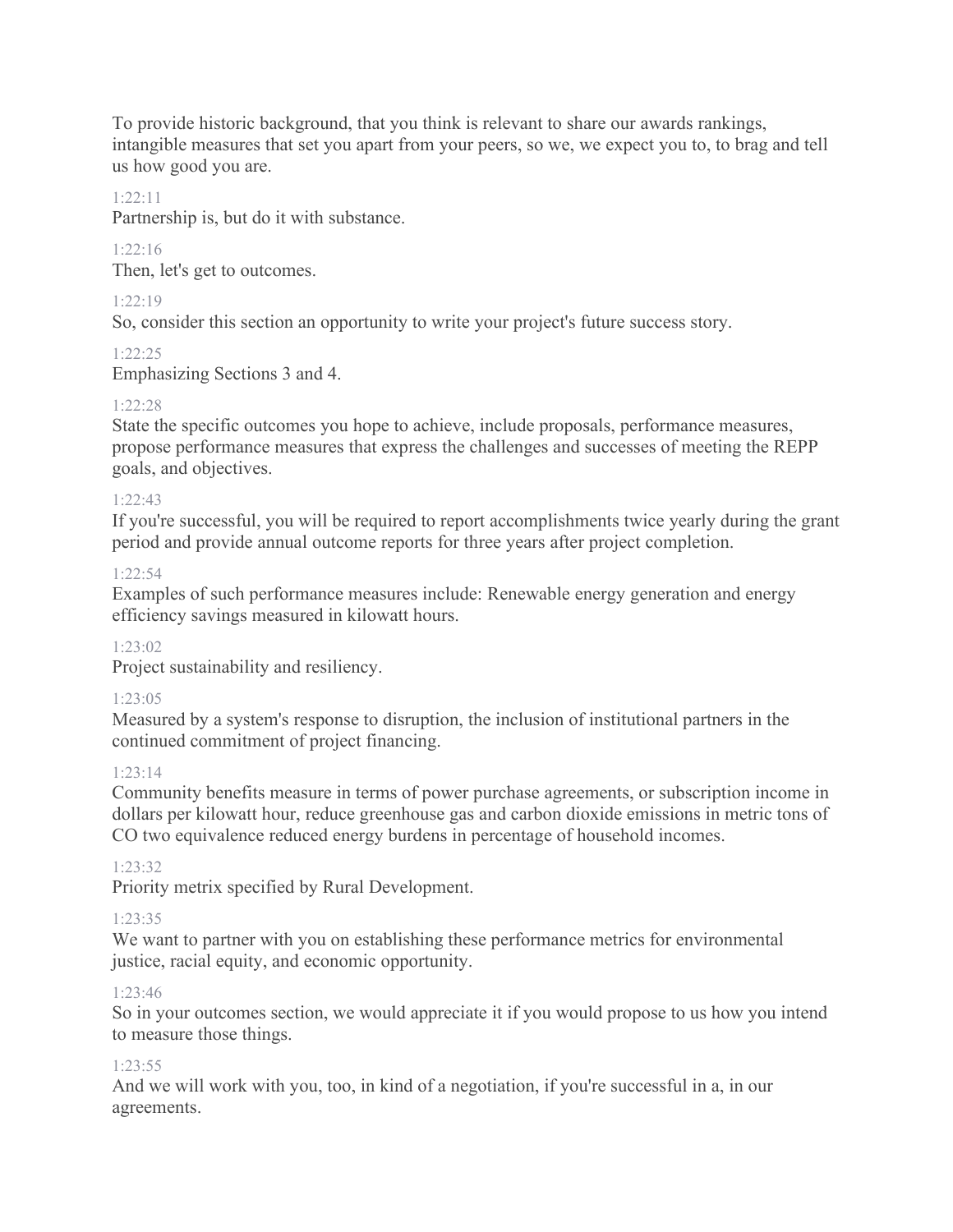#### 1:24:06

So we want you to tell us specifically, or specify how evaluation is part of your project. How will you know you've achieved your outcomes.

#### 1:24:14

Describe the participation, and scale of any small or disadvantaged businesses involved. Describe the potential for regional economic growth, along with any other competitive advantages that might result from the partnership.

#### 1:24:28

Provide information on the sustainability of your partnership at the conclusion of the REPP grant period.

#### 1:24:36

And finally, the letter of intent must be signed by the senior executive from the lead applicant entity who will be responsible for the administration of rep, grant proceeds, and activities.

#### 1:24:49

All right, now, straight onto.

#### $1.24.57$

The selection criteria.

#### $1.25:01$

As we discussed last week, there's 110 possible points, Janet, 10, of which are reserved by the administrator for her discretion.

#### $1.25.11$

Um, they're comprised of further develop renewable energy, community and regional impacts, targeted region, project and community support, and demonstrated readiness and likelihood of success.

#### 1:25:27

Under further develop renewable energy, application materials must demonstrate the rule, the partnerships, ability, and commitment to address targeted initiatives as specified in Section three C of the Navajo.

#### $1.25 \cdot 44$

one point will be awarded for each of the six priority considerations Being proposed to to be served by the project is outlined in Section three, C sub.

#### $1.25.55$

Part A Maximum of six points will be provided, or allowed for that, are awarded for that. Pardon me.

#### 1:26:03

Up to six points will be awarded for projects that plan, execute, or deploy renewable energy generation technologies, other than solar PV of at least 40% of total generation capacity.

#### 1:26:16

And that's measured by megawatts of alternative energy generation capacity divided by megawatts of total generation capacity.

#### 1:26:25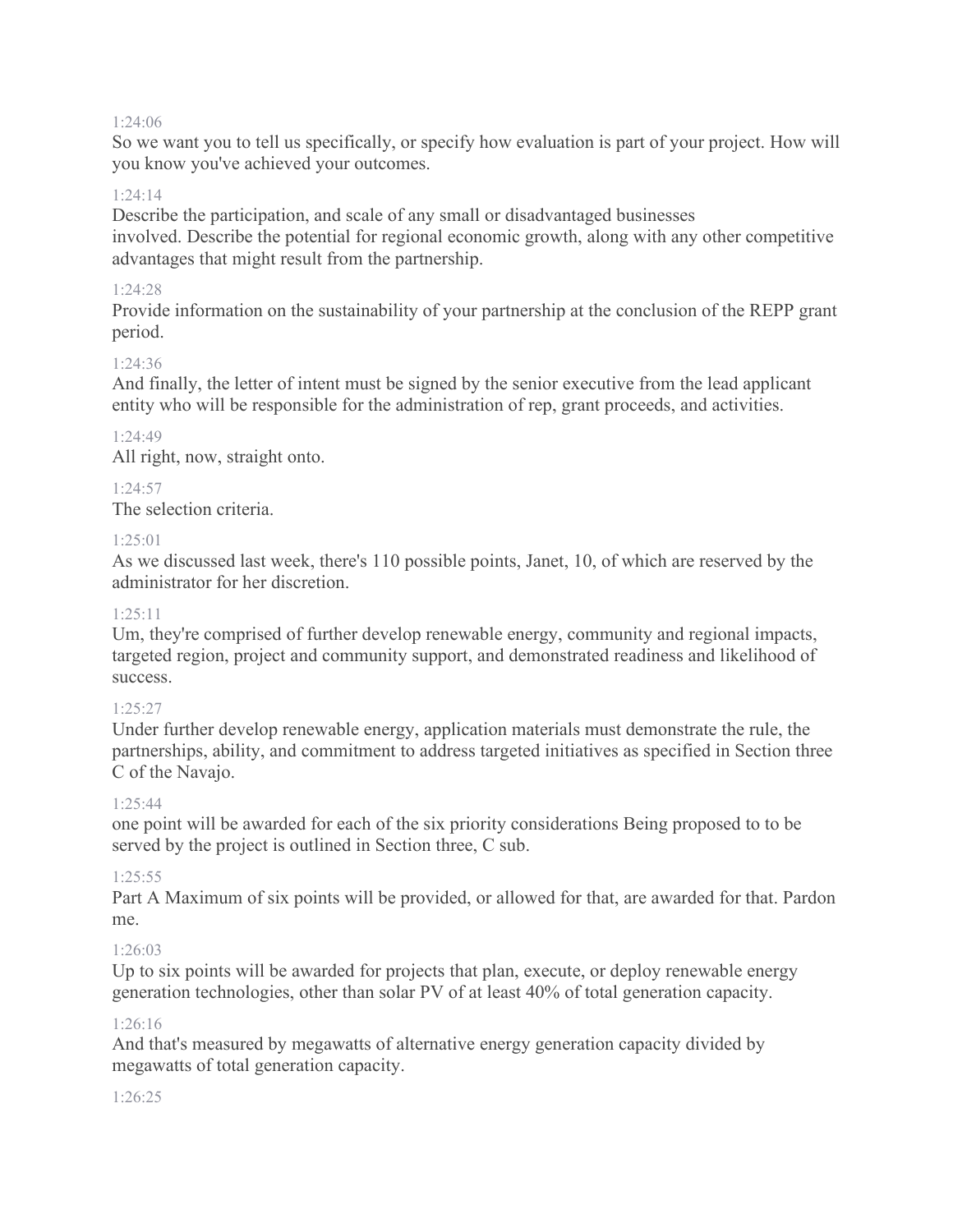As per three section, Roman numeral three C, Subpart B, there's a maximum of six points, I said.

# 1:26:34

And up to six points will be awarded. Oh, pardon me.

### 1:26:38

Reasonable initiatives that can be delivered within 36 months of the grant award?

### 1:26:43

If you can do it in the grant term, you get in state so and demonstrate that you can, six points will be awarded to that.

### 1:26:53

Up to seven points will be awarded to projects leveraging federal, state, tribal, and local assistance resources for those other activities, community planning, human capacity building, technical assistance, efficiency, weatherization, and improvements in high speed broadband service to the region.

### 1:27:13

So a total of 25 points under the criteria or criterion A.

# 1:27:22

Pardon me.

### 1:27:23

Criterion B, Community objectives to be.

### 1:27:28

Achieved through the Rural Energy Community Partnership efforts at the completion of REPP Assistance, these objectives will be identified by the community and can include the ability to withstand disruptive events, economic, and our energy resilience increased environmental justice improved racial equity, expanded economic opportunity, and the stability or diversification of distributed energy resources.

### 1:27:55

Up to 25 points are awarded in this criterion.

### 1:27:59

Points are awarded on a scale of 0 to 25.

# 1:28:07

Criterion C, the Targeted region.

### 1:28:10

So, application materials should describe the geographic region to be served, including county names and zip codes, and demonstrate that the geographic region served by the Rural Community Energy Community Partnership, is of significant consequence to rip priorities of advancing environmental justice, racial equity, and economic opportunity.

### 1:28:30

And so, we went through each one of these six indicators, and I showed you how to make use of the tool that's associated with them.

### 1:28:39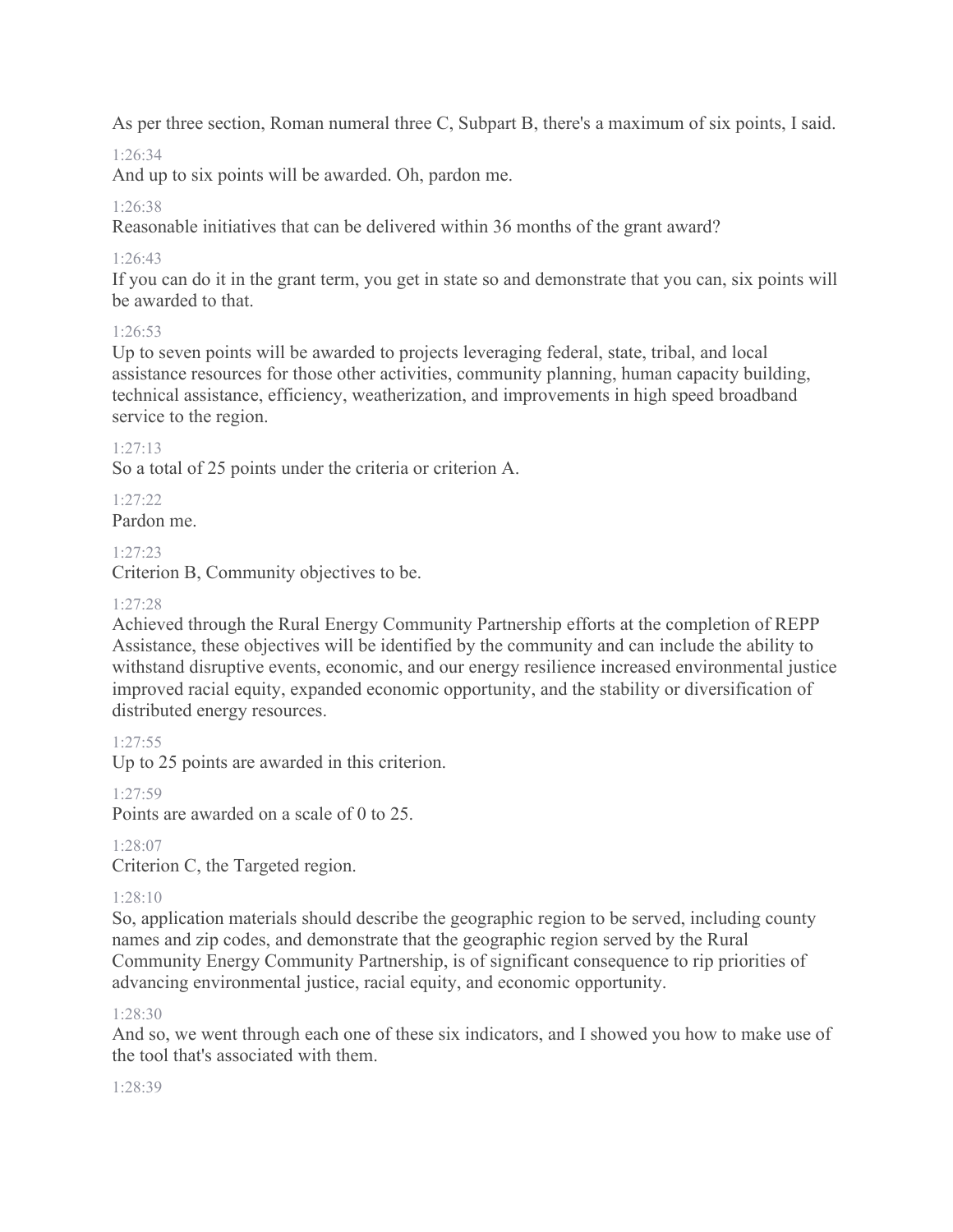And how you can build your narrative using that tool for the indicator that. And then build a narrative that supports their service areas.

#### 1:28:50

Addressing these priorities, are your communities work in that service area, addressing the priorities.

### 1:28:59

You'll notice there are six indicators, and that each of them allows up to a max of five points.

### 1:29:12

But we are only allowing a maximum of 25 points in this criteria.

### 1:29:18

So there are six chances to make 25.

### 1:29:23

It's the way we're saying that.

### 1:29:25

Now, if, if you recall, when I went through my representative community, there were, are distressed communities and the lead tool, and the socially vulnerable, I got BACS points, but there was no opportunity zone for that community, for Danville.

### 1:29:51

And it was not located in a distressed energy community.

### 1:29:57

On the other hand, I had a good number of disadvantage, community indicators that would provide a strong narrative in support of the max points for that.

### 1:30:09

So in total, I could get 20 points for my service area, in Danville, Virginia.

### 1:30:20

As I said, oh, and there's one other thing with respect to the disadvantaged communities, um, there was A.

### 1:30:33

The disadvantaged communities is built around the environmental justice narrative of the Executive order that was signed back in January of last year.

### 1:30:46

And that Executive Order charge is the economic or the environmental what was kibar? Nevermind.

### 1:30:58

It charges someone ripped the I can't remember the name any way.

### 1:31:04

It charges them to develop a tool, an indicator tool, to, in support of environmental justice priorities, a mapper.

### 1:31:14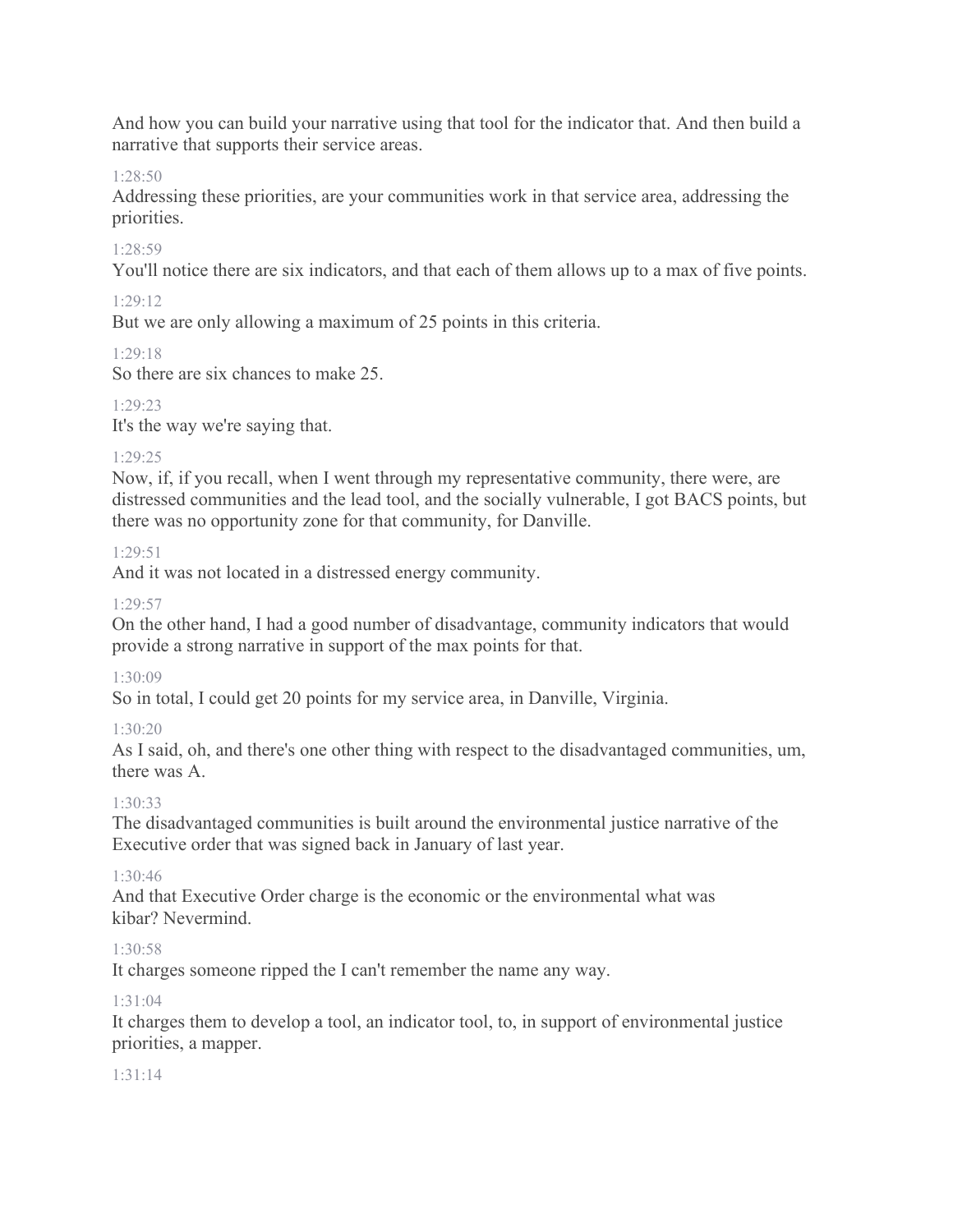So, the one that we used today that, when it's available is not that tool that that was that was required to be baled. It's still under development.

#### 1:31:24

So we're using the EPA Mapper it as a proxy, but that, but the truth is, in our in rural development, we're using the distressed energy community's listing That that indicator tool, as a proxy for the Environmental Justice Mapper.

#### 1:31:51

So you, if you qualify, if your service areas, sir, is in a distressed energy community, you not only get Macs Maximum of five points.

#### 1:32:05

For number five, you get also the maxima of five points in number six.

#### $1.32.12$

Now, in my case, I didn't, the Danville does not, is not a distressed energy community, not located there.

#### 1:32:21

So I went back, I was able to build a case that it is a disadvantaged community use, an EJ Mapper.

#### 1:32:28

Now, I expect to take a few questions about that, but the, but the long and short of it is, if you, if you are a distress in a distressed energy community with your partnership, you're serving that service area, then you get the max five for number five, and you get the max five for number six, also.

### 1:32:49

But if you're not in a distressed energy community, you have a chance to get five points by showing demonstrating that you're in a disadvantaged community.

### 1:33:05

No, sub criterion D, project and community support. Application materials demonstrate strength of local support for the rural energy community partnership.

### 1:33:16

Activities, projects, and entrepreneurial commitment.

#### 1:33:20

Points will be awarded for the partnerships demonstration of its sources of funding, personnel, technical resources committed to the project, but focus on the inclusion of institutional partners, expanding access to capital and willingness to potentially invest in projects emerging from the partnership.

### 1:33:37

Here's a maximum of 10 points available for that.

### 1:33:41

Points shall also be awarded for demonstrated resources that sustain the project beyond the term of the grant period, up to five points are allowed for that, are awarded for that.

#### 1:33:53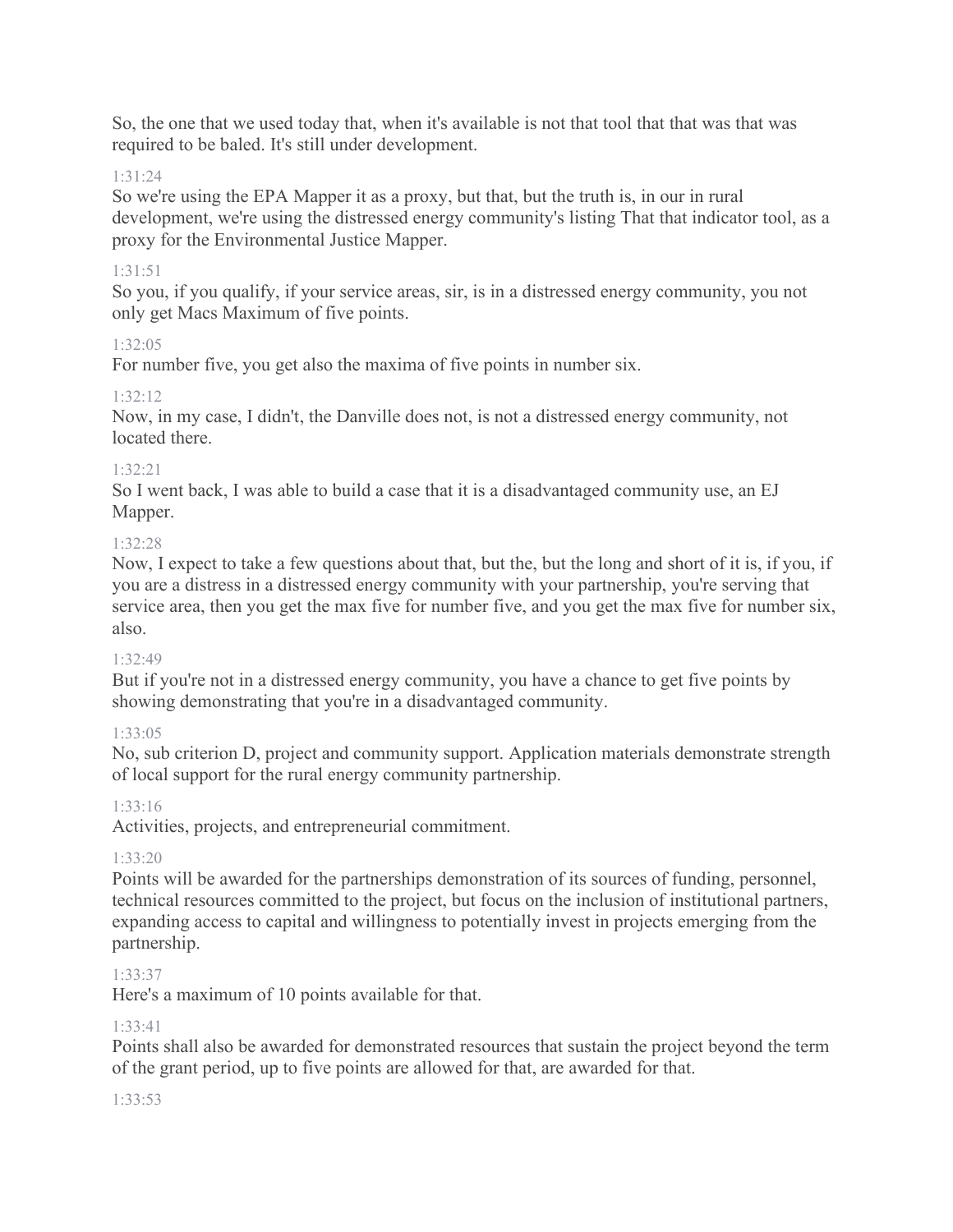So the total awarded available under Subpart or D criteria, pardon me, criterion D, there's 15.

### $1.34.05$

And finally, demonstrated readiness and likelihood of success, application materials, demonstrate the Rural Energy Community Partnerships, Readiness, and administering the REPP grant successfully with strong documentation to indicate the likelihood of implementing technical assistance, weatherization, energy, efficiency, and renewable energy projects in the community. Maximum of three points are available for that.

### 1:34:30

The stakeholder engagement plan, two points for that.

### 1:34:34

They, the existence of an energy, resilience go three points for that, and the availability, or expectation of project finance, two points for that.

### 1:34:44

So a total of 10 points are available under this criterion.

### 1:34:51

And finally, the administrator retains, the agency retains the discretion to afford priority two applications that will advance key administration, priorities, assist rural communities to recover economically from the impacts of cope with ...

### 1:35:06

pandemic, particularly disadvantaged communities.

### $1.35 \cdot 10$

Ensuring all rural residents have equitable access to RD programs and benefits from RD funded projects, reduce climate pollution, and increasing resilience to the impacts of climate change through economic support to rural communities.

### 1:35:25

See, also Retains the discretion to afford priority applications that achieve geographic distribution of REPP grant awards across a maximum number of states and diversity of communities targeted.

### 1:35:36

So the HA reserves that up to 10 points with justification at the discretion of the administrator.

### 1:35:46

All right, That's the end of my presentation, except for the wrap up. That we'll do that a little bit later.

### 1:35:53

We're ready to take some questions now, Scott. And this can be all of them.

### 1:35:59

Great. Thank you, Tony.

### 1:36:00

I'm going to start off with the hand raises only a couple and then move into the written.

1:36:07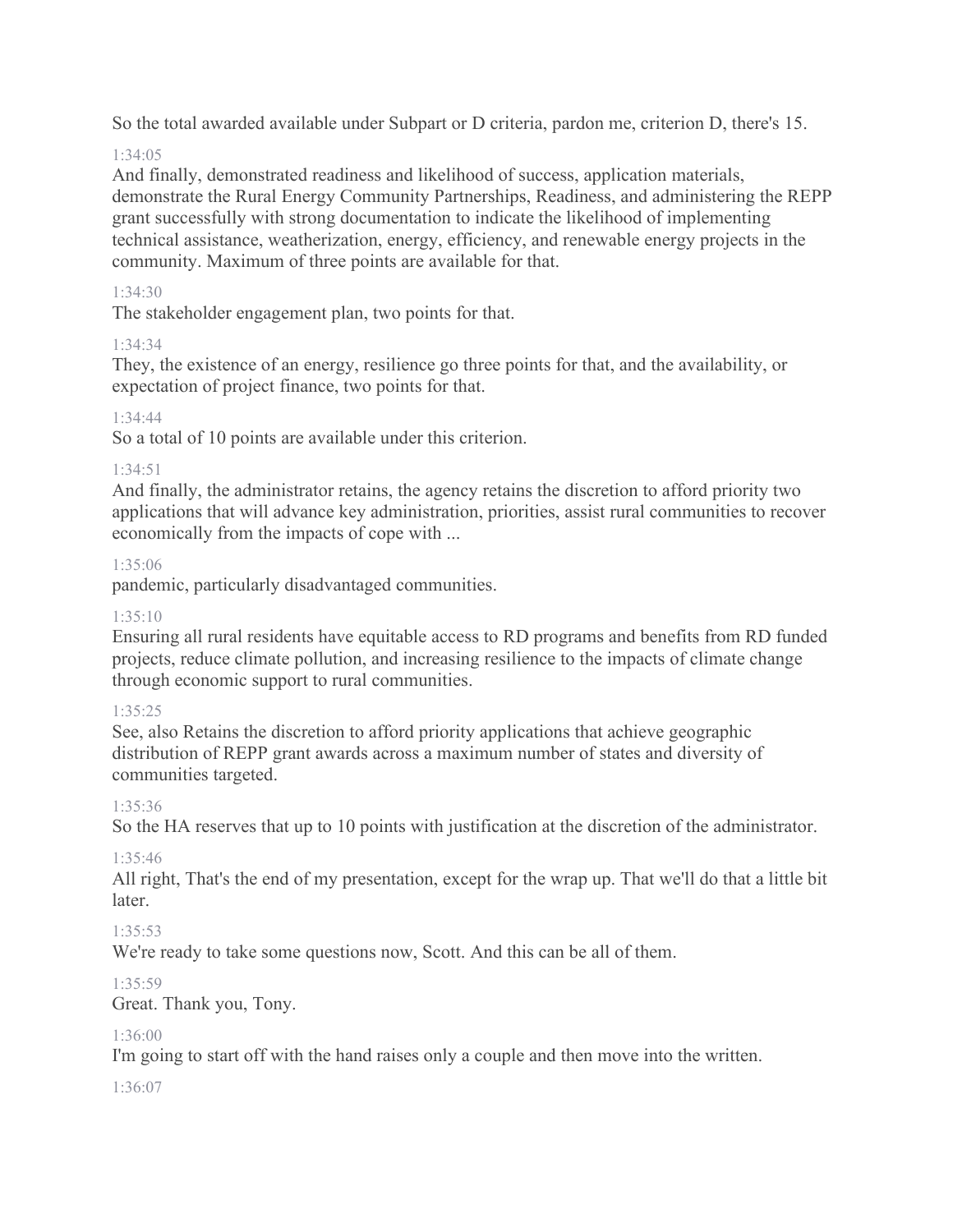So I'm going to go willingly do you want to unmute yourself, Sir, now is the time you can talk to Tony in depth.

### 1:36:19

William has had to unmute yourself, and then you can speak.

### 1:36:27

OK, um, all right, well, we're good.

# 1:36:32

And this, and then we have, we have, OK, so we have Melissa again, Melissa?

# 1:36:40

Your hand over, again?

# 1:36:47

Oh, now let me give you, let me unmute you, just wanna give you opportunity.

# 1:36:55

All right, we're gonna go ahead and go to the hand questions outside the written questions, John ..., Will you only consider that register with high values of distress slash vulnerable?

### $1.37.12$

Um, it's a competitive program and I just went through the selection criteria.

### 1:37:20

So we will award, in general, the most meritorious projects from among the most distressed communities.

### 1:37:30

There are particularly underserved communities that will embrace all of the communities we talked about.

### 1:37:36

Thank you.

### 1:37:39

Then, I believe you answered this before, but it's written is a little. Definitely. Must a project satisfy at least one of the six indicators, or most, or all of the six indicators that the project will serve, priority Communities.

### 1:37:54

This, I just answered this previously, but I'll go back to that.

### 1:37:59

The project must be located in a rural area in a rural community.

### 1:38:08

Right, so I'll add to that. Those may be eligible, there may be eligible to apply, as long as you are located in a rural community.

### 1:38:15

But again, since the program's goal is to prioritize environmental, justice, racial, and economic opportunity, those projects located in those areas, I've got to score out much better.

### 1:38:28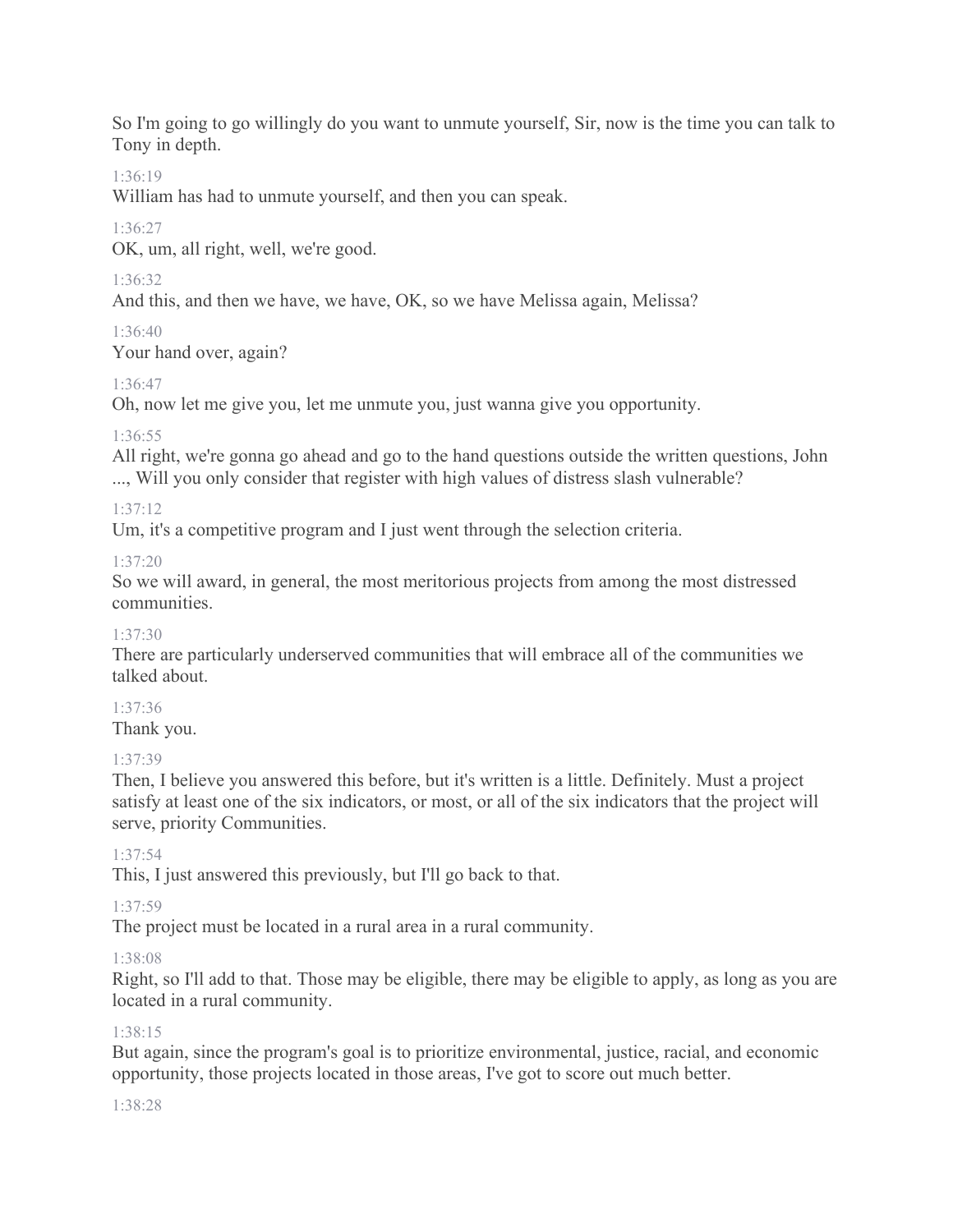Yes, thank you. Sorry, Tony, then made a button.

1:38:30

No, no, that's good.

### 1:38:34

Thank you. Yeah. Thank you, Tony. Is this breakdown of selection criteria written somewhere that we can reference later?

1:38:42 It's in the notice.

1:38:45

Awesome. Would you like for me to show you where?

1:38:47

I can do that right now? Yeah. Good to show that.

1:38:56 Priority considerations.

### 1:38:58

Then we go down to Section four, Application and Submission that those are the application requirements and here, application review information, Roman numeral five, Subpart A Scoring Criteria.

1:39:20

And you'll see here right here.

### 1:39:24

Further, pardon me, didn't mean to do that, further develop renewable energy, that's Part A Then we go down through here.

1:39:36

Community and regional impacts.

### 1:39:41

Targeted Region application materials, then here's each one of the indicators with the maximum number of points associated down through six disadvantaged communities.

1:39:58

Then here's D, Project Community Support.

 $1.40.05$ 

And finally, demonstrated readiness and likelihood of success.

### 1:40:13

Then under Subpart B, the administrator points, we explain or we write those out just specifically as I showed them to you in that slide.

### 1:40:26

And then we show you the review and selection process.

### $1.40.31$

So, essentially this says we will for each complete an eligible application, We will, we will total up all of the points according to each of the criteria.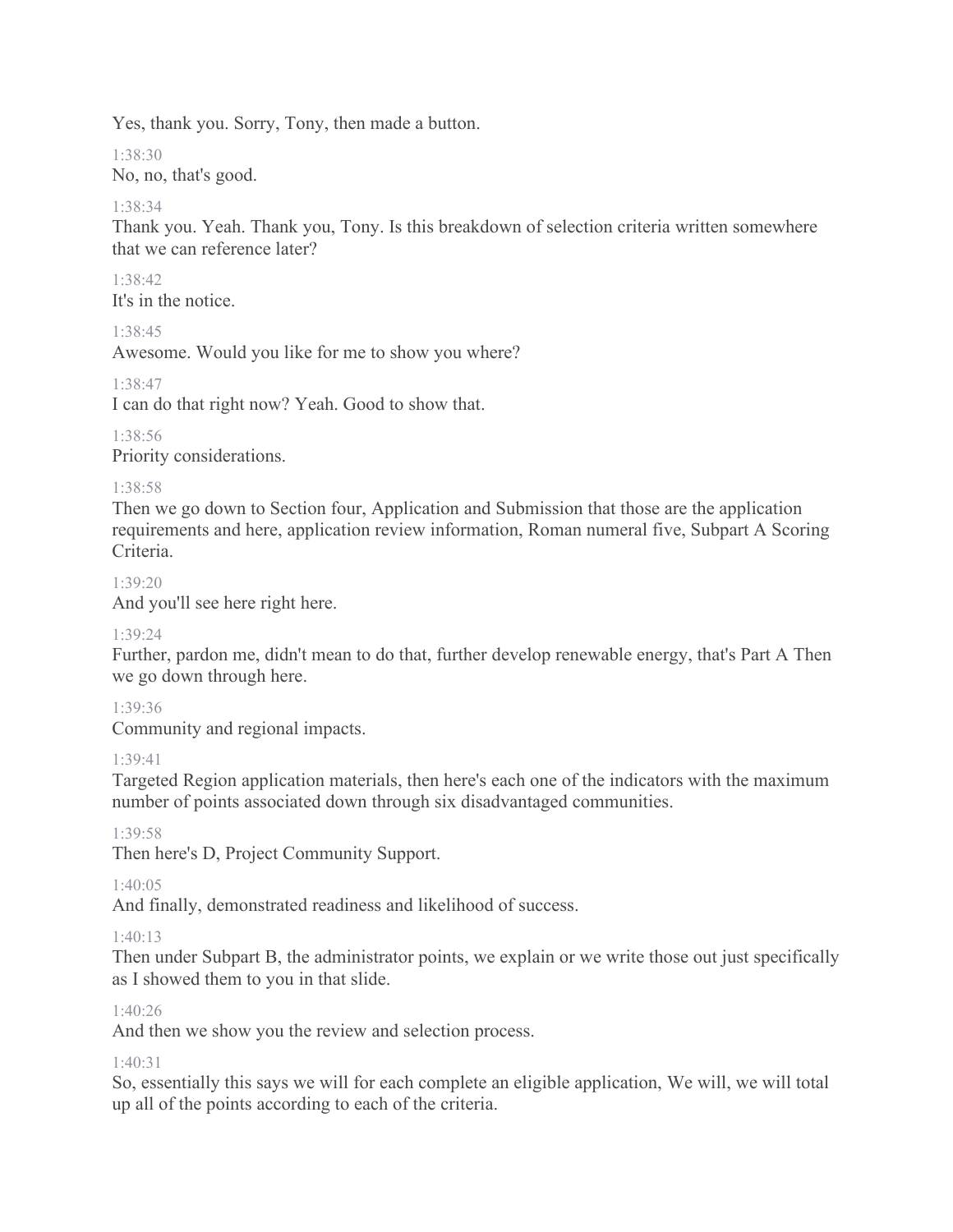#### 1:40:46

Then we will add up all the points for each one, each application, and we will compete them according to Right.

#### 1:40:55

And then we will award, or we make selections according to the top move and down, until there's no more money.

#### 1:41:09

Thanks, Scott, OK, Thank you.

 $1.41.12$ 

 $Um.$ 

1:41:17

OK, so.

1:41:24

Does the lead applicant have to be the recipient itself, or it can one of the partners?

#### 1:41:32

Let me, let me, let me read the question, so, I thought the lead applicant had to be the recipient itself, not one of the partners in the list of the, in the recipient.

1:41:45 Can you clarify that?

1:41:46 That's a mistake. Yes, sir.

#### 1:41:52

The lead applicant is responsible for administering the grant and the activities, making sure that all the activities that they're telling us there, they're doing R R Execute.

1:42:07

That's if they tell us they're going to build a solar PV unit.

1:42:13

They're installed that.

1:42:14

Then they make sure that that gets done with the proceeds of the grant.

1:42:20

And if there are any other activities associated with that, and there are any partners that are identified, ARR do what they're supposed to do, That's what the lead applicant there, the applicant is suppose is responsible to do.

1:42:38

Perfect, Thank you for that clarification.

1:42:41 Oh!

 $1.42.49$ 

Oh, OK. So there's a few questions.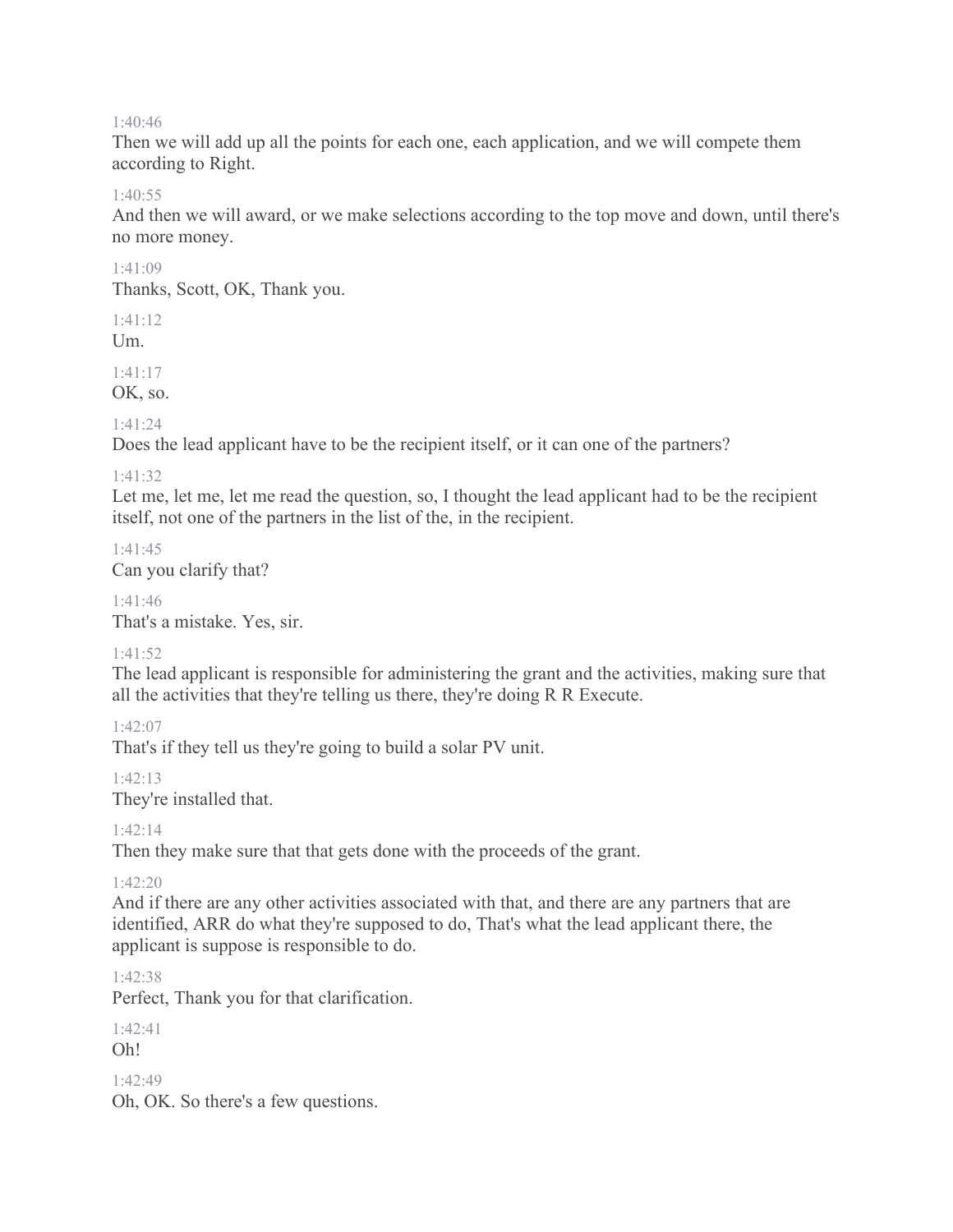#### 1:42:53

So there's a few questions that are very long and kind of in the weeds, I said, OK, if I refer them to your cheek.

#### 1:43:03

What's the best? What's the best way to contact you for those types of questions? We do want to address them, but you definitely want to get you the some personalized effort on that really in the weeds. So, what's a good website for them? You can write to my to the REPP e-mail ...

#### 1:43:20

at USDA dot gov OK, Great, thank you.

#### 1:43:25

and as we see, as we consider them, we, we may choose to put them in the Q and A session if it's significant to everyone else.

1:43:39 Yeah. Thank you.

#### 1:43:42

Is there a link? Is there a size limit inelegant projects, EG, and like in megawatts?

#### 1:43:48

The capacity is two megawatts, DC.

#### 1:43:59

So, just for clarification, it is an 80, 20 match, but 20% of the 80 can be used for technical, legal, and other expenses. Is that correct?

1:44:10 Yes, that's right.

1:44:13 Great, thank you.

1:44:17

OK, I believe that that's all the questions we have here. It's on.

1:44:24

That's wonderful. We did that in and good time, too.

1:44:28 Yes.

1:44:29

All right. I have them. Do not know? OK. Well, yeah, we got, I'm gonna go, but I'm gonna go to the phone lines here.

#### $1.44.42$

And this is Scott. You can go ahead and say Hey, thank you. Sorry. Sorry about that, I know you were just about to wrap that, the size cap was two megawatts DC.

1:44:56 Let's do direct current.

1:44:58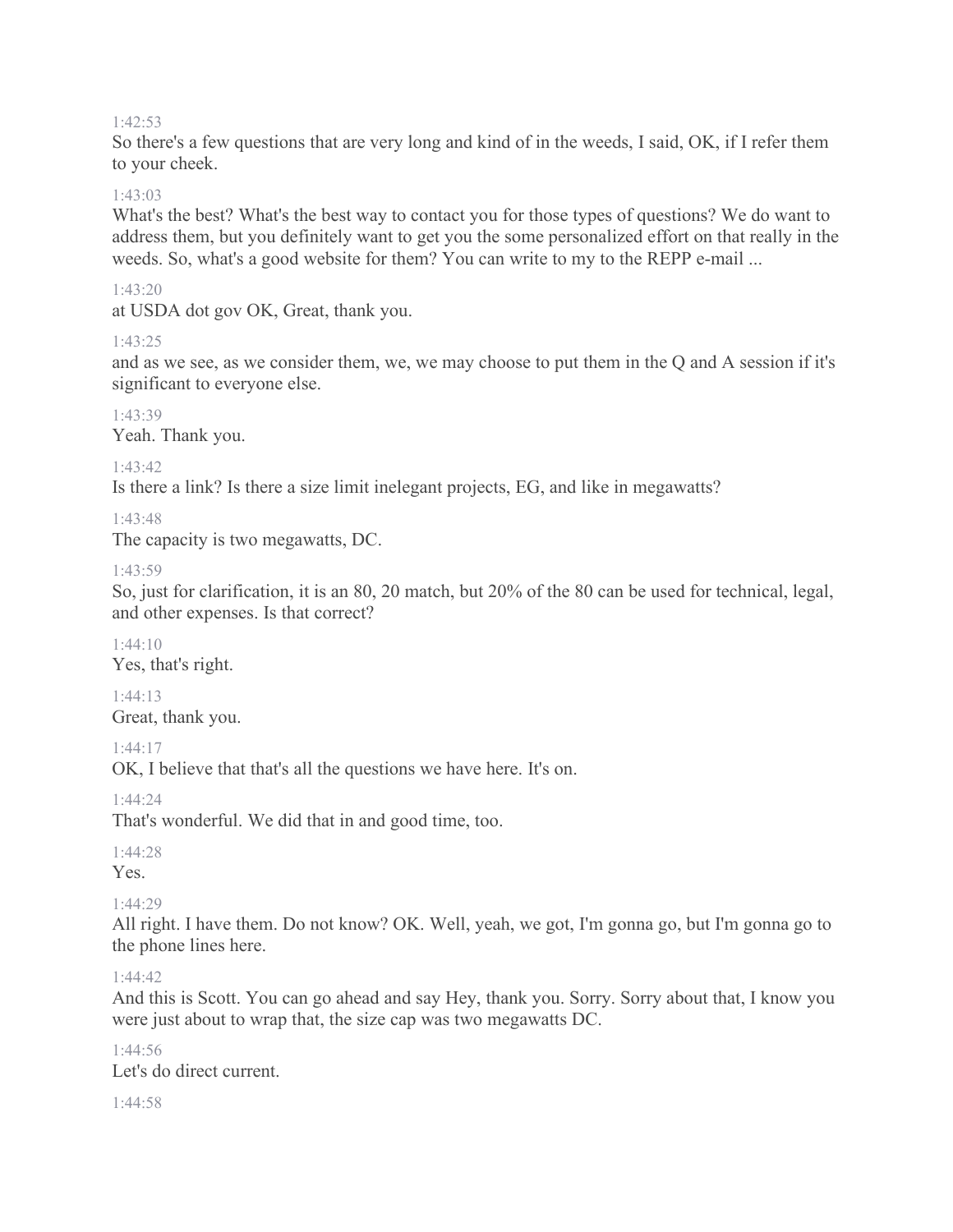Yeah. Some technologies don't use DC.

 $1.45:02$ 

Your level lies between zero. Yes, Of course.

1:45:09

Well, that's just like, tell us what you want to do, and then a letter of intent, OK, fair enough, thank you.

1:45:19

Thank you.

 $1.45:20$ 

Ah.

 $1.45.23$ 

All right, awesome.

 $1.45.25$ 

Yeah, that should do its own.

1:45:26 OK, I'll wrap it.

1:45:28 Sounds good.

1:45:32

So, just by way of reminder, we published a notice on the 19th of January. The required letter of intent is due April 19th.

### 1:45:42

We will respond to your letters by the 19th of May.

### 1:45:49

We will provide, at that time, the length to, sir, the cloud vault for you to submit the completed application, which is due on July 18th.

### 1:46:06

So, just to be clear, applicants receiving a letter of encouragement, and then also the link to the cloud vault, are invited to submit a complete application, and which must be submitted on the 18th of July on or before the 18th of July 11, 59 P PM. Eastern Time.

### $1.46.30$

We will have the Application Guide and Checklist Submission instructions available on the web, the REPP website, beginning the first of March.

1:46:42 So, what's next?

### 1:46:45

The training webinars, we had one today.

### 1:46:48

We just completed that, we have, we'll have another one on the 24th of May on submitting a REPP completed application.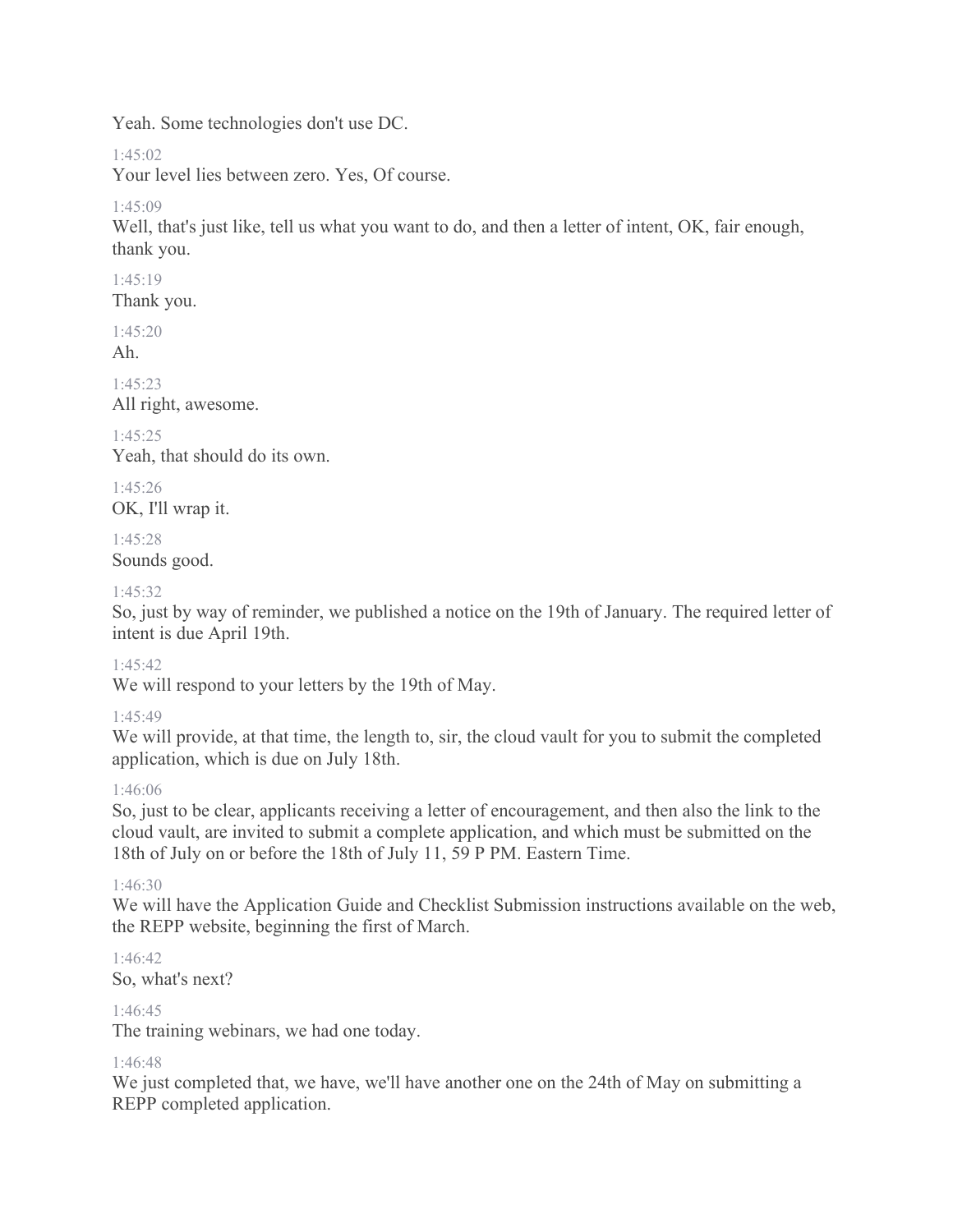#### 1:46:56

Then we intend to have a question and answer hour in June.

#### 1:47:00

Um, and we will post these things on the Events tab on the website.

#### 1:47:06

And here's a reminder of the deadlines.

### 1:47:10

We accept required letters of intent until 11 59 eastern time, April 19th.

### 1:47:16

We will send Response letters on or before the 19th of May.

### 1:47:20

And the completed applications from invited applicants will, must be submitted prior to 11 59 PM, Eastern Time, July 18th, 2022.

#### 1:47:35

That's when the application window closes and you can no longer submit, or, if you do try to submit something, it will not be considered.

#### 1:47:46

Then, what's after that? We expect to review the applications submitted for Completeness ineligibility and then have our panel evaluation and competition in August and September.

#### 1:47:59

We expect to make selections in late October, early November, and we will write. We'll provide written communication to all participants.

#### 1:48:12

We'll have a public announcement of awards, an obligation.

### 1:48:16

We will have some, excuse me, we will execute financial assistance agreements, and then you can start executing your projects in beginning in mid to late November, early December.

#### 1:48:36 Here's our website.

1:48:38

Again, if you haven't found it already.

#### 1:48:44

Here's the link to our State Energy co-ordinators, who may have other information, or can assist you in certain elements, or they'll probably refer you to us.

1:48:54

In any event, you can always contact Deb and I through the Rural Energy Pilot web e-mail.

#### 1:49:02

And I have, this is my telephone number. You can call me directly.

#### 1:49:07